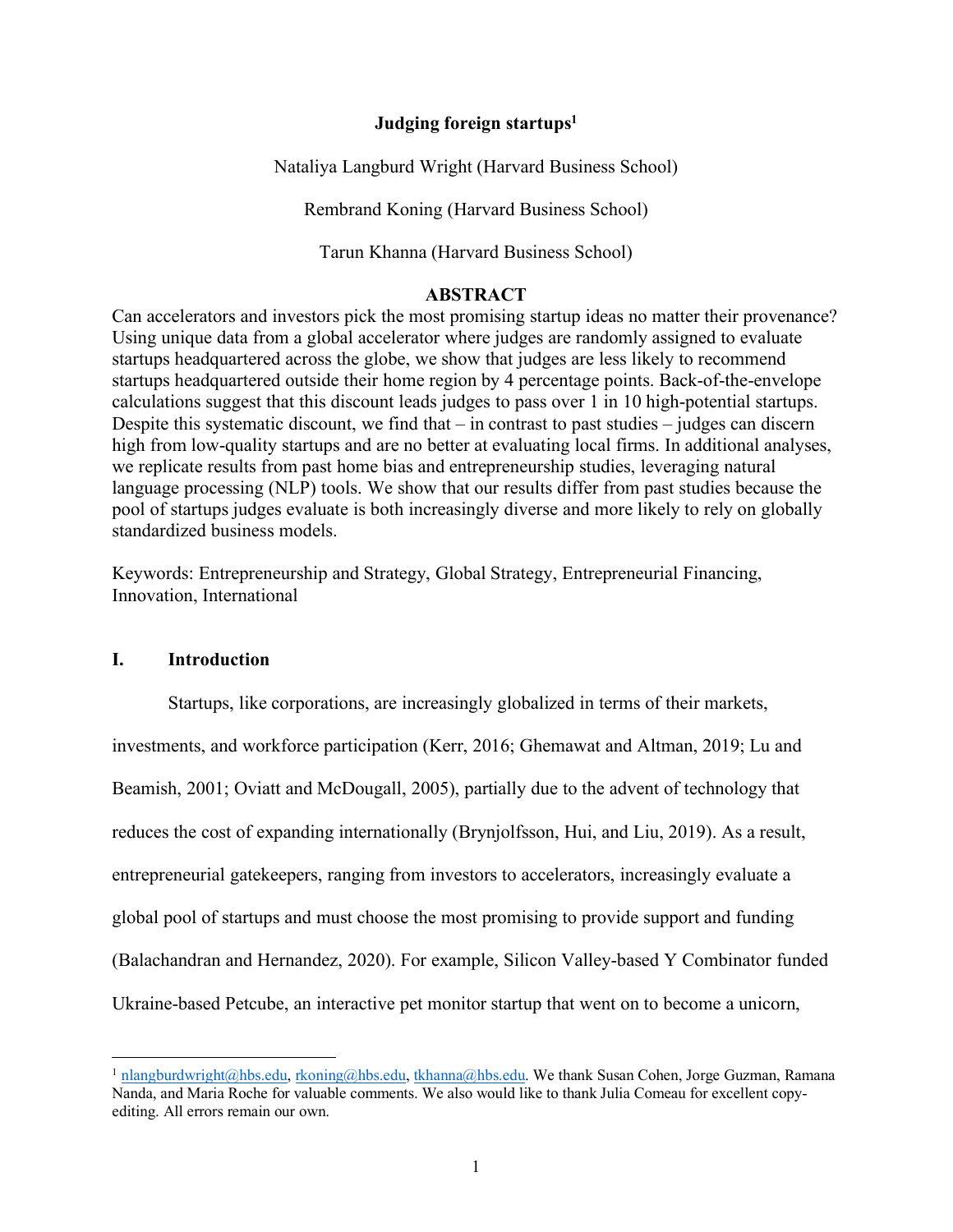valued at over \$1 billion (Y Combinator, 2020; X1 Group, 2018). At the same time, gatekeepers have missed out on promising international startup opportunities; for example, Silicon Valleybased Bessemer Venture Partners passed over Australian-based Atlassian, a project management software company, which is now worth over \$43 billion (Bessemer Venture Partners, 2020). Furthermore, Skype, a video chat software company co-founded by an Estonian entrepreneur, faced numerous rejections from foreign venture capitalists, including Canadian-based BCE capital, before ultimately becoming a unicorn valued at \$8.5 billion when acquired by Microsoft (Haley, 2005; Damouni and Rigby, 2011).

Can accelerators and investors choose the most promising startups from this increasingly global pool? Indeed, accelerators are now soliciting applications from across the globe and venture capital firms (VCs) source opportunities from any firm that sends an online application irrespective of their provenance. <sup>2</sup> However, these firms may not be able to discern the quality of the startups that apply (Kerr, Nanda, and Rhodes-Kropf, 2014; Gans, Hsu, and Stern, 2008; Luo, 2014). Further, they may be particularly inaccurate in discerning the potential of foreign startups because they lack the contextual expertise and information – ranging from knowledge of institutions to differences in consumer tastes – necessary to sort winners from losers. Moreover, judges may carry a bias for or against foreign startups, similar to the gender, race, and expertise biases documented across a range of entrepreneurial and innovation settings (e.g. Lee and Huang, 2018; Niessen-Ruenzi and Ruenzi, 2019; Hegde and Tumlinson, 2014; Li, 2017). These concerns are especially acute at the earliest stages of the startup selection process when VCs and accelerators make decisions with little more than a quick pitch or text description (Gompers,

<sup>&</sup>lt;sup>2</sup> Indeed, we have seen the rise of seed funding around the world, particularly in the COVID period (TechCrunch, 2020). Further, famous accelerators like Y Combinator are increasingly investing in a global pool of startups (Y Combinator, 2021).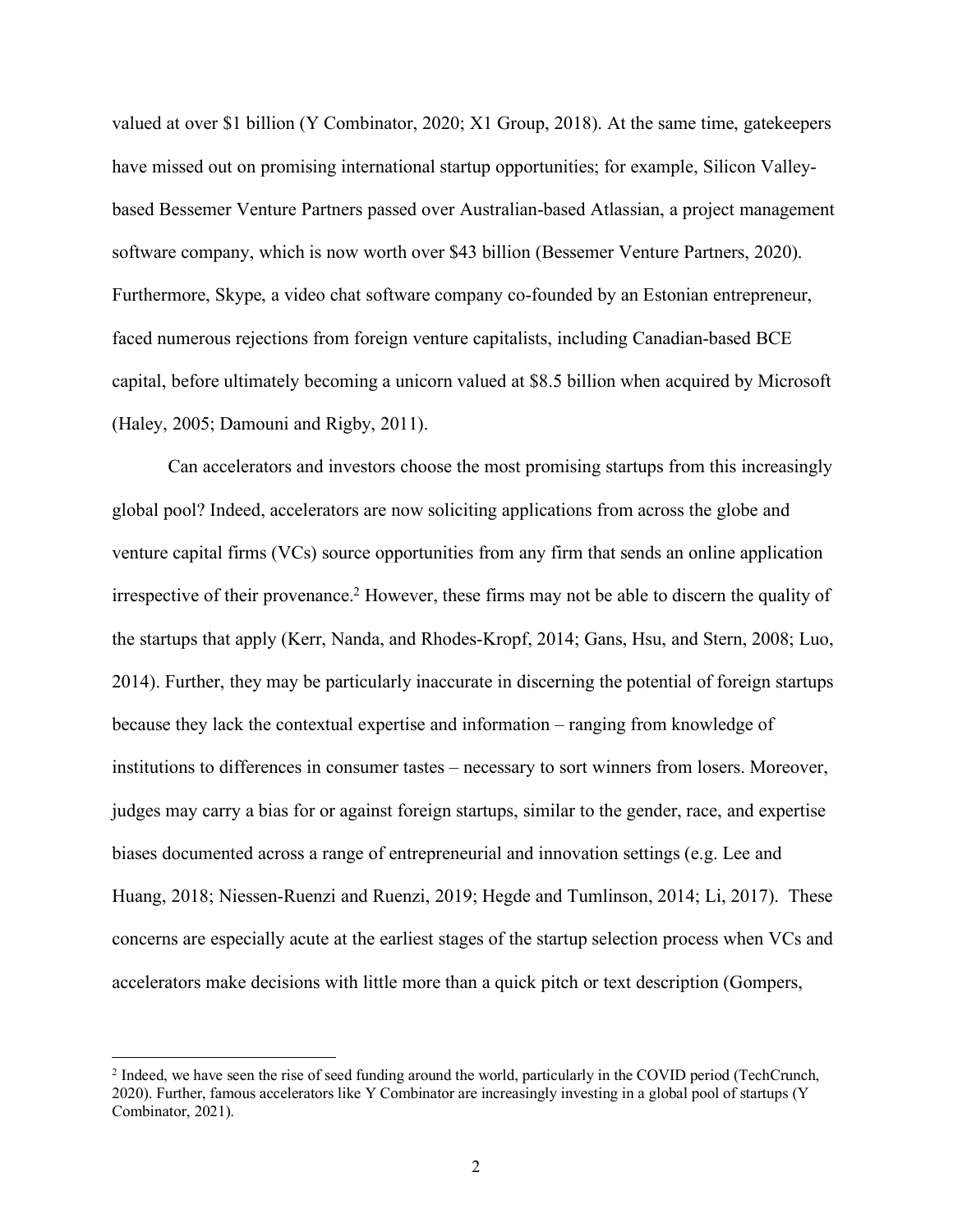et.al., 2020), often because the number of startups screened makes it too costly to conduct indepth due diligence on each. In these earliest stages, bias and uninformedness are especially problematic because when judges pass on a startup, they also never get a chance to learn more about the firm and correct any initial mistakes.

Thus, understanding whether judges are informed about the quality of local and foreign startups at the earliest screening stage of VC and accelerator decision making is essential to our understanding of why home bias occurs and how organizations might address it. Prior research on home bias shows that trade partners, financial analysts, and investors are more likely to select companies that are nearby, but these studies often conflate crucial differences in the mechanisms underlying the effect (Disdier and Head, 2008; Coval and Moskowitz, 1999; 2001; Sorenson and Stuart, 2001). As mentioned above, home bias by accelerators and startup investors could be the result of a simple preference for home-grown startups irrespective of each startup's potential. Under this mechanism, an accelerator could simply counter its bias by lowering its threshold for accepting or investing in foreign firms. However, such an approach will backfire if the underlying home bias mechanism is instead rooted in the inability of judges to distinguish foreign winners from losers. In this situation, judges pick the most promising local ventures whereas their choices of foreign firms are potentially no better than random draws. No matter the threshold, judges will always end up selecting lower quality foreign ventures than local ones. In this case, remedying the underlying "bias" requires finding judges who can discern winners from losers, perhaps by assigning judges to only evaluate startups from their home region who can more quickly and cheaply determine quality without burdensome due diligence. Redesigning how scores are aggregated into decisions will not matter. In short, the underlying mechanisms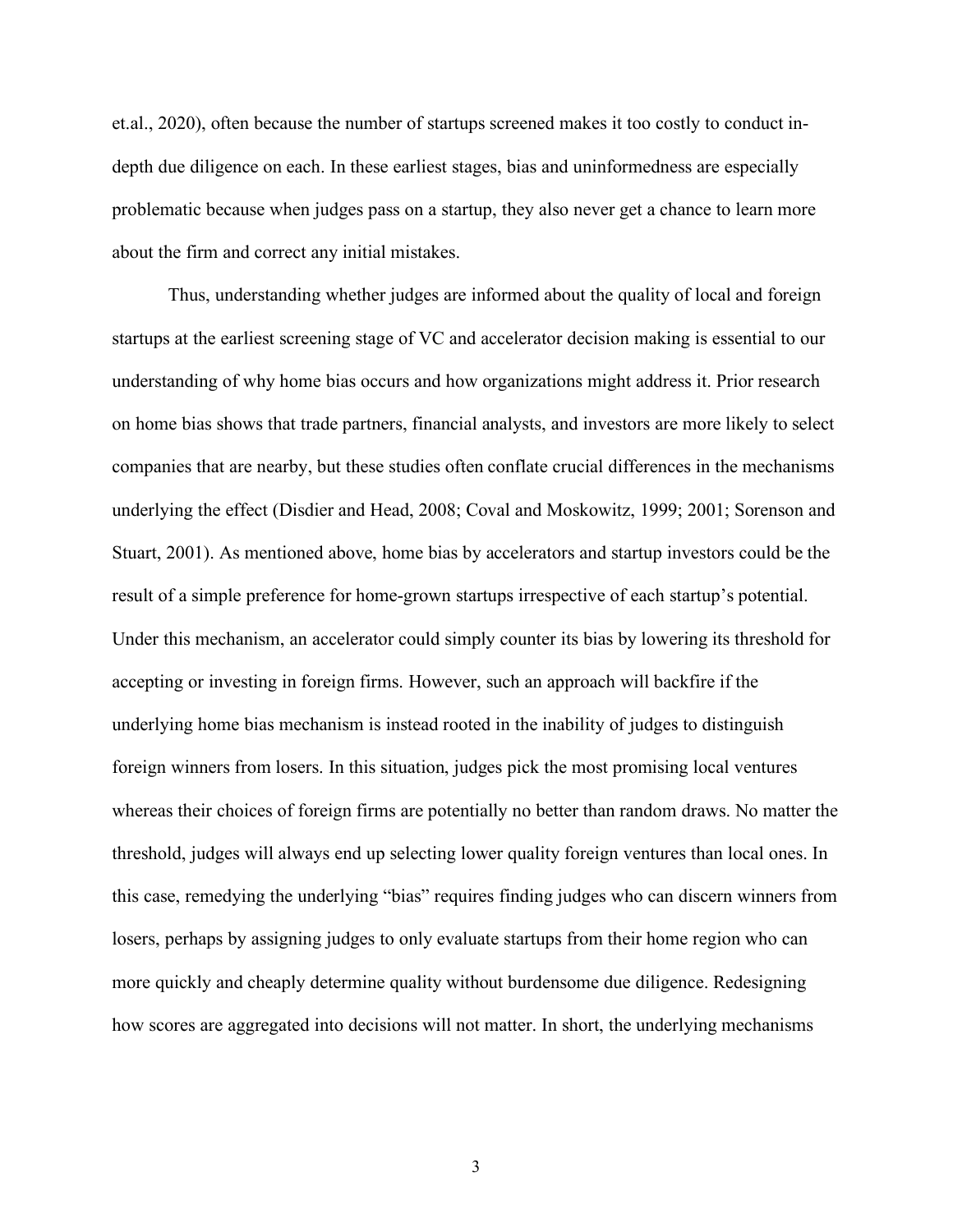that lead to home bias in startup screening have strong implications for how accelerators and investors should design the first stage of their selection processes.

However, teasing apart these mechanisms is non-trivial. First, estimating judge home bias effects, in and of itself, is not easy. Estimates that rely on the location of selected startups, as well as the investors and accelerators who select them, will nearly always confound supply-side forces (the judge's choice of who to pick) and demand-side ones (the founder's choice of where to apply). Further, even when the distribution of potentially selected startups is fully observed (e.g. in venture competitions), startups may selectively choose whether to enter local or foreign competitions, and judges are often non-randomly assigned which startups to assess. In these cases, estimates are again biased because higher-quality startups might disproportionally select into local competitions, or harsher judges might be assigned to foreign ventures. Finally, even if judges and startups from different countries are randomly assigned to one another, showing that judges discount foreign startups is insufficient to reveal the underlying mechanism, which ultimately determines how organizations should respond. Specifically, teasing apart whether home bias is rooted in uniform discounting or differences in a judge's ability to evaluate requires not just random assignment of judges but also measures of each startup's quality.

Here we analyze data from an accelerator's global venture competition in 2017 and 2018 that meet these criteria and so allow us not only to causally identify if judges exhibit home bias, but also pinpoint the mechanisms underlying this effect.<sup>3</sup> In the first round of this competition – where judges evaluate text applications— 1,040 judges from North America (the United States and Canada), Latin America, Europe, and Israel evaluated 3,780 startups from across the globe. Crucially, in this first round, the accelerator randomly assigned judges to evaluate startups no

<sup>&</sup>lt;sup>3</sup> An accelerator is defined as a "fixed-term, cohort-based program for startups, including mentorship and/or educational components, that culminates in a graduation event" (Cohen, Fehder, Hochberg, and Murray, 2019).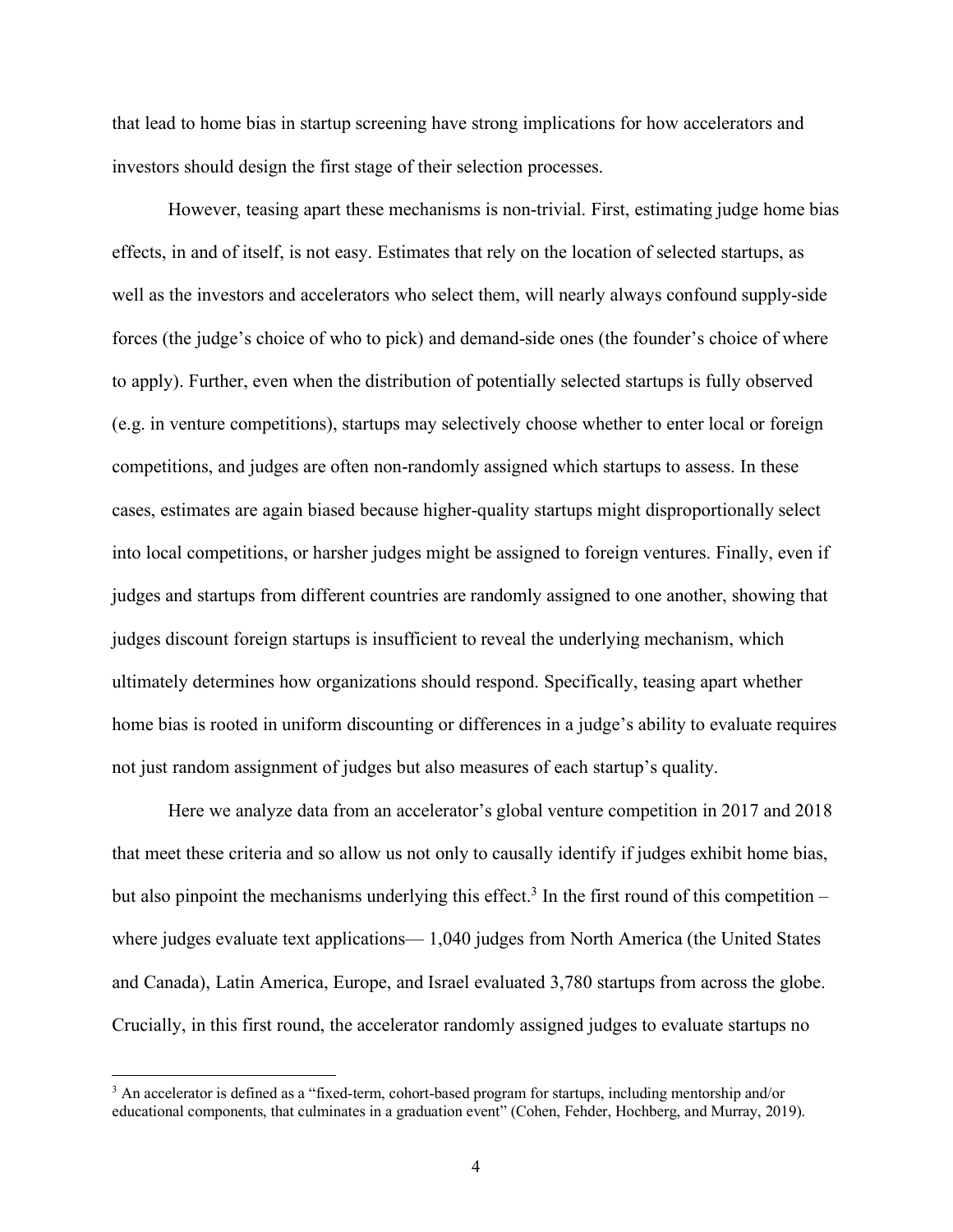matter their origin, and no startups could opt out of being evaluated by judges from particular regions. This staged judging process, where judges first evaluate a brief pitch or application before deciding which startups to interview and conduct further due diligence on, is widely used at accelerators like Y Combinator and Techstars. VC firms also are increasingly using this approach (Gompers, et. al., 2020), encouraging startups from across the globe to send in textbased applications to source deals.

We find that judges are less likely to recommend startups from a foreign region by 4 percentage points after accounting for observed and unobserved differences in startup quality with startup-level fixed effects. The magnitude is meaningful. It is roughly a third of the effect of a startup going from having no users to some user traction and a tenth of the size of the effect of having raised venture financing. These magnitudes are consistent with prior work documenting home bias in other settings ranging from financial markets to trade (Coval and Moskowitz, 1999; Disdier and Head, 2008).

Our analysis reveals that this effect is driven by a consistent discounting of foreign startups by local judges and not by differences in the ability of judges to better pick winners from losers amongst local firms relative to foreign firms. Surprisingly, we instead find judges are equally good at evaluating startup quality whether the startup is from their home region or not. In fact, judges give higher scores to local and foreign startups that go on to raise financing, experience more user growth, as well as have higher employee, valuation, and revenue growth, contrary to prior work showing that judges can struggle to pick startup winners from losers (e.g. Scott, Shu, and Lubynsky, 2020). Further, when we conduct back-of-the-envelope calculations, we find that judges passed over 324-512 promising foreign startups, equating to roughly 1 in 10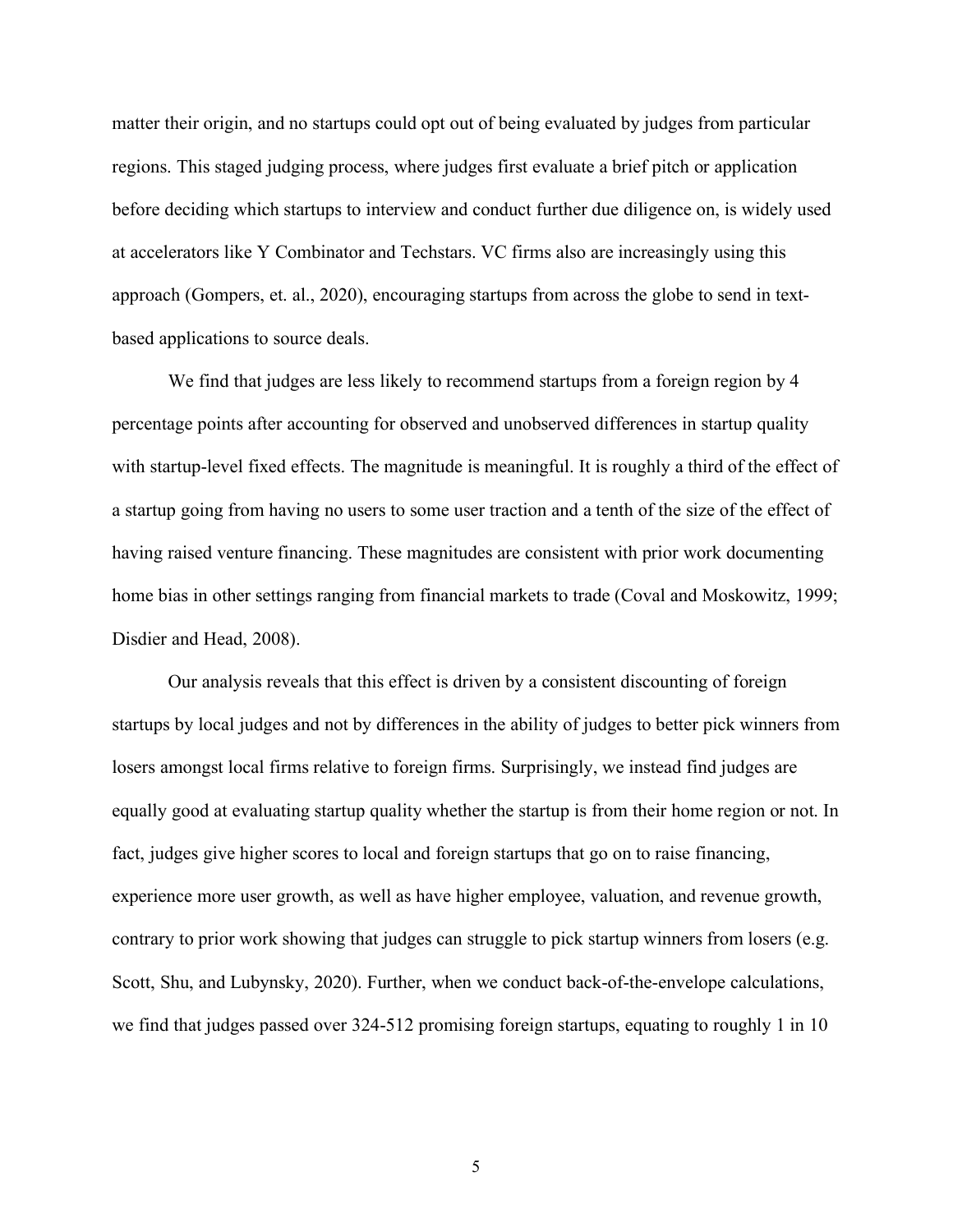startups in our sample. This evidence suggests that simple changes to how accelerators aggregate judges' evaluations may mitigate the impact of home bias on outcomes.

These findings, at first glance, are at odds with prior work showing that judges cannot detect the quality of early-stage firms (e.g. Scott, Shu, and Lubynsky, 2020) and that when judges can detect quality differences, it is because they have a local information advantage (e.g. Coval and Moskowitz, 2001). However, when we restrict our sample to conceptually replicate this prior work, we are able to recover these pasts estimates. Indeed, when we restrict our sample only to include a more selective range of startups, for example firms with founders who attended an elite university as in Scott, Shu, and Lubynsky (2020), we find that judges are less capable of evaluating which startups are good and which are bad quality. Similarly, when we use the application text to restrict our sample to more localized firms as in Coval and Moskowitz (2001), we find that, unlike in our full sample of globally oriented technology startups, judges do possess a local information advantage. These patterns suggest that the quality of a judge depends not only on their innate skills and preferences, but also fundamentally on the composition of the pool of startups they are tasked with evaluating.

Our findings make three primary contributions. First, they show that startup judges are generally informed but biased against foreign firms when screening early stage startup ideas. As our conceptual replication of prior work shows, this result does not reflect innate characteristics of the judges, but is a combination of judge behavior and the pool of startups being evaluated. This result suggests that future work on evaluation should focus both on *who* evaluates and, equally important, *what* ends up being evaluated. Indeed, our findings suggest that the widening of the pool of startups (e.g. in terms of educational backgrounds) that investors consider, along with the increasingly standardized business models that these startups adopt, might mean that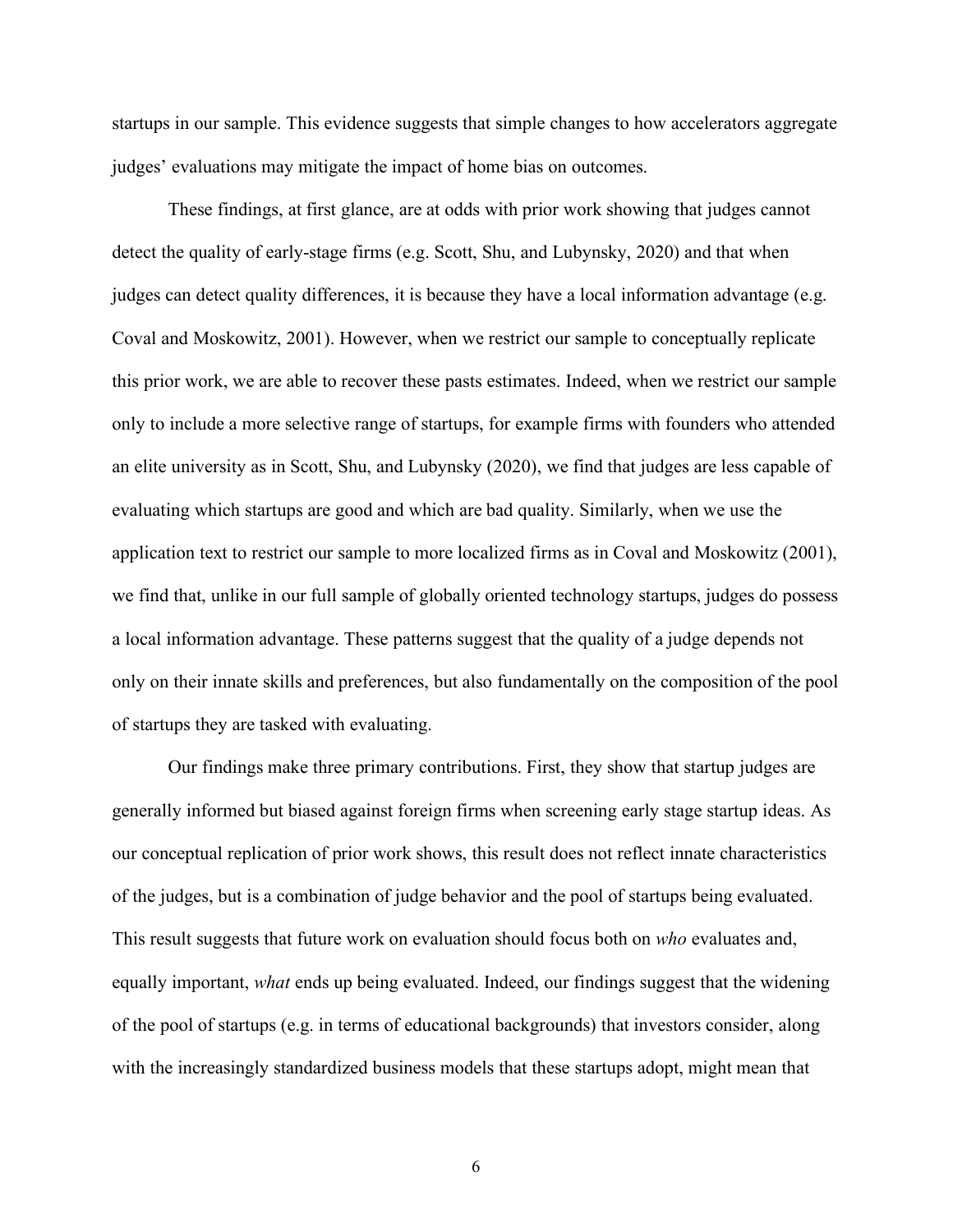VCs and accelerators may actually now be better at screening startups than in the past (Nanda, Samila, and Sorenson, 2020; Scott, Shu, and Lubynsky, 2020; Kerr, Lerner, and Schoar, 2014).

Second, our results suggest that geographic bias may distort the composition and direction of entrepreneurship and innovation in ways that research has shown in terms of gender and race (e.g. Lee and Huang, 2018). If gatekeepers are biased against foreign startups, and if the majority of these gatekeepers still reside in entrepreneurial hubs like in the US, this may potentially result in a gap in startups from non-hub regions. Especially because startups excluded at the first stage undergo no further due diligence, the presence of early bias has the potential to distort the sorts of firms that receive support and succeed. And this bias does not just impact which startups succeed, but also may impact who benefits from their innovations (Koning, Samila, and Ferguson, 2020). Startups often apply standardized business models to deploy their innovations in their home markets as Grab has done in Southeast Asia and Mercado Libre has done in Latin America. Indeed, if accelerators overlook ideas from these non-hub markets, then there may be too few startups serving the needs of customers in these non-hub, often nonwestern, regions.

Third and finally, we highlight a potential limitation of accelerators when it comes to helping foreign startups gain access to key entrepreneurial ecosystems. While various studies find that accelerator programs result in positive performance gains for startups (Cohen, Bingham, and Hallen, 2019; Hallen, Cohen, and Bingham, 2020; Yu, 2020; Howell, 2017; Gonzalez-Uribe and Leatherbee, 2018; Fehder and Hochberg, 2014; Yin and Luo, 2018), our results suggest that the impact of accelerators may be muted for foreign startups because these organizations discount them. That said, our results also suggest that relatively minor tweaks to how a firm aggregates decisions might address this foreign bias.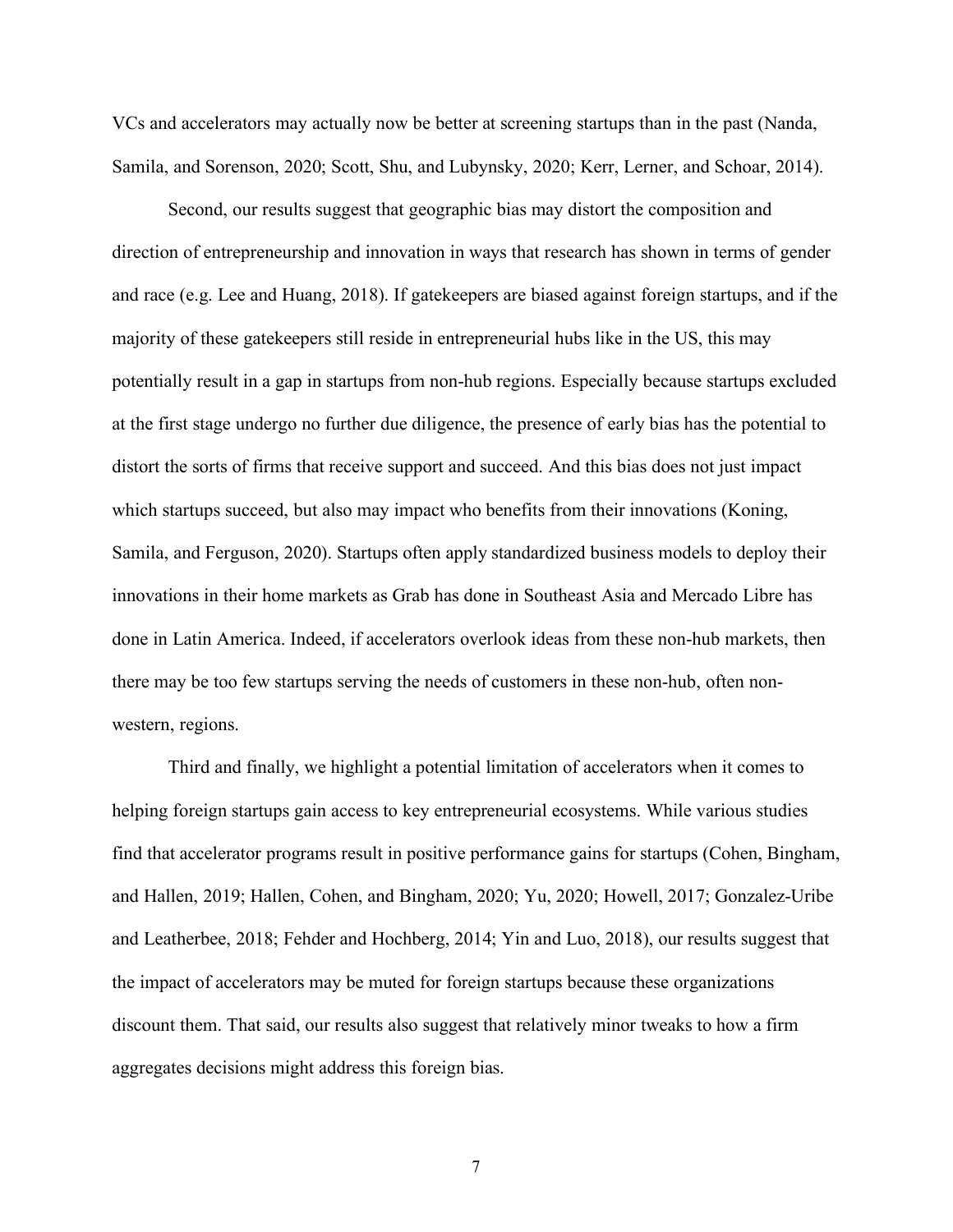# **II. Theoretical Framework**

#### *Evaluating Startup Quality*

Evaluating early stage startup quality is especially difficult because of at least three information challenges. First, the success of startup ideas hinges on the interaction of complex factors, including the technology itself, the business model, customer demand, competition, and the founding team (Gompers, et. al., 2020; Sørensen, 2007; Kaplan, Sensoy, and Strömberg, 2009; Aggarwal, Kryscynski, and Singh, 2015; Hoenig and Henkel, 2015). Second, there are few precedents to anchor startup evaluations. Great startup ideas are inherently novel, and only a subset of those actually succeed in practice (Hall and Woodward, 2010). Third, entrepreneurs may only provide incomplete information about their ideas, as disclosure can eliminate incentives to "pay" for the now "free" to appropriate idea (Gans, Hsu, and Stern, 2008; Luo, 2014; Arrow, 1962). Consistent with these priors, research shows that investors and mentors often lack the ability to evaluate the quality of startups (Nanda, Samila, and Sorenson, 2020; Scott, Shu, and Lubynsky, 2020; Kerr, Lerner, and Schoar, 2014).

#### *Contextual Intelligence*

Given these challenges in discerning startup quality, when (if at all) can evaluators distinguish winners from losers? Evaluators may be able to do so when they have expertise (Li, 2017) or intuition (Huang and Pearce, 2015) that compensates for the imperfect information they have on any new venture. Indeed, prior research suggests that expertise is a product of the local region where investors and inventors live and work (Dahl and Sorenson, 2012; Malloy, 2005; Coval and Moskowitz, 2001). However, this locally-developed expertise may not be transferable to foreign contexts because of differences in institutions, culture, language, and markets (Khanna, 2014). Evaluators, therefore, may only be able to use this locally derived expertise to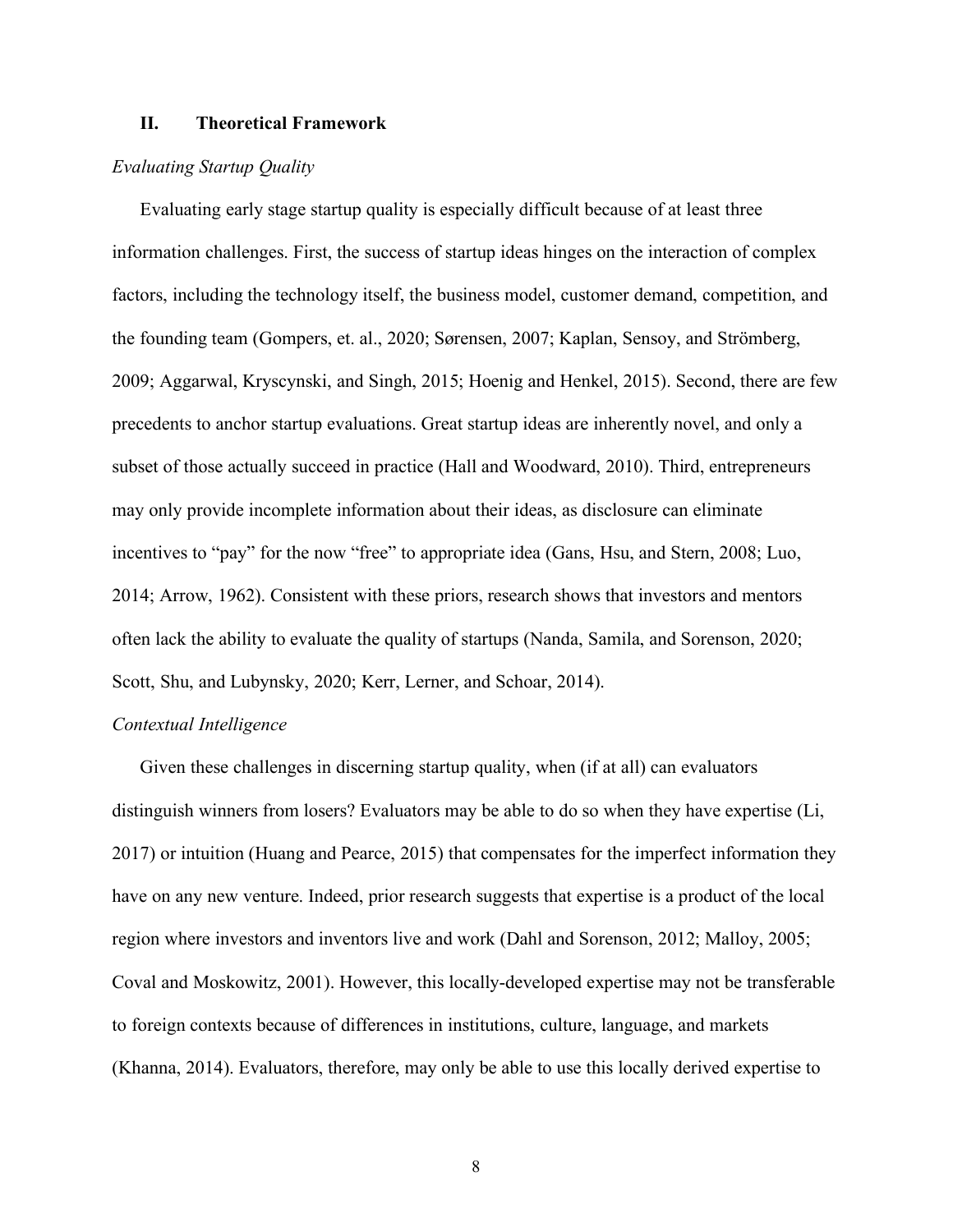better assess the quality of local, but not of foreign startups. For example, an Israeli investor might be able to use her expertise of Israel's military structure to understand the relative quality of founders of an Israeli company with military experience and not a US company with founders who have military experience. Consistent with this view, prior work has shown that financial analysts are worse at picking foreign stock winners, relative to local stock winners (Malloy, 2005; Coval and Moskowitz, 2001), and information frictions are higher for foreign acquirers (Conti, Guzman, and Rabi, 2020).

#### *Bias in Evaluations*

However, reliance on local expertise to evaluate startups may also induce biases. Prior work shows that judges prefer what is more "familiar" (Huberman, 2001; Franke, Gruber, Harhoff, and Henkel, 2006; Lin, Prabhala, and Viswanathan, 2013). In the context of demographics, prior research has found substantial evidence of bias against entrepreneurs from different genders and races (Lee and Huang, 2018; Niessen-Ruenzi and Ruenzi, 2019; Hegde and Tumlinson, 2014). Similarly, in the geographic context, studies in financial and trade markets have detected a home bias for local portfolio stocks or trade partners (Disdier and Head, 2008; Coval and Moskowitz, 1999; 2001).

The literature puts forth at least three reasons why home bias might emerge even if judges are no better at evaluating the quality of local startups. First, judges may cognitively prefer what is more familiar or culturally proximate. For example, a startup from a similar geography as a judge may have a subtle way of framing its pitch that draws on local customs that is especially likely to resonate with the judge (Huberman, 2001; Bell, Filatotchev, and Rasheed, 2012). Second, judges simply may be xenophobic against particular nationalities or geographic regions, causing them to give lower scores to startups from foreign places (Arikan and Shenkar,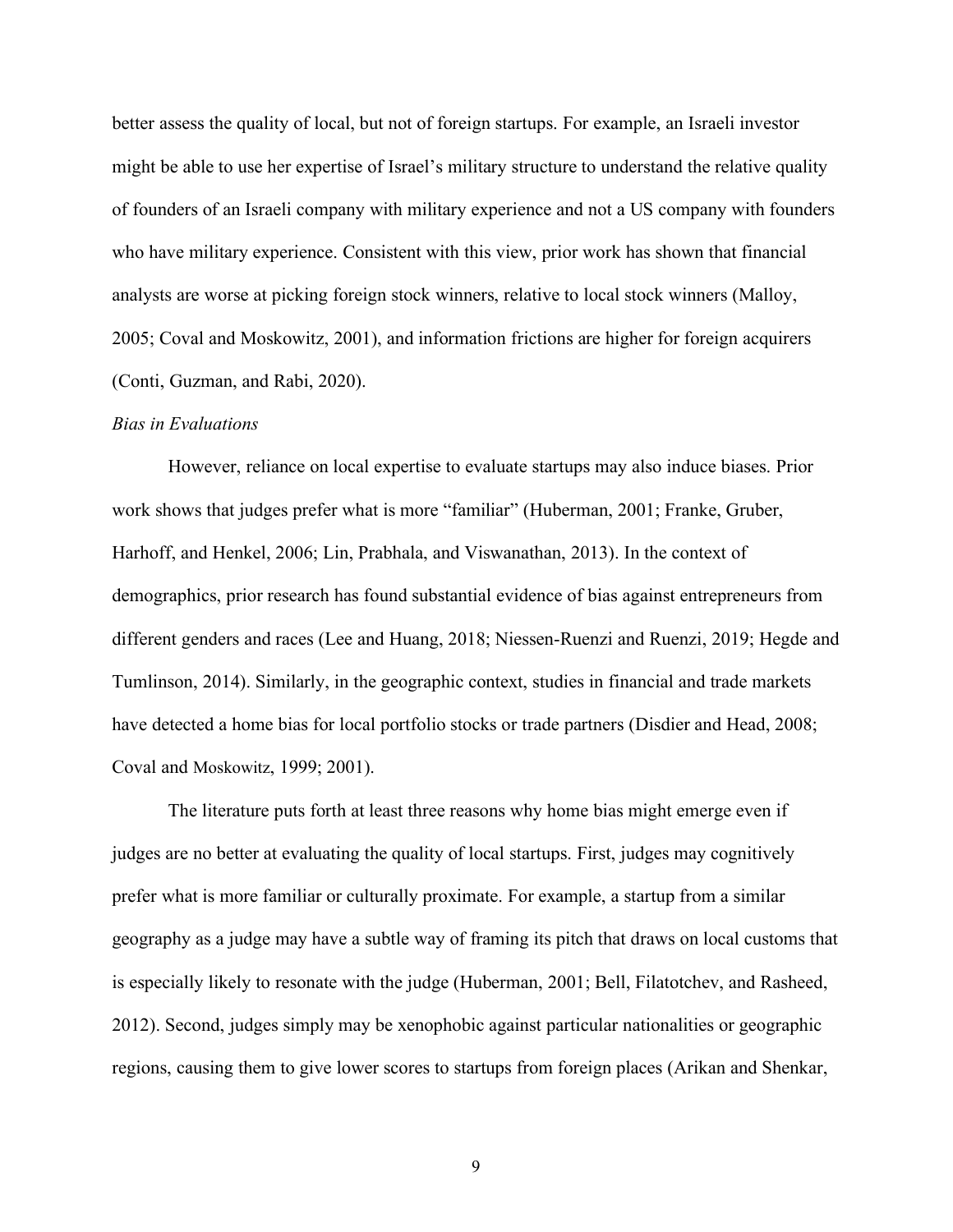2013). Inversely, judges may prefer that their own regions benefit from entrepreneurial growth and innovation, leading judges to give higher evaluations to local startups (Bell, Filatotchev, and Rasheed, 2012). No matter which particular mechanism dominates, in each case, judges give lower scores to foreign startups for reasons unrelated to their ability to detect the startup's quality.

#### *Hypothesis Development*

These different mechanisms – evaluation uncertainty, contextual expertise, and bias – generate six scenarios that each call for different strategic responses by VCs, accelerators, and startups. Figure 1 sketches how each of these scenarios reveals a different relationship between startup quality (x-axis) and a judge's evaluation score (y-axis) for startups foreign to the judge (dashed line) and local to the judge (solid line).

# [Insert Figure 1]

In the first row of Figure 1, we show the pessimistic cases where judges cannot pick winners from losers. No matter whether judges are biased (cell B) – systematically preferring local or foreign startups — or unbiased (cell A), the selected pool of startups consists of a random share of high and low quality firms. In this worst case scenario, organizations should reduce their attention to screening startups and perhaps re-allocate resources to monitoring selected startups in the hopes of improving firms' future performance (Bernstein, Giroud, and Townsend, 2016).

However, research ranging from work on contextual intelligence to the benefits of investing in and running firms in one's home region (Dahl and Sorenson, 2012; Malloy, 2005; Coval and Moskowitz, 2001), suggests that judges can pick winners from losers locally even if they cannot evaluate the quality of foreign startups. The second row of Figure 1 illustrates this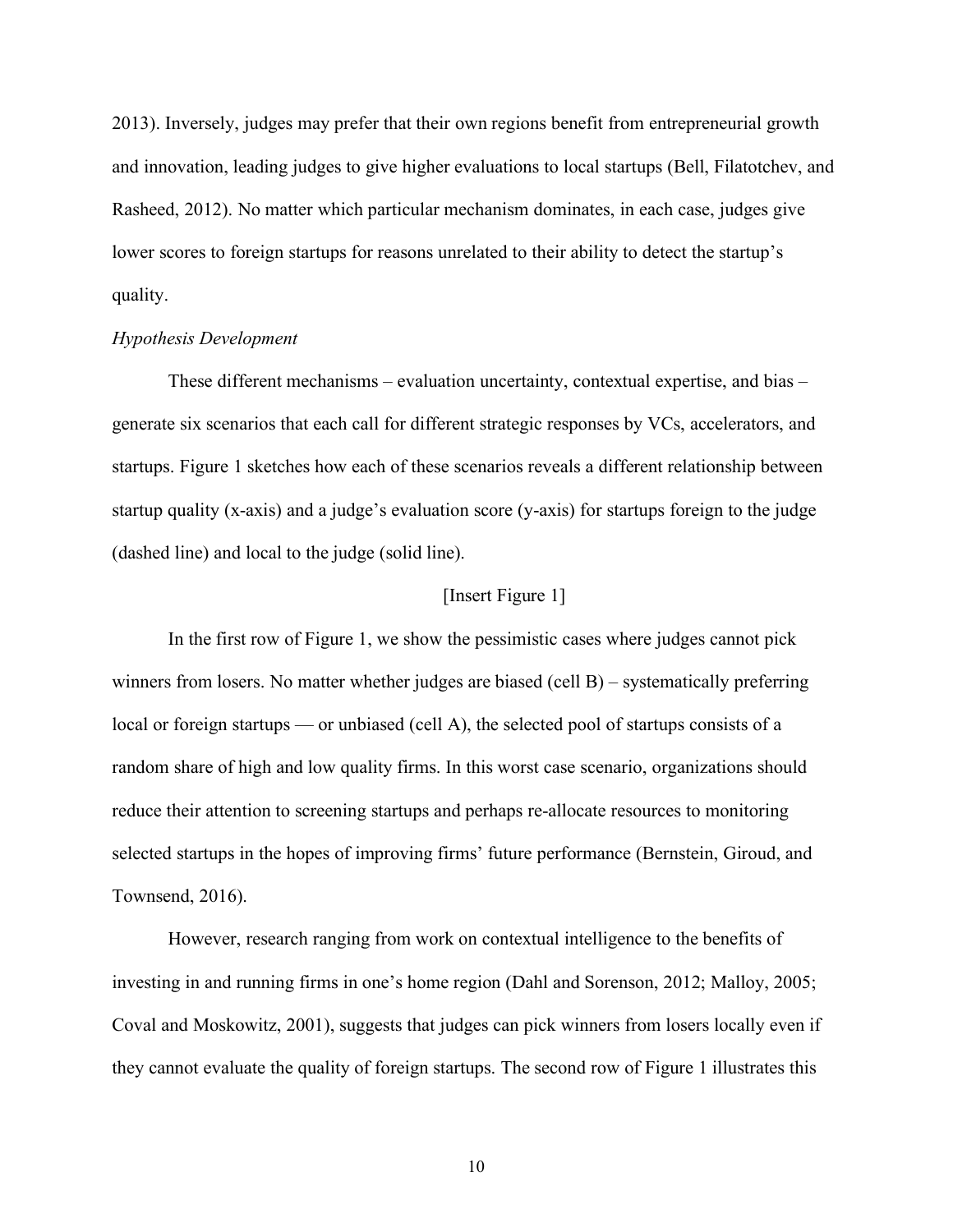scenario. Cell C shows that when judges have a local information advantage, and are not biased against foreign startups, they will give higher quality local startups higher scores. However, they will not necessarily give higher scores to lower quality local startups. In fact, with better local information, it is likely that judges will give low quality local startups low scores while erroneously evaluating low quality foreign startups as better than they actually are. The result is that the lines intersect in cell C. However, if judges are also biased, this shifts the line for local startups upwards as seen in cell D. While judges still give higher scores to better local startups, all local startups will be judged as better than any given foreign firm. The result is that in cell D and cell B, we see consistent foreign discounting, but each reflect meaningfully different mechanisms. While cell B suggests that organizations would be better off re-allocating attention away from the selection process all-together, cells C and D suggest that organizations would be better off assigning judges to evaluate local but not foreign startups.

Lastly and most optimistically, judges might be able to evaluate the quality of both local and foreign firms, as shown in the third row of Figure 1. Startups may follow a similar enough playbook that separating good from bad investments across countries is not significantly harder than within countries. For example, work has shown the benefits of good management appear universal for corporations and startups across the globe (Bloom and Reenen, 2007; Chatterji, Delecourt, Hasan, and Koning, 2019), as are coding practices (Haefliger, Von Krogh, and Spaeth, 2008). As shown in cell F, bias interferes with picking the most promising startups because judges may pass over higher quality foreign startups for lower quality local startups. In this case, organizations can simply revise their processes to reduce bias either in aggregate (e.g. by lowering the threshold for selecting a foreign firm versus a local firm) or at an individual judge level (e.g. by introducing nudges) to counter this discount.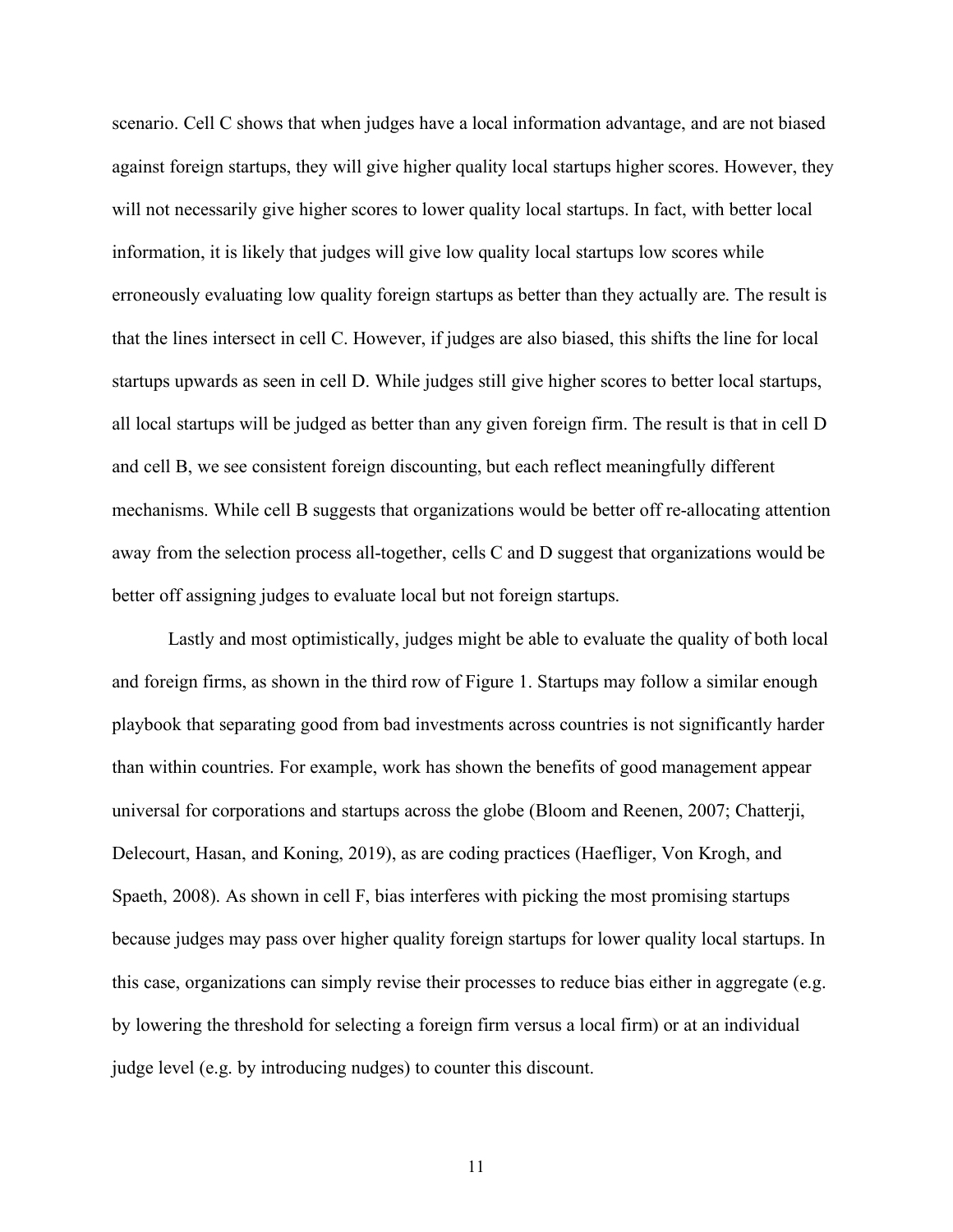The framework presented in Figure 1 builds on information-bias tradeoffs discussed in other studies of evaluation (e.g. Li, 2017; Boudreau, Guinan, Lakhani, and Riedl, 2016). Our simple two-by-three reveals that knowing whether judges give lower scores to foreign startups – as is the case in cells B, C, D, and  $F -$  is insufficient to understand how an organization might change to address foreign discounting. However, with knowledge of startups' quality, we have sufficient information to separate the different mechanisms that operate in each cell.

# **III. Context: Global Accelerator Competition**

To unbundle these scenarios, we use data from a large global accelerator's new venture competition. The accelerator operates in four regions around the world: the US, Europe, Israel, and Latin America. There are four rounds in the accelerator program. In the first round (the global round), startups virtually apply to several of the regional locations of the accelerator program. This round is akin to the earliest screening stages of major accelerators and venture capital firms, such as Y Combinator, Unshackled Ventures, and Launchpad Venture Group, that involve the evaluation of inbound text applications. In the latter rounds, the accelerator assigns startups (based on their preferences and judge scores) to one of its regional locations, and judges generally local to that area evaluate the startups. The pool consists of mostly high tech startups, similar to startups in other top accelerator programs like Y Combinator or Techstars. The startups in the program have collectively raised over \$6.2 billion, generated over \$3 billion in revenue, and created over 157,000 jobs since the accelerator's inception.

Roughly a third of startups make it from the initial applicant pool into the second round, a third from the second to the third round, and a quarter from the third to the final round. Unlike the first round that we analyze, later rounds involve interviews between judges and the startup team, pitches, and further due diligence by judges with expertise in the startup's domain.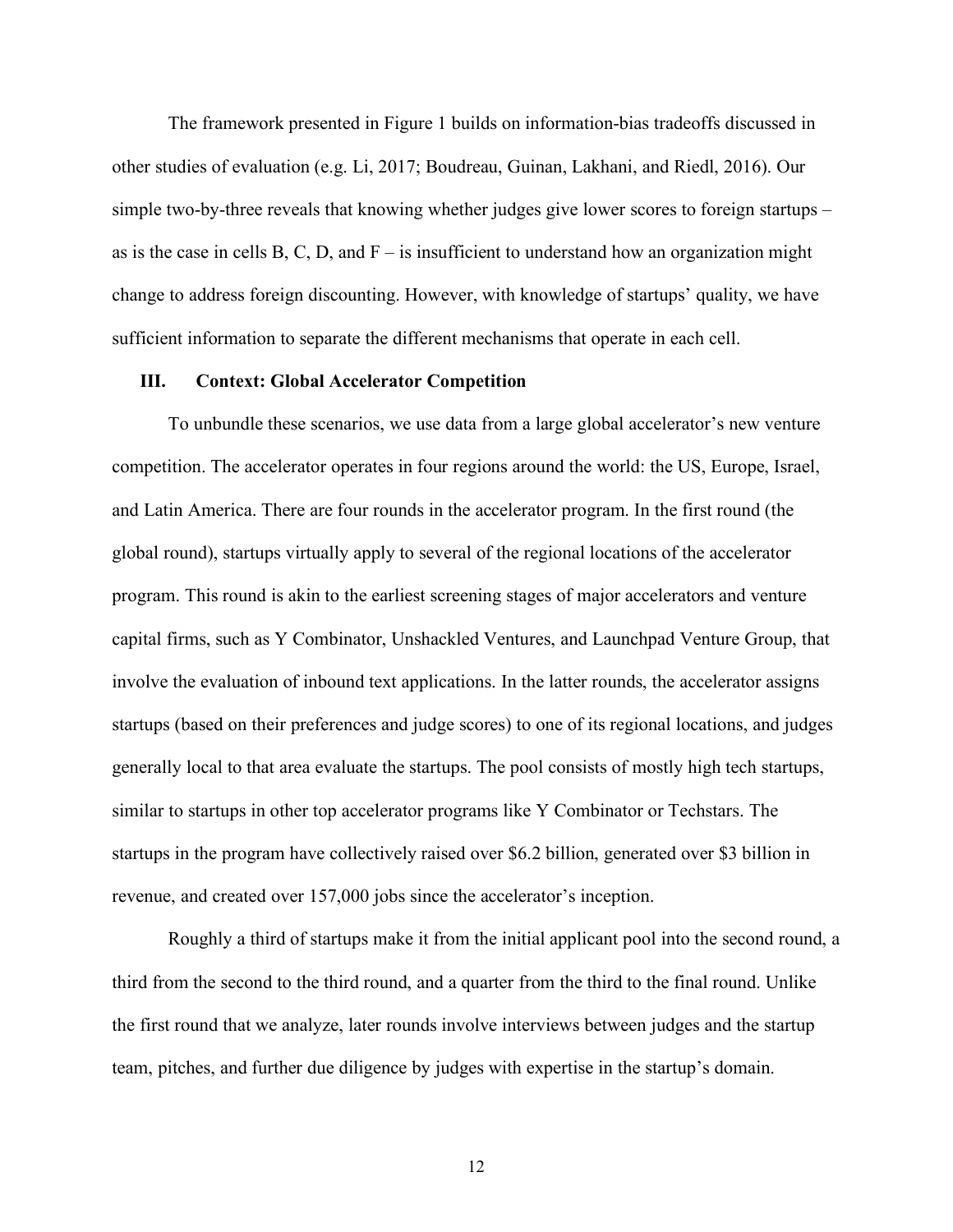Startups who make it to the third round (approximately 10 percent of the initial applicant pool) participate in the full in-person accelerator program, including the educational curriculum, mentorship program, and other networking events. The top 10-20 rated startups across the globe at the conclusion of the last round gain both credibility and monetary prizes worth tens-ofthousands of dollars. Across 2013-2019, these four rounds consist of 87,977 startup-judge level observations, including 11,188 unique startups and 3,712 unique judges.

We focus on the global round of the competition – the earliest screening round – where judges – representing executives (60 percent), investors (13 percent), and other professionals (27 percent) – across these international regions initially screen startups from around the world. Judges are well seasoned. On average, the judges in our sample had already evaluated 56 startups for the accelerator before the evaluation rounds we analyze. Furthermore, 26 of these 56 startups were foreign to the judge. As such, our estimates do not merely reflect how inexperienced investors might decide, but also capture how more experienced evaluators screen and judge startups.

Judges evaluate an application that includes self-reported information on the company's background and funding, industry & competitors, and business model & financials. We show the full application template in Appendix 12. All applications are in English.<sup>4</sup> While the applications do not specifically inform judges of the startup's location, judges may infer it fairly easily through the description of the startup, founder(s), and market. Through a word search analysis of the application text, we find that the home region of the startup is explicitly mentioned in 42 percent of startups' market, traction, and team text. This percent is likely an underestimate because it does not take into consideration implicit mention to the home region, for example, via

<sup>&</sup>lt;sup>4</sup> While English applications may mask quality of startups whose founders have a different native language with different writing styles, such a language requirement is common for startup accelerator program applications.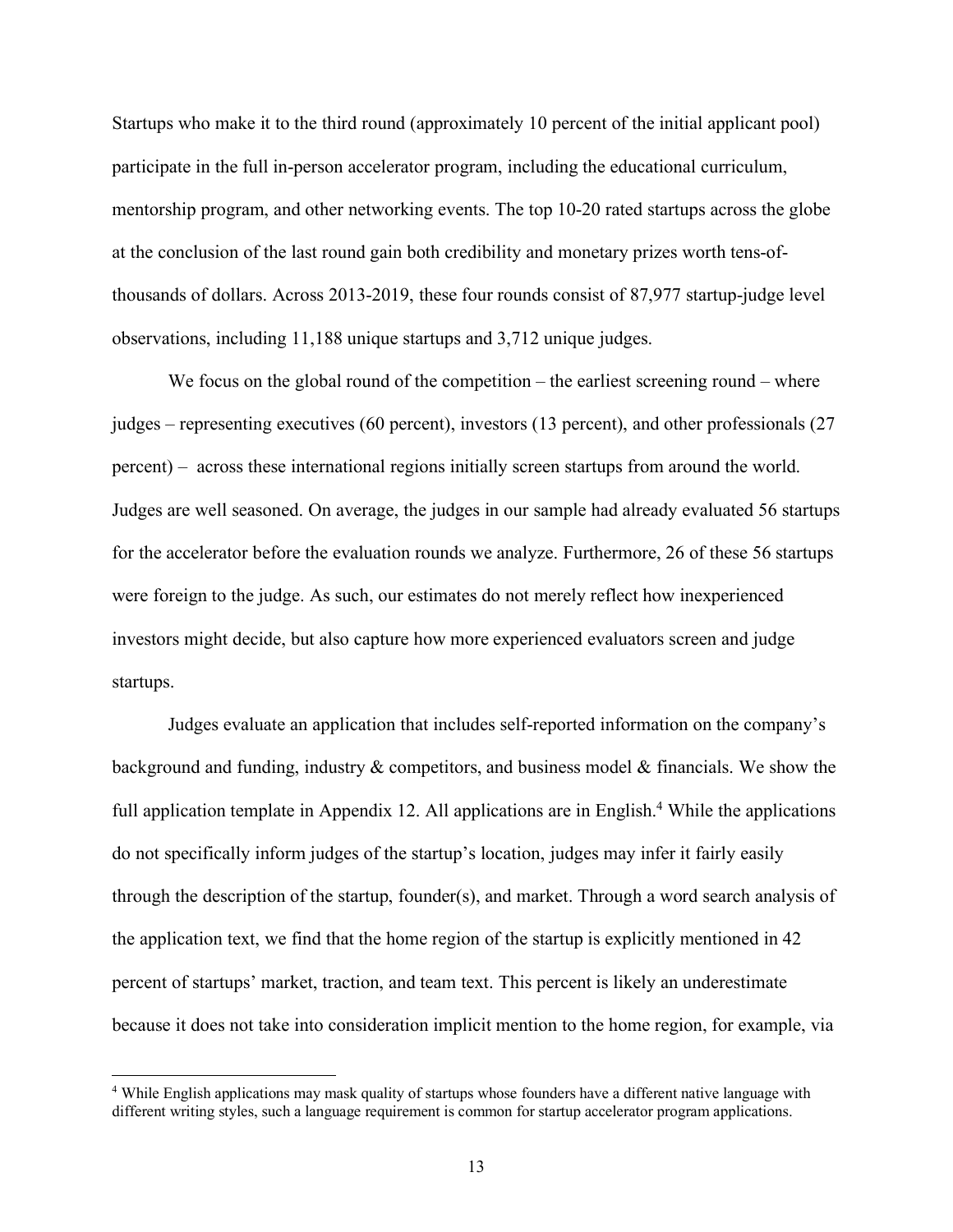mention of the past employer and educational institutions of the team. Judges review these applications online. Each judge evaluates roughly 20 startups, and each startup receives evaluations from 5 judges on average. Judges recommend whether a startup should move to the next round of the competition.<sup>5</sup> They also provide subscores on a scale of 1-10 on the following criteria: startup team, industry  $\&$  competitors, and business model  $\&$  financials. The program does not give judges a quota in terms of the number of startups they can recommend. Further, judges must agree to terms that indicate that they "do not expect anything in return," including "future contact" from the competition.

To infer judges' location, we use data on the location of the accelerator the judge is affiliated with.<sup>6</sup> As judges need to evaluate startups in person during the later rounds of the competition, they tend to be assigned to a physically proximate accelerator. We therefore categorize judge locations as corresponding to the accelerator's locations: Europe, Latin America, Northern America (US & Canada), and Israel. We manually checked a random subsample of 136 judges from our data to test if the residence regions of the judges match those of their home programs. Of this subsample, 76 percent (103/136) of judges resided in their home program region. Crucially, this measurement error should bias our estimates of foreign bias towards zero. Further, the broad regional categories will lead us to underestimate biases within regions. For example, a U.K. judge evaluating a Latvian startup would appear as a regional match in our data, though we can imagine that the judge would consider the startup foreign and so potentially discount it.

 <sup>5</sup> Judges provide a 0-5 score on whether they recommend the startup to the next round of the competition; scores above 2 result in startups moving to the next round.

<sup>6</sup> The accelerator does not collect data on judges' location of residence. It only collects the home accelerator program of each judge.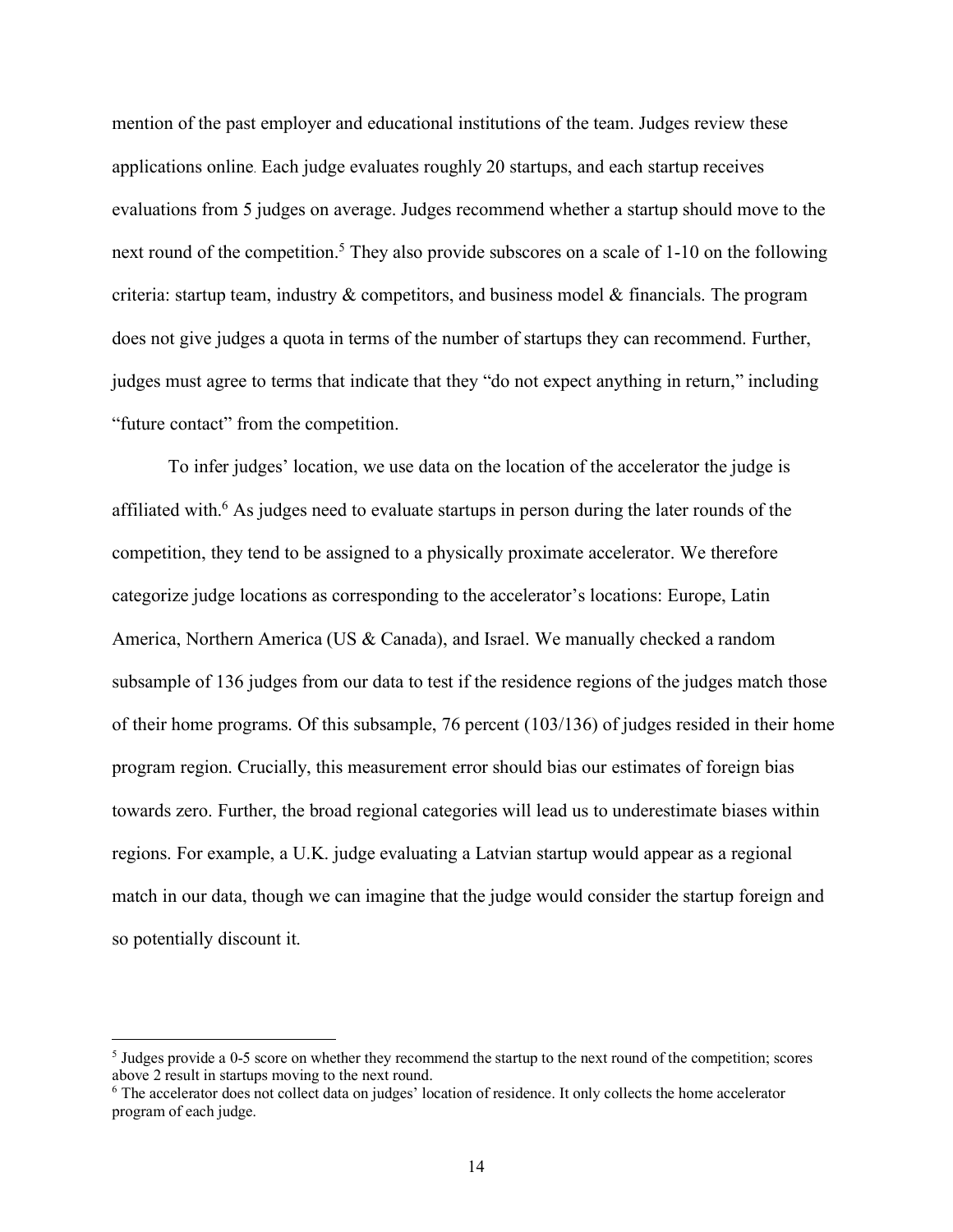The startups in this global round are of a similar type as those participating in landmark accelerator programs around the world, such as Y Combinator and Techstars. They are largely technology-driven and growth-oriented. Indeed, 39 percent of them are in high tech, 27 percent in general sectors (e.g. retail, consumer products), 17 percent in healthcare/life sciences, 13 percent in social impact, and 4 percent in energy/clean tech. Roughly a fifth of them mention a hub city – such as Silicon Valley, Boston, or London – as identified by the Startup Genome Project (2021), in their market, traction, and team application text (Table A6c). The same share also mention an elite university in their team application text. About 12 percent of the startups mention an MBA and 9 percent mention PhD education in their team application text.

# **IV. Data**

Our data come from the accelerator's 2017 and 2018 cycles. During these two years, judges were randomly assigned to startups during the initial global round. This random assignment allows us to overcome the possibility that startups self-select into local programs. Such selection would make it impossible to separate judge from startup effects. Our 2017-18 data consist of 20,579 startup-judge level observations, including 4,420 unique startups and 1,043 unique judges. We remove startups whose headquarter regions do not match any of the judges' home programs to exclude the startups that are foreign to all judges in our sample and therefore lack a local judge score as a basis of comparison.<sup>7</sup> We also remove judges who lack a home program that is part of the main accelerator.<sup>8</sup> This brings our final sample to 17,608 startup-judge level observations, including 3,780 unique startups and 1,040 unique judges. *Measuring Startup Quality*

 $^7$  Our results are robust to including or excluding startups whose headquarter regions do not match those of any of the judges' home programs.

<sup>8</sup> Our results are robust to including or excluding judges whose home program is not one of the main accelerator programs.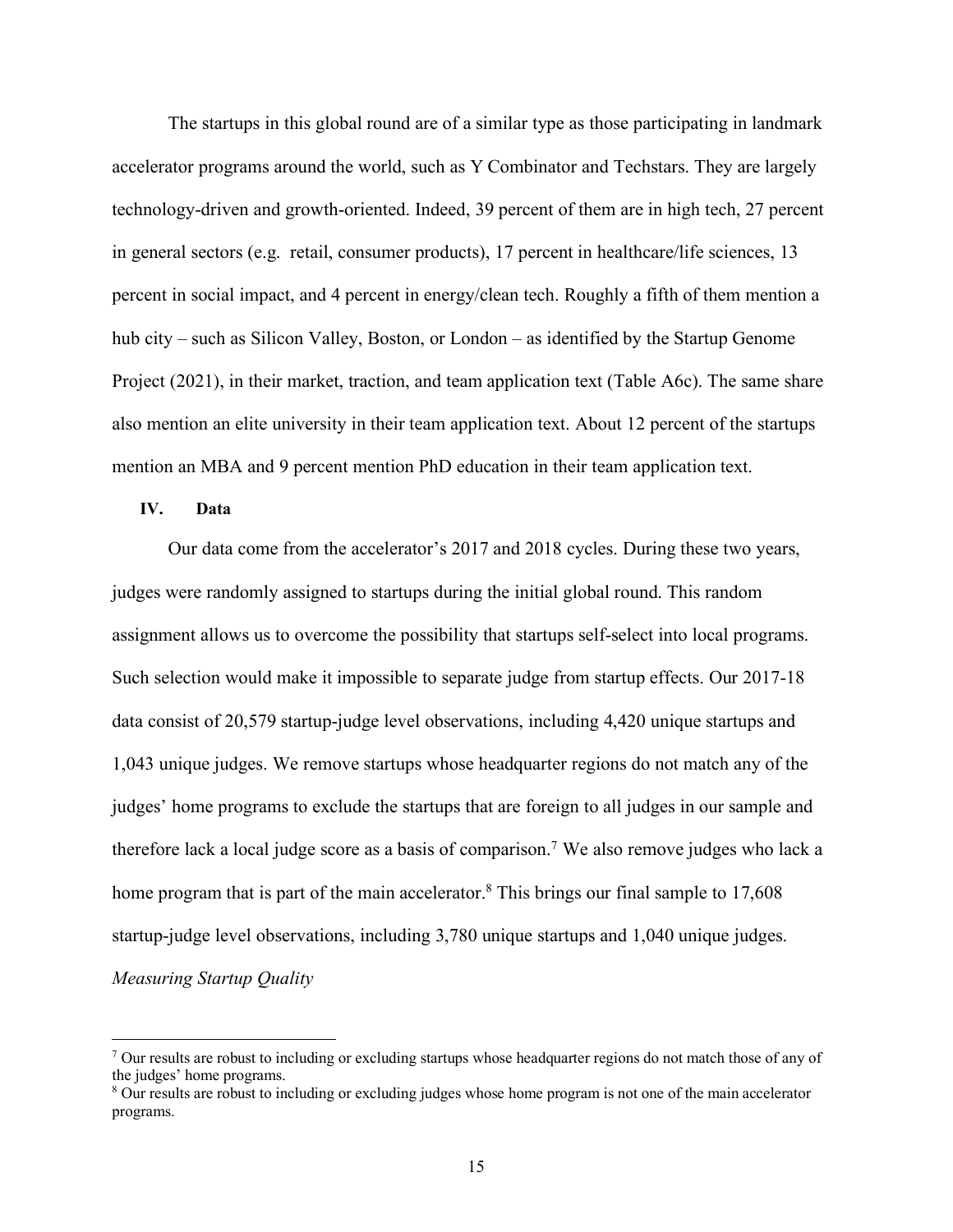Measuring startup quality is not only difficult for judges, but also for researchers. Early stage startups rarely have revenue or profits that are common metrics of company performance. Instead, entrepreneurship studies turn to other intermediate milestones to proxy early stage companies' performance and quality. One common measure is financing from angel investors or venture capitalists (Cao, Koning, and Nanda, 2020; Howell, 2017; Yu, 2020). This is a common measure because of these investors' decisions reflect both selection and treatment effects that should result in startups with financing having higher startup performance. On the selection side, early stage investors conduct rigorous due-diligence on portfolio companies prior to investing that may enable them to understand the quality of ventures (Gompers, et. al., 2020). On the treatment side, investors provide added value (Bernstein, Giroud, and Townsend, 2016) and a stamp of approval (Lerner, Schoar, Sokolinski, and Wilson, 2018) to startups that enable them to gain subsequent financing and increase their chances of a successful exit, either an acquisition or initial public offering (Catalini, Guzman, and Stern, 2019). Another increasingly common indicator is user traction, reflecting how much visibility and use a startup is getting from customers and other gatekeepers. Website page visits are becoming a common indicator for the latter in entrepreneurship studies to proxy startup performance (Koning, Hasan, and Chatterji, forthcoming; Cao, Koning, and Nanda, 2020; Hallen, Cohen, and Bingham, 2020).

We measure both pre-accelerator and post-accelerator measures of financing and website page visits in our analysis. Pre-accelerator measures allow us to assess whether judges can evaluate the quality of startups at the time of evaluation. Post-accelerator measures allow us to evaluate whether judges can evaluate the future potential of startups. Beyond these measures, in Appendix 8, we show that the findings hold when we use additional measures of startup quality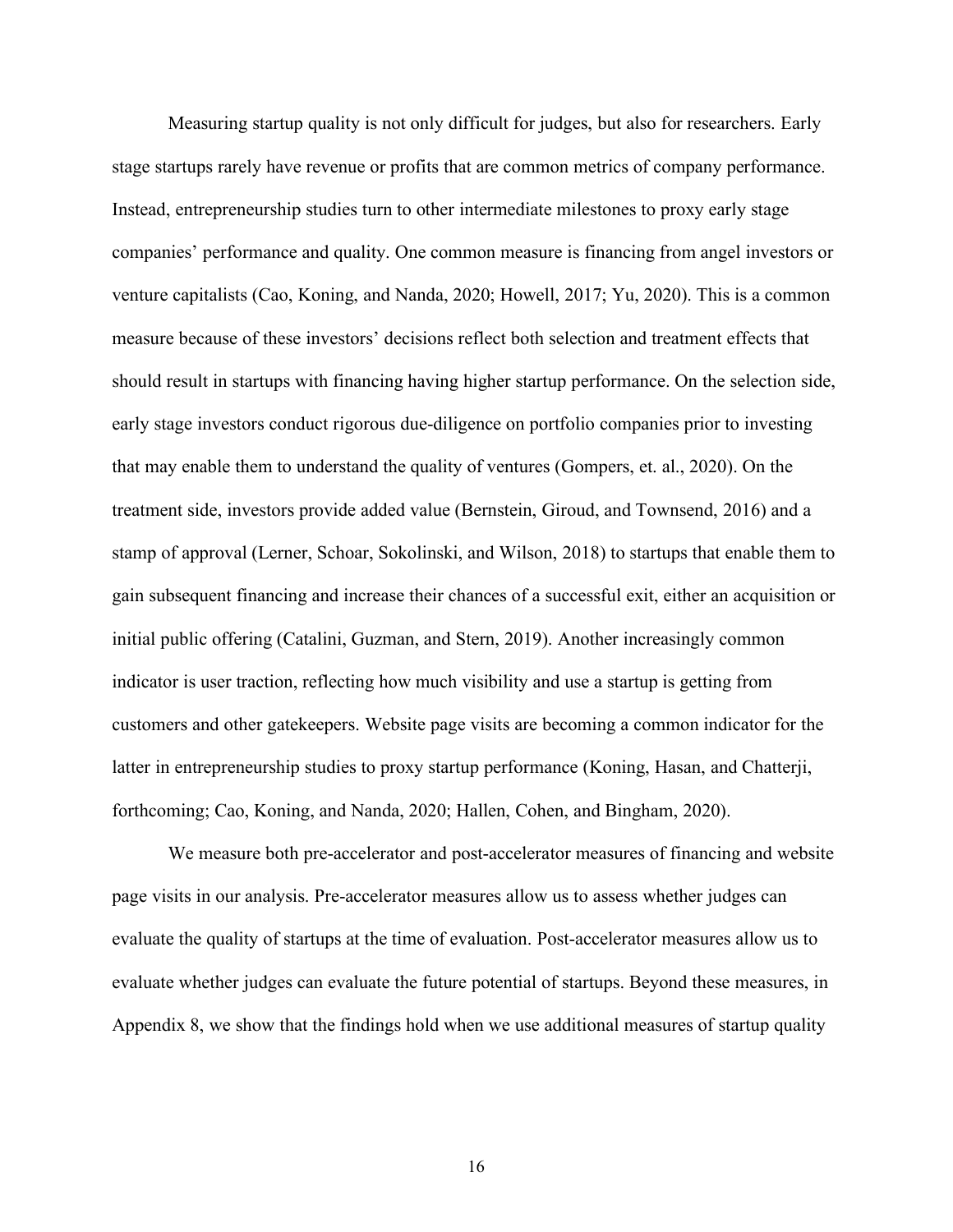including valuation, employee counts, and estimated revenue growth 3-4 years after the accelerator program.

#### *Dependent Variables*

*Score –* Our first dependent variable is a composite z-score created from the z-scored subscores judges give to startups. These underlying subscores include: customer pain and solution, customer needs and acquisition, financial/business model, industry competition, overall impact, regulations and intellectual property, team (including advisors and investors), and the overall recommendation. These subscores correspond to the sections in the applications startups initially complete. All but the last range from a scale of 1-10. The latter is on a scale of 0-5. While not all judges complete every subscore evaluation, the vast majority do. Of the 17,608 recommendation evaluations in our data, for 16,339 (93 percent) we have complete subscore information.

*Recommend –* Our second dependent variable is a binary variable indicating whether a judge recommended the startup to advance to the next round of the competition.<sup>9</sup> This is the main measure used by the accelerator to determine whether startups move to the next round. However, there are exceptions to this cutoff. In these exceptions, the scores on the numerical dimensions (e.g. customer pain/solution and business model/financials) along with other factors can play a part in the startup's acceptance into the program.

#### *Independent Variables*

*Foreign Startup -* Our key covariate captures whether the judge and startup are from the same region (e.g. both from Europe, the US/Canada, Israel, or Latin America). We construct a binary

<sup>&</sup>lt;sup>9</sup> We constructed this as equal to 1 if the judge's score was over 2 (on a scale of 0-5) and 0 otherwise, as the accelerator uses this cutoff to determine whether a startup makes it to the next round of the competition.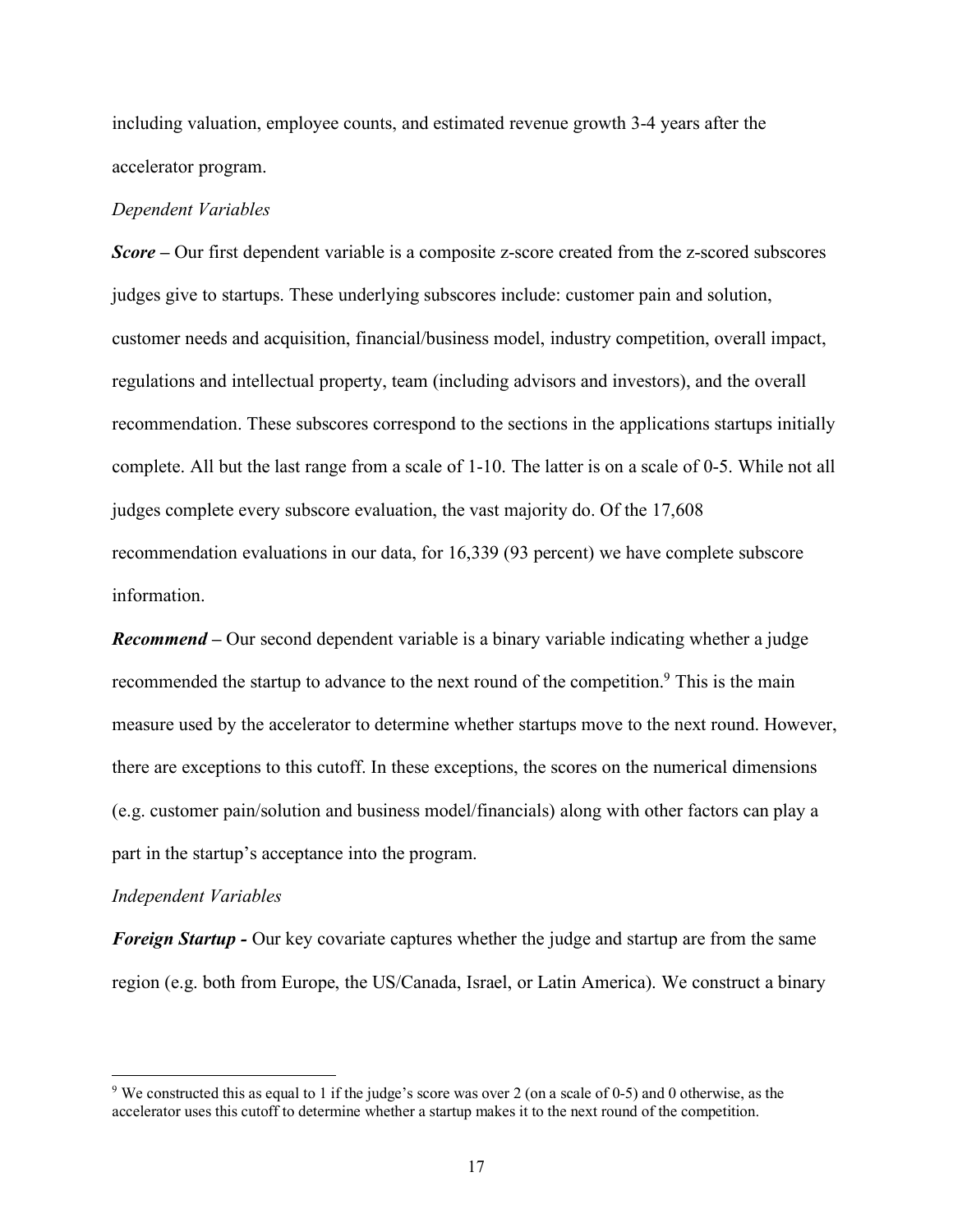variable indicating whether a judge is evaluating a foreign startup ("1" indicates a foreign startup, "0" indicates a local startup).

*Logged Financing Value (Post)* - We use logged financing value six months after the program.<sup>10</sup> This variable indicates the logged amount of USD startups received from investors six months after the program.

*Logged Page Visits (Post) -* We also use logged monthly page visits after the accelerator program in 2019 (the latest data we have available).

*Financing (Pre)* - We use logged financing value (in USD) that startups received from investors before the program.

*Whether Has Financing –* We include a binary variable indicating whether a startup received financing before the program to indicate financing traction.

*Logged Page Visits (Pre) -* We include logged website page visits 3 months before the initial application review period of the accelerator.

*Whether Has User Traction* - We use a binary variable on whether a startup reached at least 100 website page visitors on average per month over the last three months before the program to indicate user traction.

In our context, when startups lack page visit or financing data, they generally have so few visits or little financing that corresponding databases like SimilarWeb (that collects companies' page visits) and Crunchbase (that collects startups' funding rounds) do not track them. We therefore set missing page visit or financing values to zero. In robustness checks, we confirm that whether a startup has financing and page view data are positively correlated with their

<sup>&</sup>lt;sup>10</sup> All logged values are of  $(1+x)$  because of frequency of zeros in our dataset.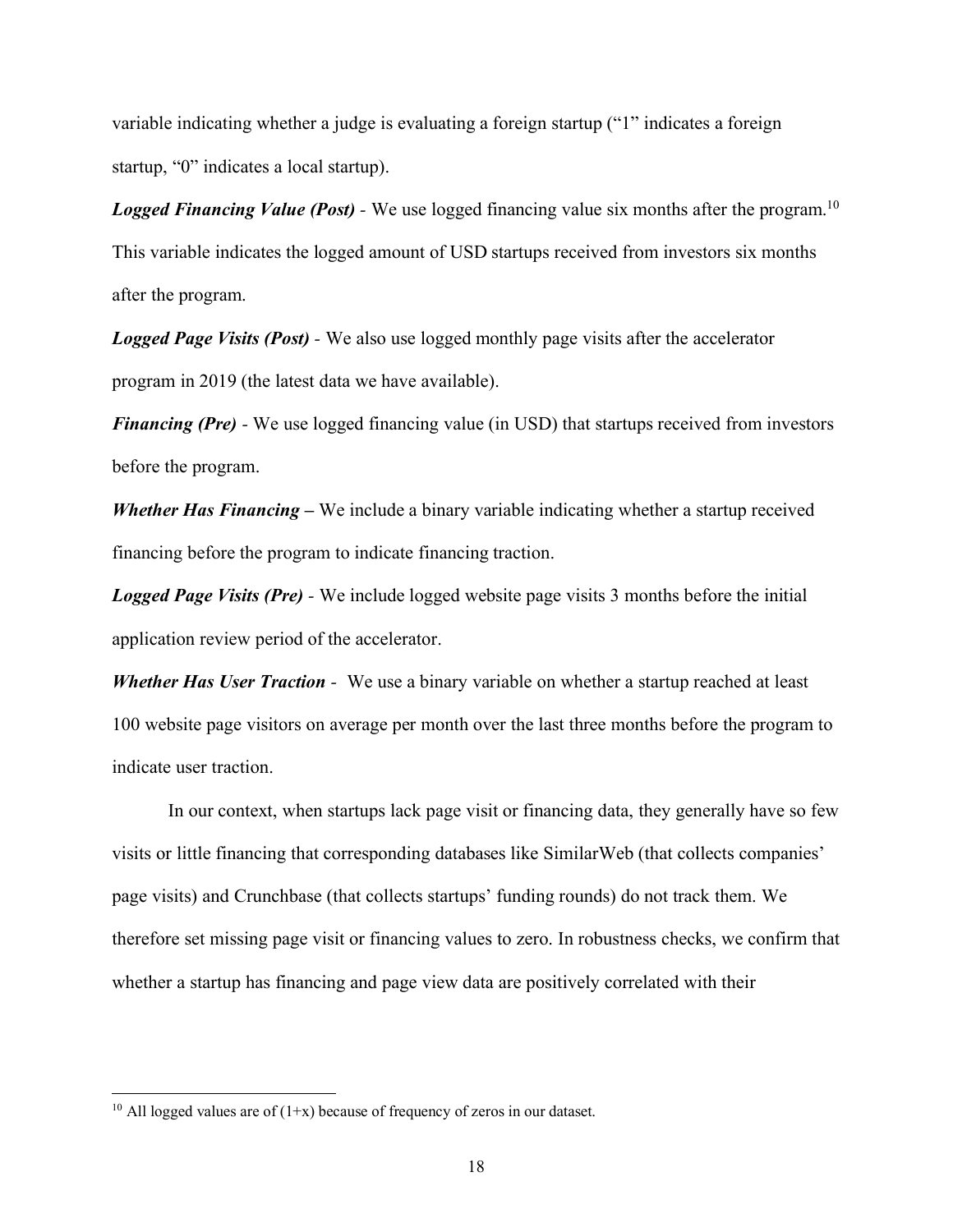evaluations, suggesting that the missing values are the result of startup shutdown or slow maturity.<sup>11</sup>

*Accelerator Participation -* We also account for whether a startup participated in the accelerator interacted with whether a startup is local or foreign to the judge. This variable allows us to control for the potential treatment effects of the accelerator that may confound our ability to assess whether judges are able to detect the post-accelerator performance quality of startups. We include it in specifications involving post-accelerator financing and page visit variables.

*Descriptive Statistics for Evaluations* - Table 1 shows summary statistics for our main sample from the global round of the competition, including 17,608 startup-judge level observations, 3,780 unique startups, and 1,040 unique judges. These summary statistics break up our main dependent variables (judge score measures) and independent variables (startup quality measures) by whether a startup is local or foreign to the judge in a given evaluation. The raw data comparing means of scores given to foreign and local startups show that, for the most part, there is no difference in the quality measures between local and foreign firms with the exception of pre-accelerator user traction, where local startups have a higher value on average by 6 percentage points (p=0.000), as well as post-accelerator logged financing, where local startups have a higher value on average by 5 percentage points ( $p=0.002$ ). This occurs because US and Canadian startups, which are more likely to be local to judges since the majority of our data are from US startups and judges, have higher user traction and financing. This difference in traction suggests that controlling for differences in startup quality will be crucial. Table 1 also reveals that judges are less likely to recommend foreign startups and rate them as lower quality.

[Insert Table 1]

<sup>&</sup>lt;sup>11</sup> Our results are robust to imputation or lack of imputation of zeros in the page visits data. We do not have sufficient sample size to evaluate results without imputation of zeros for the financing data.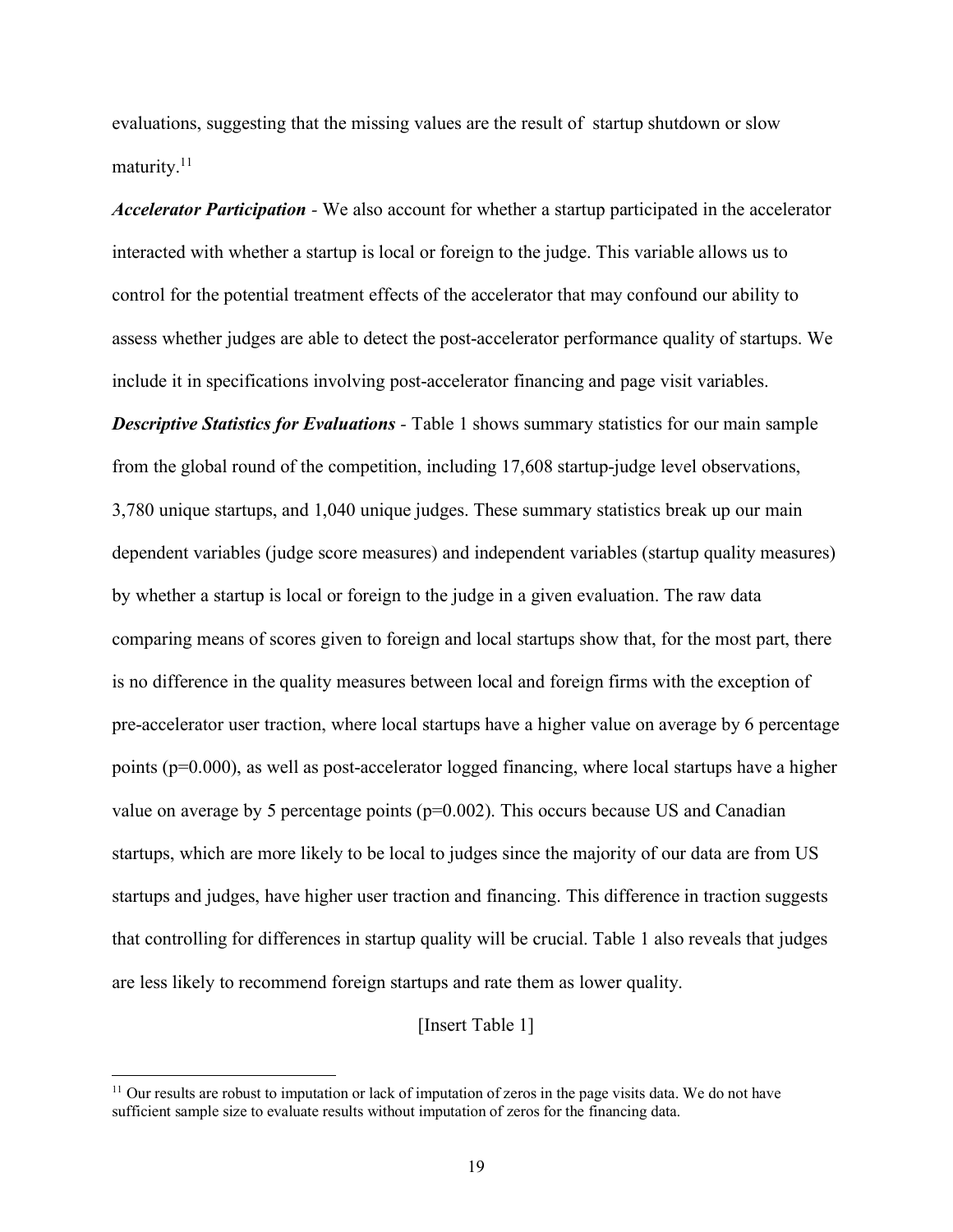# **V. Empirical Specification**

To assess whether judges systematically give lower or higher scores to foreign startups, we fit the following model (Malloy, 2005; Li, 2017):

(1) score<sub>ijt</sub> = 
$$
\alpha + \beta
$$
 foreign<sub>ij</sub> + judge<sub>jt</sub> +  $\mu_{it}$  +  $\epsilon_{ijt}$ 

Where  $score_{ijt}$  is either a z-scored average or a binary variable on whether judge j recommends startup i to the next round in year t.  $foreign_{ii}$  is our binary variable indicating whether the region of startup i is different from that of judge j. Our main coefficient of interest is  $\beta$ , indicating whether judges discount startups from outside their home region.

We include a battery of fixed effects to identify judge effects from differences in startup quality. We account for judge harshness and judges participating across multiple years of the program through judge-year fixed effects ( $judge_{it}$ ), so that our analysis focuses on judge evaluations of startups within the same year.

We also use several fixed effects to account for differences in startup quality across regions and countries. As with our judge fixed effects, we interact all our fixed effects with the program to account for the fact that startups can apply in multiple years. In our first specification,  $\mu_{it}$  in Equation 1 is equal to startup region-year fixed effects. These fixed effects measure startup evaluations within a particular region (e.g. Europe, Latin America, Israel, and Northern America) in a given year to account for differences in quality across regions.

We then tighten our specification, with  $\mu_{it}$  equal to startup country-year fixed effects. These fixed effects focus our analysis on startup evaluations within a particular country in a year to account for differences in quality across countries (within regions). These fixed effects allow us to account for quality differences between, for example, a U.K.-based startup and a Latviabased startup within Europe.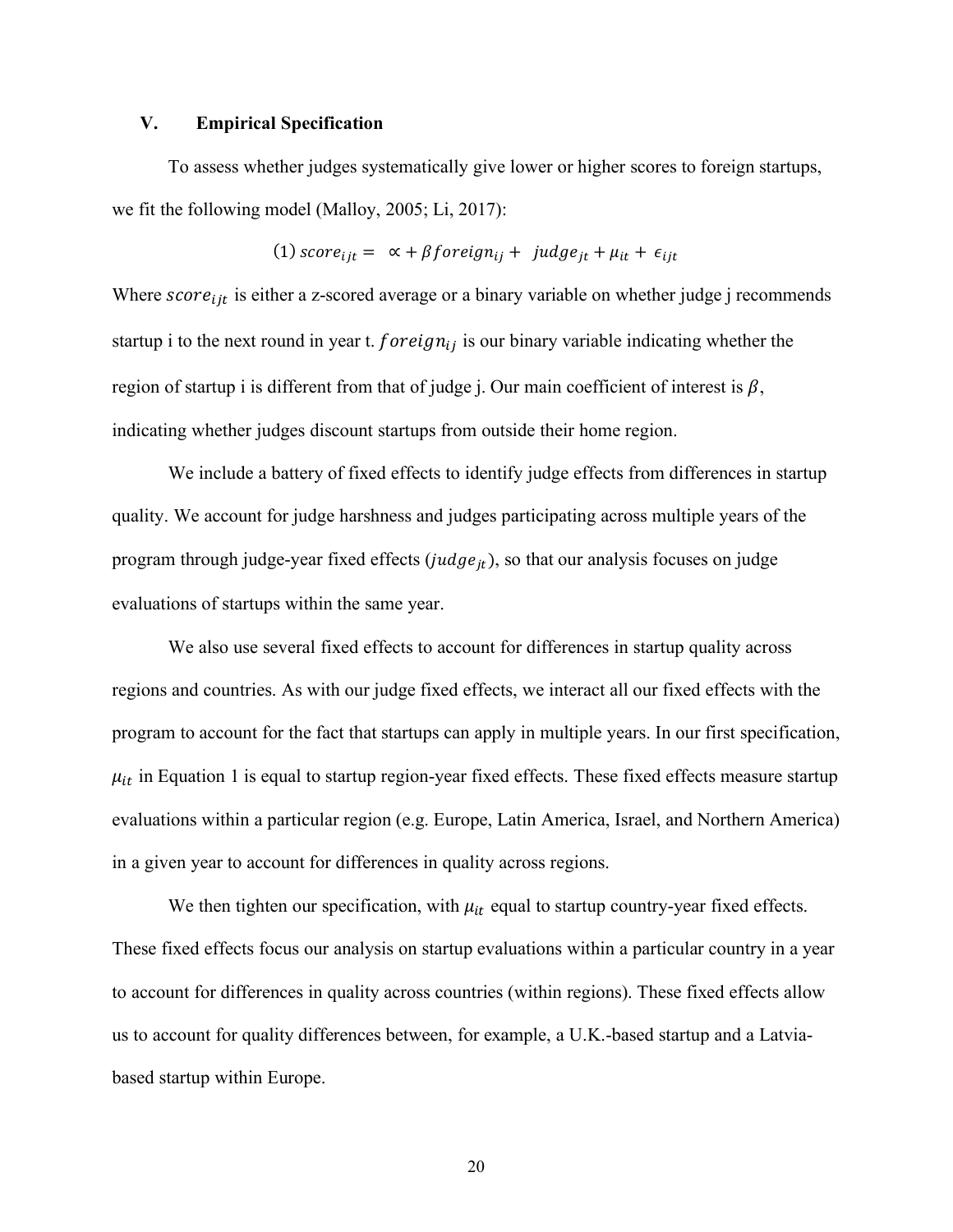In our most stringent specification, we focus on evaluations at the startup level in a given year (across multiple judge evaluators), so that  $\mu_{it}$  is equal to individual startup-year fixed effects. These fixed effects enable us to account for differences in individual startup quality within countries. We cluster robust standard errors at the judge and startup levels. If  $\beta$  is statistically significant, it means the judges discount or boost foreign startups relative to local ones. Returning to the two-by-three in Figure 1, this rules out cells A and E where judges are unbiased and either uniformed or informed. However, a significant  $\beta$  can be consistent with the remaining cells.

To assess whether foreign discounting is driven by judges being better at evaluating local startups or because of bias, we estimate a model similar in spirit to Li (2017) that measures the sensitivity of judges' scores to local vs. foreign startups' performance measures. This model allows us to discern the remaining scenarios in Figure 1, including whether judges are informed and biased (cell F), informed only about local startups and biased (cell D), informed only about local startups and unbiased (cell C), or uninformed about all startups and biased (cell B).

(2)  $score_{ijt} = \alpha + \beta foreign_{ij} + \delta performance_i + \phi foreign_{ij} x performance_i +$ 

 $judge_{jt}$  + startupcountry<sub>it</sub> +  $\epsilon_{ijt}$ 

Where performance, indicates logged page visits for the startup one-year (for the 2018 cycle) or two-years (for the 2017 cycle) after the program. In addition to  $\beta$ , we also are interested in  $\delta$  and  $\phi$ . A positive and significant  $\delta$  indicates that judges are able to discern winners from losers among startups overall. If  $\delta$  is positive, then future performance correlates with judge scores. A negative and significant  $\phi$  indicates that judges are less sensitive to the quality of foreign versus local startups. A concern with our approach is that the accelerator itself impacts the postaccelerator performance of startups, which confounds the judges' selection of startups with the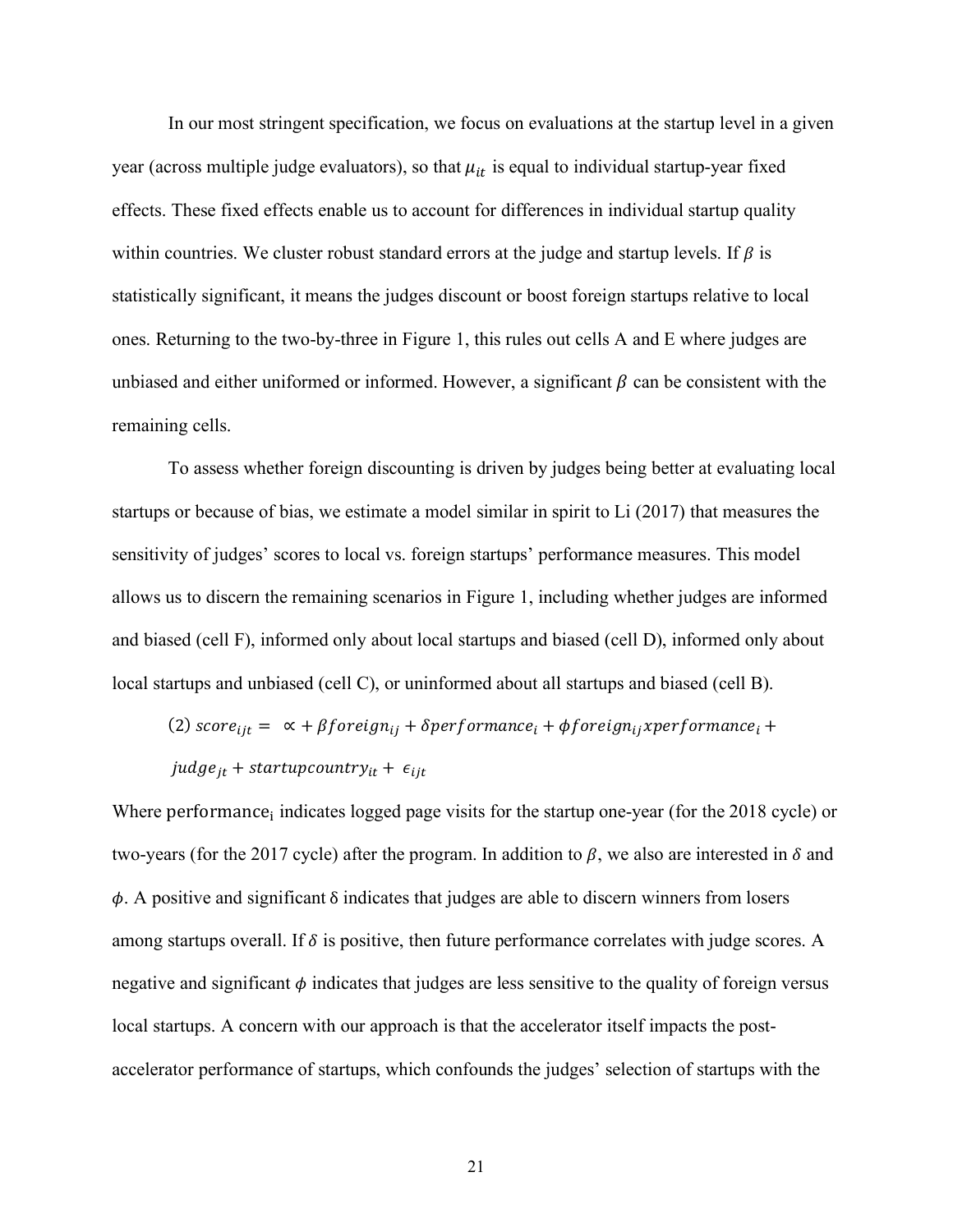treatment effect of the accelerator. Further, this treatment effect might differ for startups from different regions. To account for these possible treatment effects, we control for startups' participation in the accelerator program and this participation interacted with whether the startup is foreign or local to the judge.

#### **VI. Results**

#### *Are foreign judges actually randomly assigned?*

Our ability to measure the presence and impact of foreign discounting hinges on the assumptions that startups and judges are randomly assigned. To check random assignment, we use chi-squared tests shown in Tables 2a-b. These chi-squared tests allow us to measure whether there is a difference between a predicted distribution of startup-judge regions under random assignment versus the actual distribution of pairs observed in the data. In 2017, there is no difference ( $p=0.809$ ) between the predicted distribution of startup-judge region assignments under random allocation and the observed distribution. Thus, we cannot reject the null hypothesis that startup-judge assignments on the basis of geography are random. In 2018, we see that we can reject this null hypothesis because of the perhaps non-random assignment of Israeli judges to European startups (p=0.006), a fairly small share (0.26 percent) of our sample, representing 25 judge-startup pairings out of 9,733 total in 2018. However, when we take out Israeli judges, we see a similar situation as in 2017 ( $p=0.256$ ). The distribution is again consistent with random assignment. Our results hold if we include or exclude these Israeli judges from our data. These patterns suggest that the natural experiment that is at the heart of our story is in fact randomized.

# [Insert Tables 2a-b]

#### *Is there foreign discounting of startups?*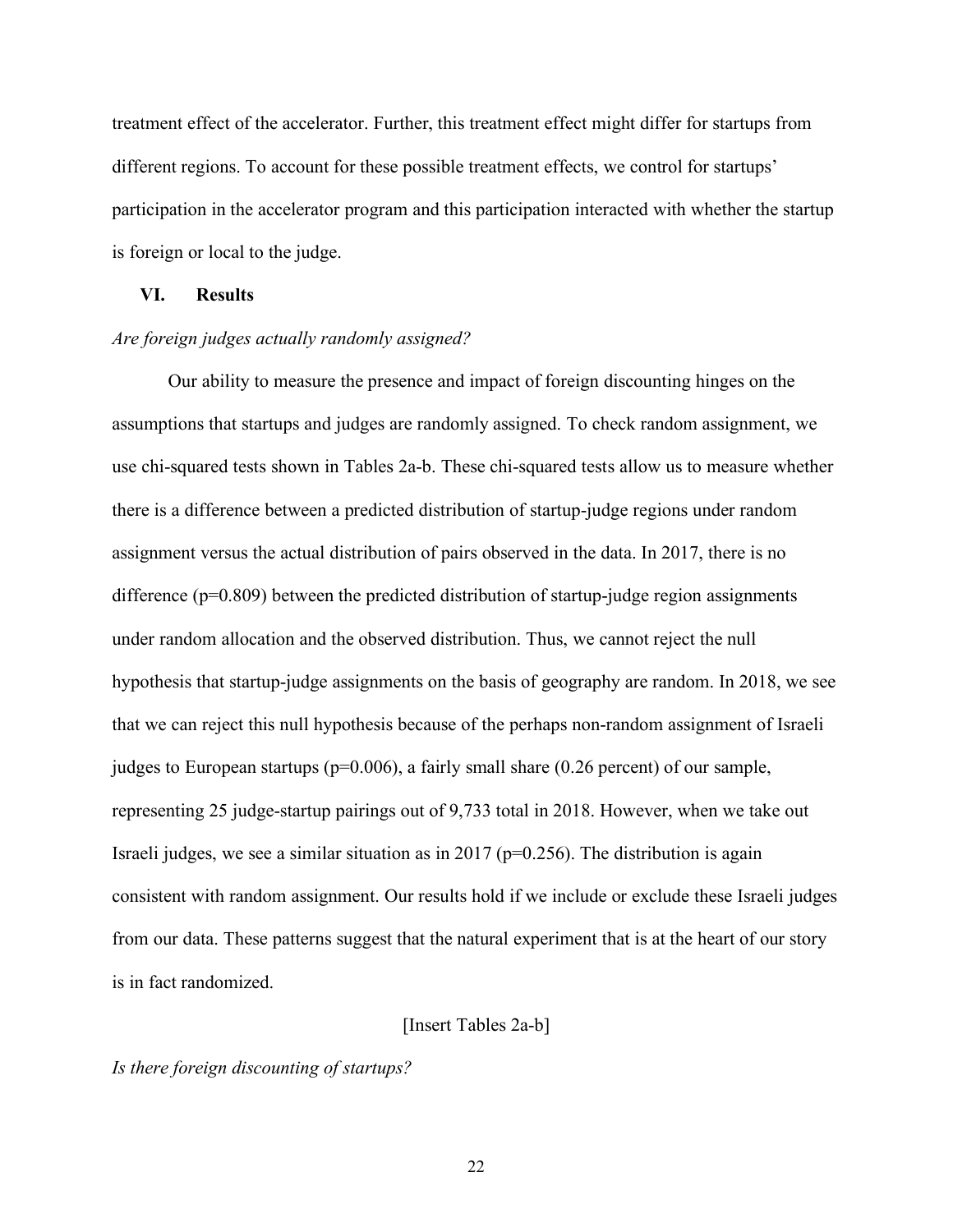We now turn to whether judges discount foreign startups. In Table 1, summary statistics of scores for startups that match the geography of the judge show that, on average, the main composite score, recommend, and subscores are lower for startup evaluations where the judgestartup do not match geographies versus those that do.

Figure A1 also reveals that the distribution of scores from judge evaluations of foreign startups are lower on average than those of local startups. We confirm in a two-sample Kolmogorov-Smirnov test that the two distributions are different from one another ( $p=0.000$ ). However, this graph may reflect the fact that most judges in our sample are US-based. Thus, startups that are foreign are more likely to be those that are non-US based, and non-US based startups may be worse quality on average than US-based firms.

We account for these regional quality differences in our regression models. To begin, model 1 in Table 3 shows that when we only control for judge-year fixed effects, judges give 0.2 standard deviation lower scores to foreign vs. local startups (p=0.000). Column 2 adds in startup region-year fixed effects to account for regional variations among startups. Our estimate shrinks to -0.06 standard deviation (p=0.002). Columns 3-4 add more restrictive startup country-year and startup-year fixed effects, respectively. Our results are virtually identical. These results show that there is little in the way of systematic differences between startups within regions. Overall, Table 3 shows that regional differences in startup quality account for about two-thirds of the foreign discounting effect, and judges account for one-third. A potential concern with these estimates is that it could be that only US judges are biased against foreign (i.e. non-US startups). While judge fixed effects will account for differences in US and other region judge harness, we also show in Appendix 2 that US, EU, and Israeli judges are all more likely to recommend local over foreign startups. This suggests that our findings are not idiosyncratic to US judges.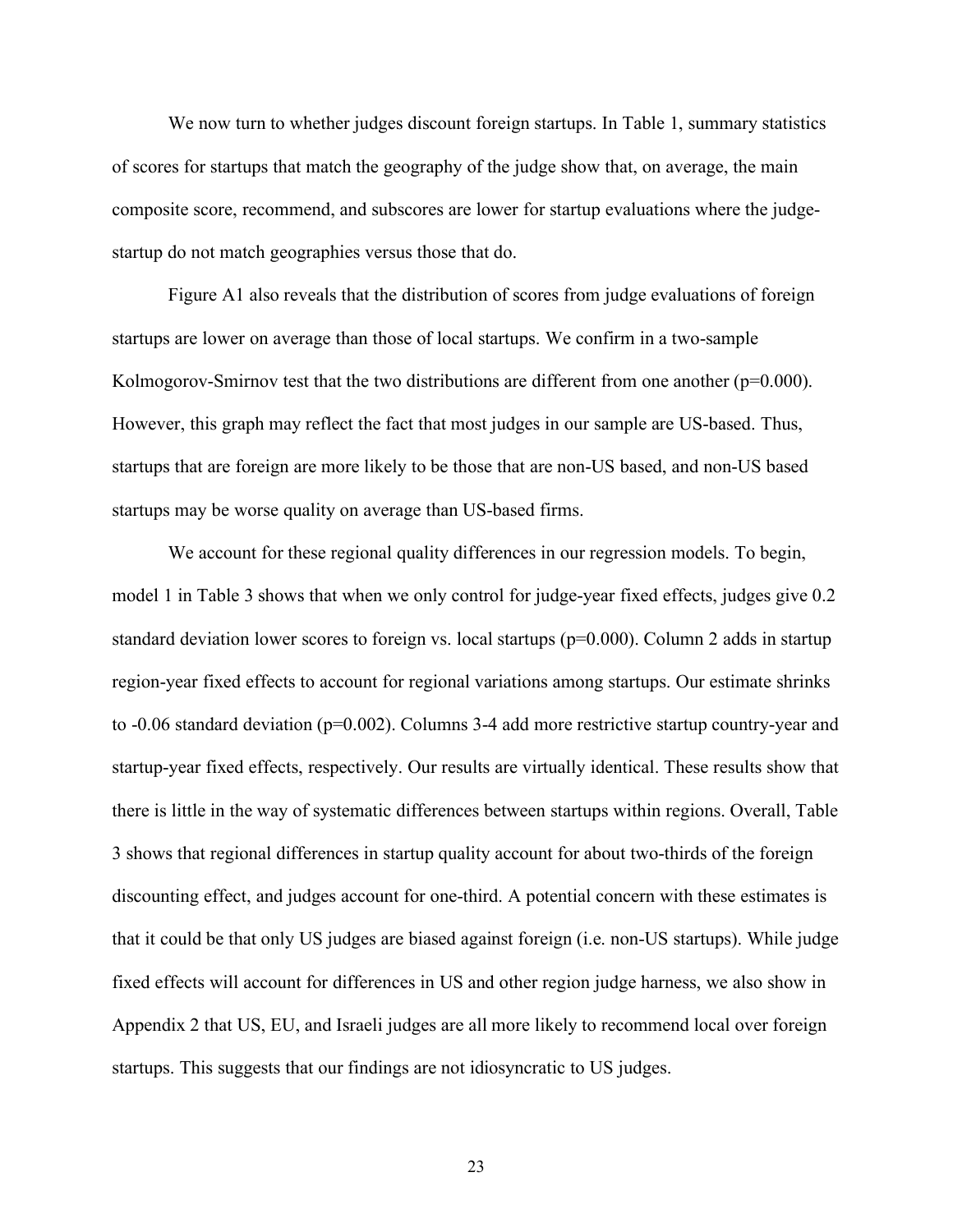Column 5 includes measures for whether a startup has user traction and financing at the time of the application. Controlling for these pre-accelerator quality measures allows us to benchmark the judge bias effect against the effect of key startup milestones. The home bias effect (-0.06, p=0.001) is about 30 percent of the size of a startup having user traction and about 8 percent of the size of the effect of a startup having raised a round of financing at the time of the application. The fact that the whim of a judge matters about one-third as much as having some traction suggests that the foreign bias effect is non-trivial. We confirm that the regression results are not driven by differences in the probability of judges giving incomplete subscores to foreign relative to local startups. Table A3 in Appendix 3 shows that judges are equally as likely to give foreign and local startups incomplete subscores.

#### [Insert Table 3]

Table 4 is similar to Table 3, but uses our binary measure of whether a judge recommended a startup to the next round of the competition as the dependent variable. Judges are less likely to recommend foreign vs. local startups to the next round by 9 percentage points (p=0.000) before accounting for startup quality differences. This coefficient remains significant and negative, but falls to 4 percentage points ( $p=0.000$ ) when accounting for startup region-year fixed effects (column 2), startup country-year fixed effects (column 3), and startup-year fixed effects (column 4), indicating that judge preferences account for about 40 percent of the foreign bias effect.

#### [Insert Table 4]

Further, this foreign discounting result is robust to alternative measures of foreignness, different sub-sample restrictions, and regional quality controls. We show in Appendix 4 (Table A4b) that our foreign discounting effect holds when we measure foreignness using (1)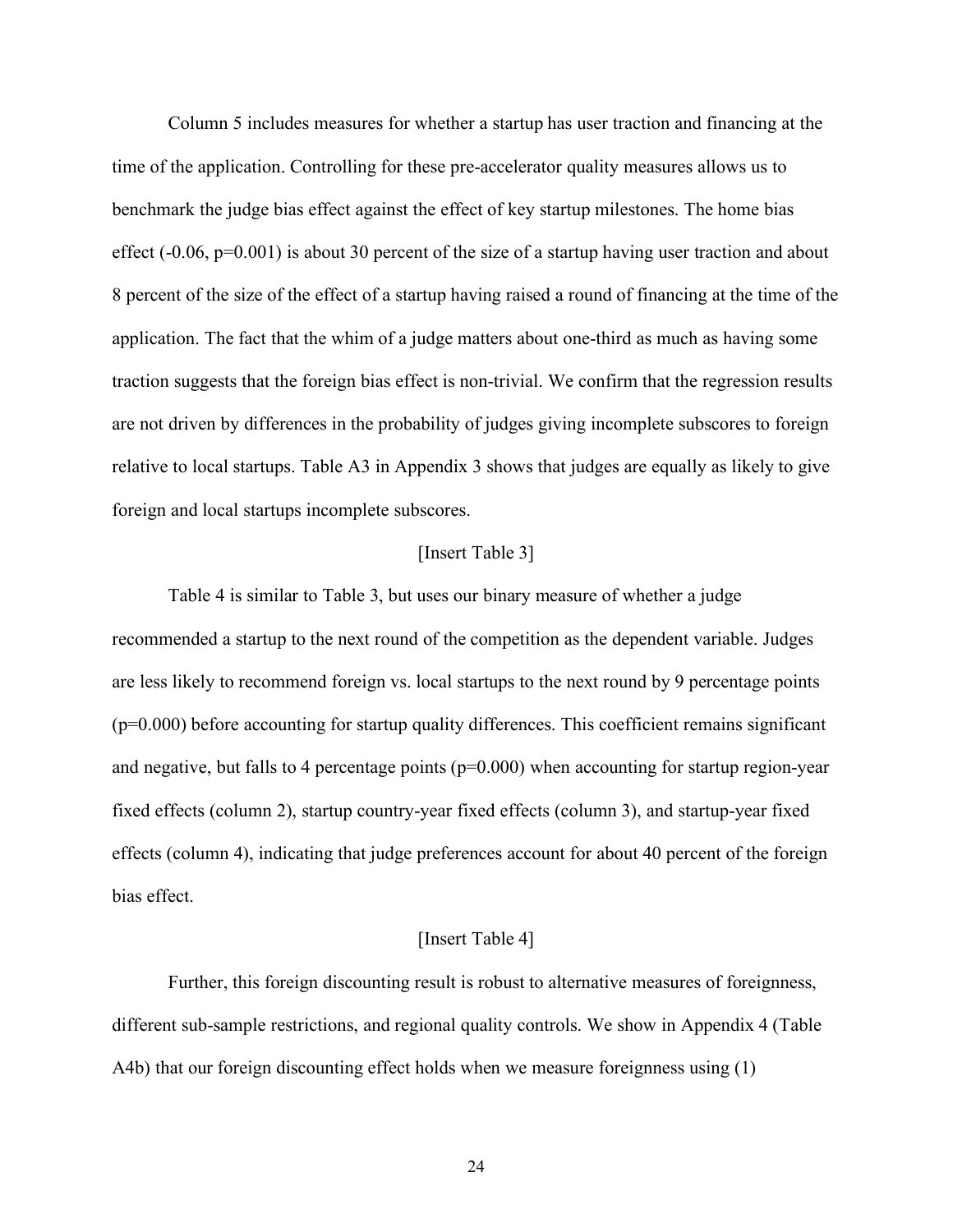geographic distance between the judge's HQ region and the startup's country of operation, (2) whether the region is explicitly mentioned in the startup's application text, and (3) how "regional" a startup appears based on the text in its application. In Appendix 5, we further demonstrate that the foreign discounting effect holds when we exclude investor judges who might prefer local startups because they represent a more promising investment opportunity than more distant firms (Table A5a). We also show in this section that our results hold when we exclude Latin American startups, which suggests differences in English ability and training do not account for our result (Table A5b). In Appendix 6, we show that the foreign discounting effect holds when we directly control for measures of a country's startup quality including GDP per capita, patent applications, venture capital availability, and hub status (Table A6a). We also show our results hold when we directly control for founder quality measures including whether the team has a PhD, MBA, or attended an elite university (Table A6b). Finally, while the focus of our paper is on isolating bias in the first stage of the VC and accelerator evaluation and screening process, we also show that our findings generalize when estimated on a larger sample of accelerator data in which judges are far from randomly assigned. In Appendix 7 (Table A7), we show that our findings hold across all rounds and years of the program and that foreign bias occurs even in the later rounds of the program when judges interview and evaluate the startup team in person.

Together, these results reveal that judges consistently give lower evaluation scores to foreign versus local startups.

#### *Is foreign discounting the result of judges being better evaluators of local startups?*

We now turn to testing if this foreign bias is the result of differences in judges' expertise or is rooted in a preference for local vs. foreign firms. To begin, we assess whether judges are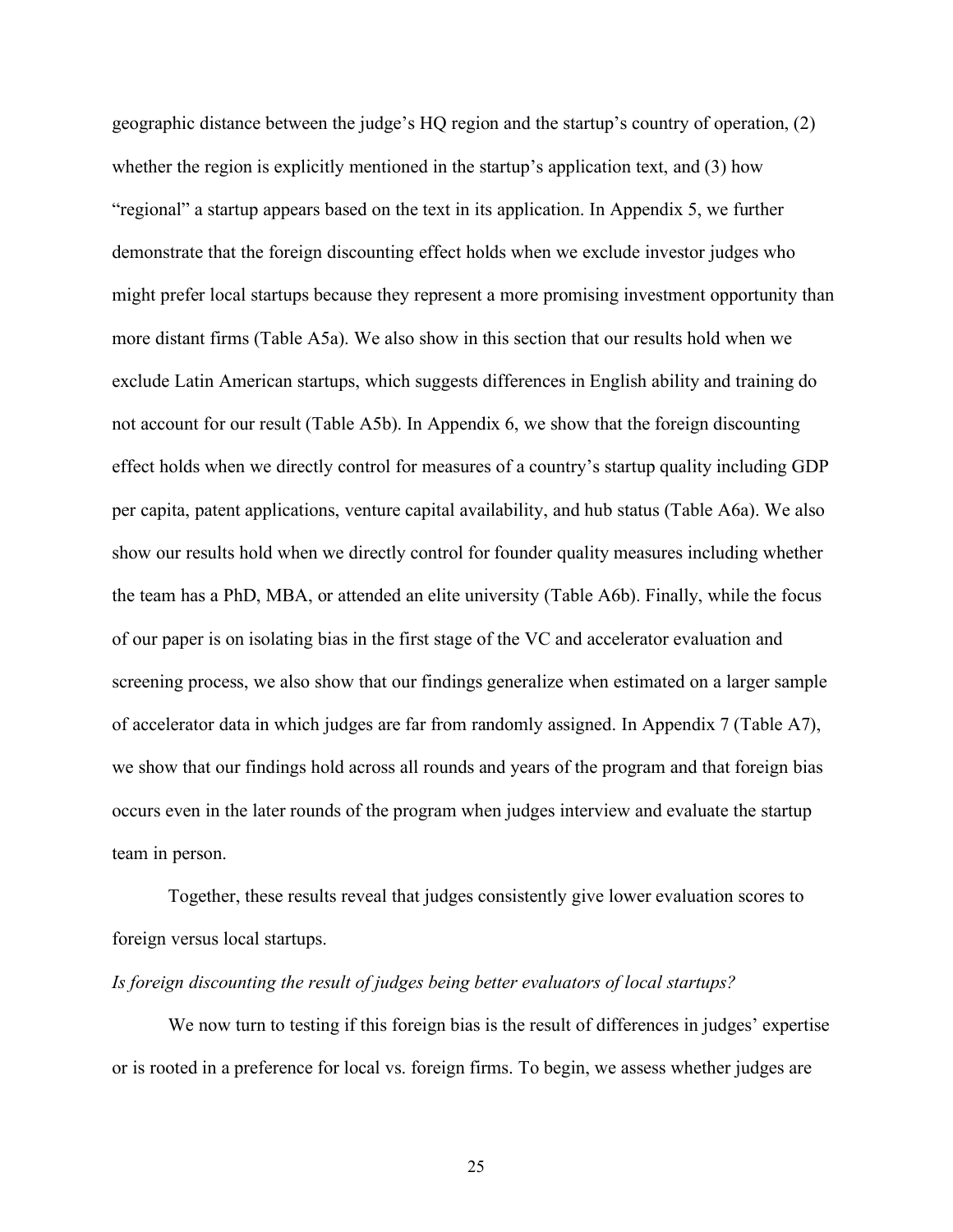able to select winners from losers amongst all startups no matter their origins. Figure 2 shows a binscatter graph depicting the relationship between startups' website page visits 1-2 years after the program (x-axis) and the scores given by judges (y-axis), after netting out judge-year and startup country-year fixed effects, as well as startups' participation in the accelerator. The graph shows that better performing startups are given higher scores. Judges can pick winners from losers in the full sample.

## [Insert Figure 2]

To what extent is this ability to detect the quality of startups driven by evaluations of local startups? To answer this question, in Figure 3, we split the evaluations into startups that are foreign to the judge (dotted line) and startups that are local to the judge (solid line). We see that both lines have a positive slope, suggesting that judges can separate high potential startups from those destined to fail. The fact that the solid line depicting local startup evaluations is above the dashed line across the quality spectrum suggests that judges give an across-the-board penalty to foreign startups no matter their quality. Further, the solid and dashed lines are similarly sloped. It does not appear that judges are better able to pick winners from losers among local versus among foreign startups. Figure 3 matches cell F in Figure 1 and so suggests that judges are informed about local and foreign startups, but are simply biased against foreign firms.

## [Insert Figure 3]

We next turn to regressions to further confirm that judges are not any better at evaluating local startups. Column 1 in Table 5 reveals that there is no difference in the relationship between startup quality and judge scores by local startup origin, as seen in the coefficient on the interaction term between foreign startups and logged post-page visits ( $foreign_{ij}xperformance_i$ ) (p=0.921). Consistent with Figure 3, we do indeed find that judge scores correlate with startup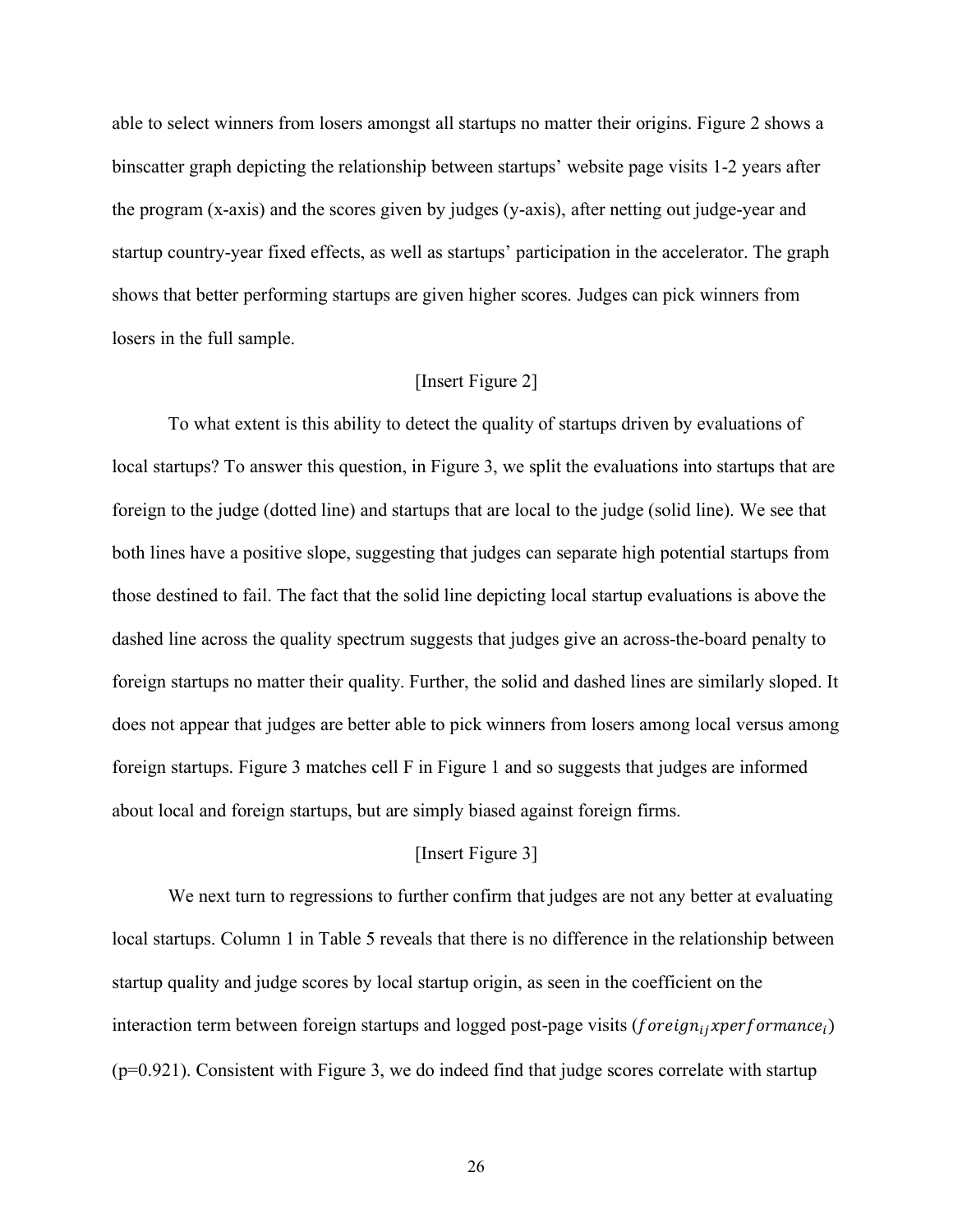quality, shown by the positive coefficient on the main effect for logged post-accelerator page visits. In column 2, we control for accelerator participation and the possibility that accelerator participation matters more for foreign firms. While accelerator participation has a positive effect on post-accelerator startup page visits, and while this effect is slightly greater for local startups, it does not meaningfully account for the foreign discounting effect nor a judge's ability to evaluate startup potential. We also confirm that the result holds if we exclude startups that participated in the accelerator all-together as shown in Column 3. We get similar results when using logged financing 6 months after the program as our measure of startup quality as shown in Columns 4-7. There is no difference in the relationship between startup quality and judge scores by local startup origin, no matter if we control for or exclude startups who participated in the accelerator.

#### [Insert Table 5]

As with our foreign bias results, our findings here appear quite robust. Our findings hold no matter the measure we use of startup quality. In Appendix 8, we show that our findings hold when we use pre-accelerator page traction, page visits, and financing as our quality measures (Table A8a). Our findings also hold if we instead use post-accelerator valuation, employee, revenue growth, and a composite index measure of startup success (Table A8b). The findings also are consistent if we split our sample by foreignness: the r-squared statistics are similar for foreign and local startup samples when we regress judges' scores on startup quality and quality on score, as shown in Appendix 9 (Table A9a).

# *Reconciling Results with Prior Work*

These results suggest that judges are able to detect the quality of all startups with relatively equal precision, though they discount foreign startups, reflecting cell F in Figure 1. Yet, prior work either suggests that judges cannot detect quality of startups at all as shown in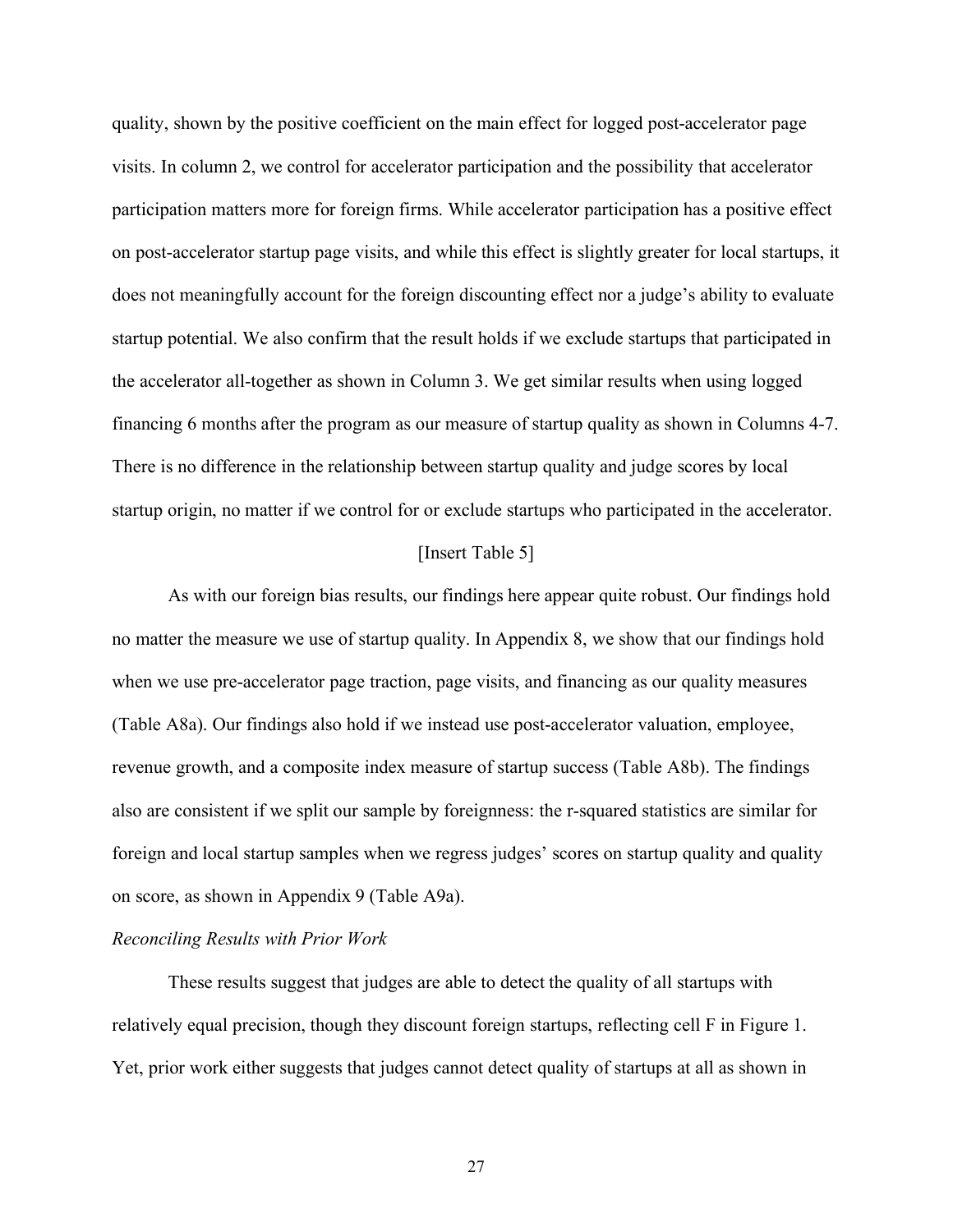cells A and B (Scott, Shu, and Lubynsky, 2020) or have a local information advantage as shown in cells C and D (Malloy, 2005; Coval and Moskowitz, 2001). Why do our results contrast from this prior work?

Crucially, our sample differs in two important respects from this past research. First, by focusing on the earliest screening stage of the evaluation process, judges evaluate a much broader range of startups. In contrast to the global and heterogenous sample of startups analyzed by our accelerator's judges, the sample in Scott, Shu, and Lubynsky (2020)'s study are all startups with founders from MIT. This suggests that the judges in our sample may well be more informed because they are evaluating startups that vary more in their quality than the already pre-selected firms analyzed in prior work. Second, our sample is dominated by globally oriented technology startups. Indeed, every startup in our sample applied to the global round of an online accelerator, suggesting in their choice that they are likely less "localized" than the vast majority of firms, and especially less localized than the non-traded goods-producing, small, or remote firms analyzed in Coval and Moskowitz (1999; 2001).

To test our explanation for the first difference, that our pool is much more diverse than prior research, we split our sample into startups with founders that attended an elite university (based on the application text), whether the startup is financed at the time of application, and whether the startup mentions being part of a hub city in its application text. These splits let us separate startups that have already been screened (founders from elite schools, already financed, and startups that have decided to work from a hub) to those that have not. For each sample, in Appendix 10 (Table A10), we show regression results generally parallel to Table  $5^{12}$ . Figure 4

 $12$  These regressions do not include an interaction term between foreign startup and the quality term because we are interested here in isolating the ability of judges to detect quality of startups overall (as opposed to their relative ability to detect quality of local versus foreign firms, which we later evaluate in Appendix 11).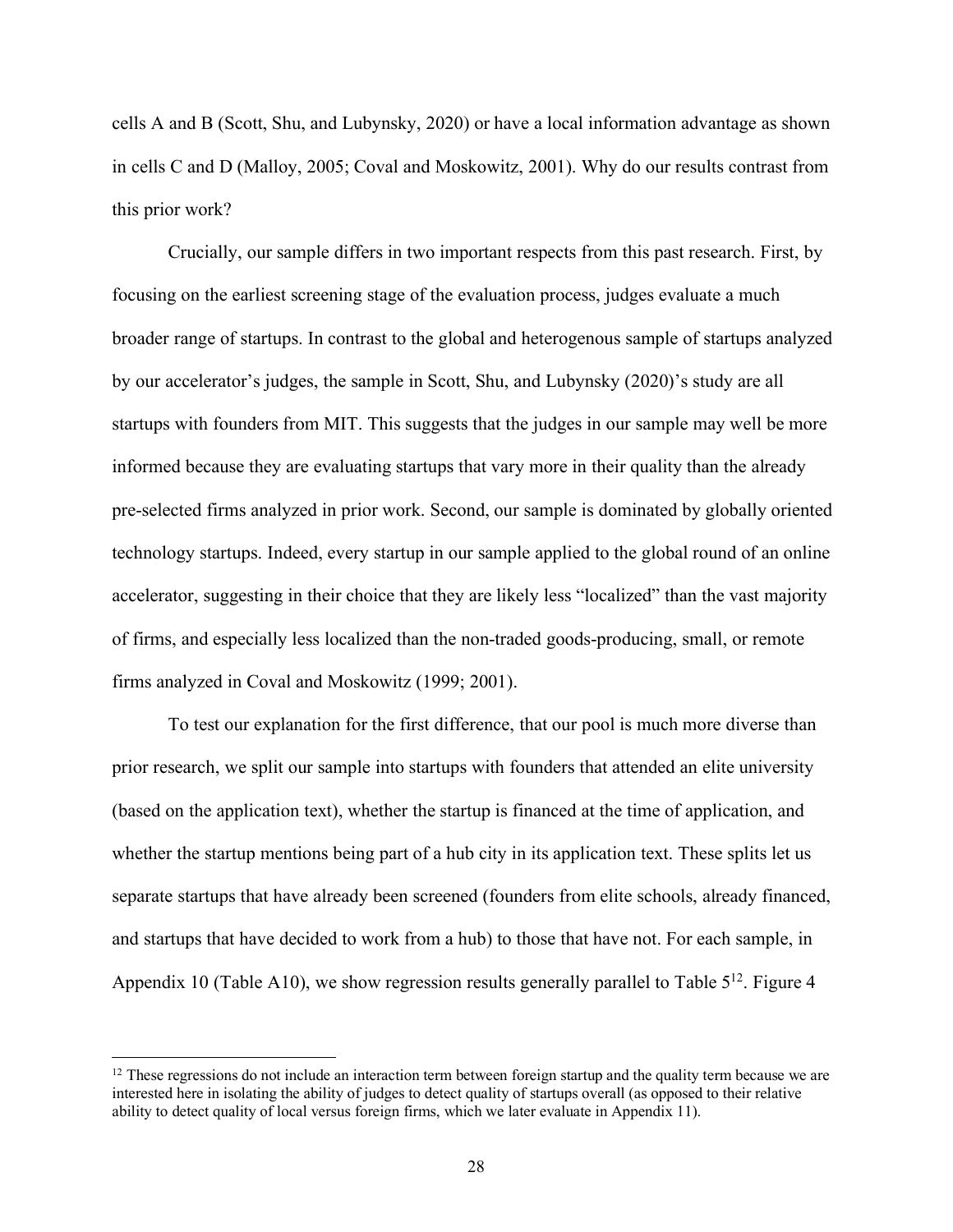shows coefficient plots from these regressions, with the estimates reflecting how much of the judge's score is responsive to differences in startup quality. Consistent with our arguments, we find that judges are worse at picking winners from losers among the pre-screened samples. The coefficients in the pre-screened pools are closer to zero, suggesting scores are less reflective of differences in quality. Thus, our results do not contradict Scott, Shu, and Lubynsky (2020), but rather show that as VCs and accelerators cast wider nets, they might now be able to screen good startups from bad ones.

#### [Insert Figure 4]

Intriguingly, we also find in Appendix Table A10 that our foreign bias estimate might increase when judges evaluate pre-screened startups, with the foreign discounting coefficient being larger for financed and hub-affiliated startups than those that are not. This suggests that when judges assess startups that have already met a higher quality threshold, they might rely more on the startup's location. Without easily detectable quality differences, judges may default to picking between startups based on their location.

To test our second discrepancy, why judges lack a local information advantage in our setting, we again split our sample. This time we restrict our sample to startups that are particularly "localized" following Coval and Moskowitz (1999; 2001)'s approach, as it is these firms where local information advantage is likely to matter. To measure a startup's localness, we use the application text and exploit the fact that some words are often used by startups from particular regions. For example, terms like "Jerusalem" and "IDF" are particularly used by Israeli startups and not startups from other regions. Appendix 4 provides details. Specifically, for every word in our corpus, we calculate the log-odds ratio that is used in one particular region versus any other region. By aggregating these word-level log-odds ratios, we can calculate a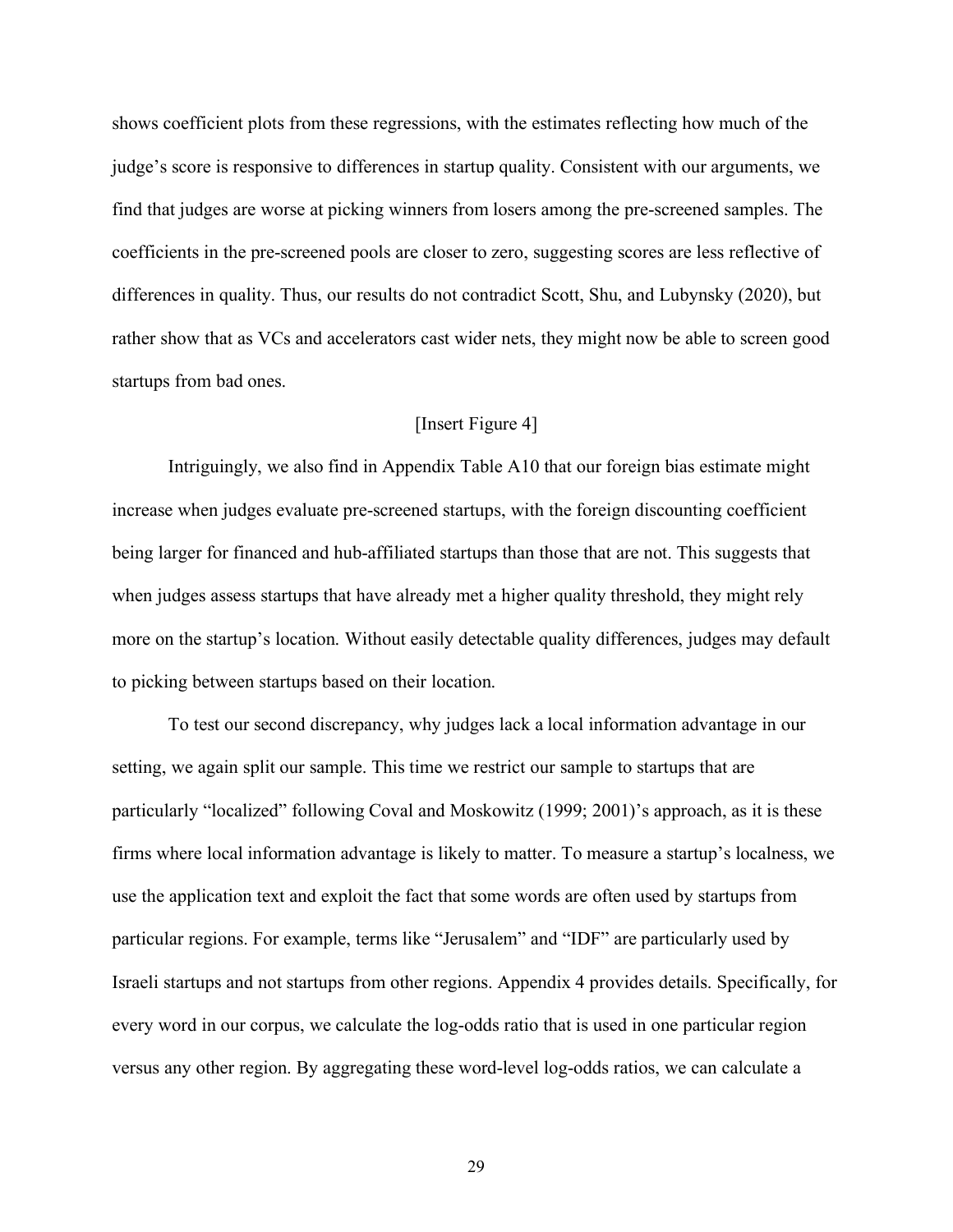standardized score for how "North American," "Israeli," "Latin American," and "European" each startup application is. To get our final sample of "localized" startups, we restrict our sample to firms where (1) the startup's home region score is greater than X standard deviations and (2) the startup's region score is less than X standard deviations from all other non-home regions. We set X to be 0.5, 0.75, and 1 standard deviations, each reflecting an increasingly localized sample of startups. These two restrictions ensure that the startup is both very localized to its own home region, but also does not happen to read like it is from any other region.

In Appendix 11 (Table A11b), we replicate our Table 5, but only including startups that meet these localization cutoffs. The models include our measures for whether a startup is foreign, our proxy for startup quality, and an interaction term between the two. If judges are worse at evaluating foreign startup quality, the coefficient on quality should be positive and the interaction term negative. Indeed, as Table A11b shows, as we restrict the sample to the most localized startups, we see that judges remain able to detect quality differences, but only for local startups.

To shed further light on this pattern, Figure 5 plots the key coefficient, the interaction term between startup quality and whether the startup is foreign, for "localization" cutoffs ranging from 0.5 to 1 standard deviation. If judges are worse at evaluating foreign startups when the sample of firms only includes very localized firms, then the estimates should gradually become more negative. Indeed, the plot shows exactly this, with the interaction term dropping from 0 to a statistically significant negative estimate at about 0.75 standard deviation. Consistent with the idea that most startups are globally-focused in our sample, just under 5 percent of startups in our sample are "local enough" to stand up to the 0.75 cutoff.

[Insert Figure 5]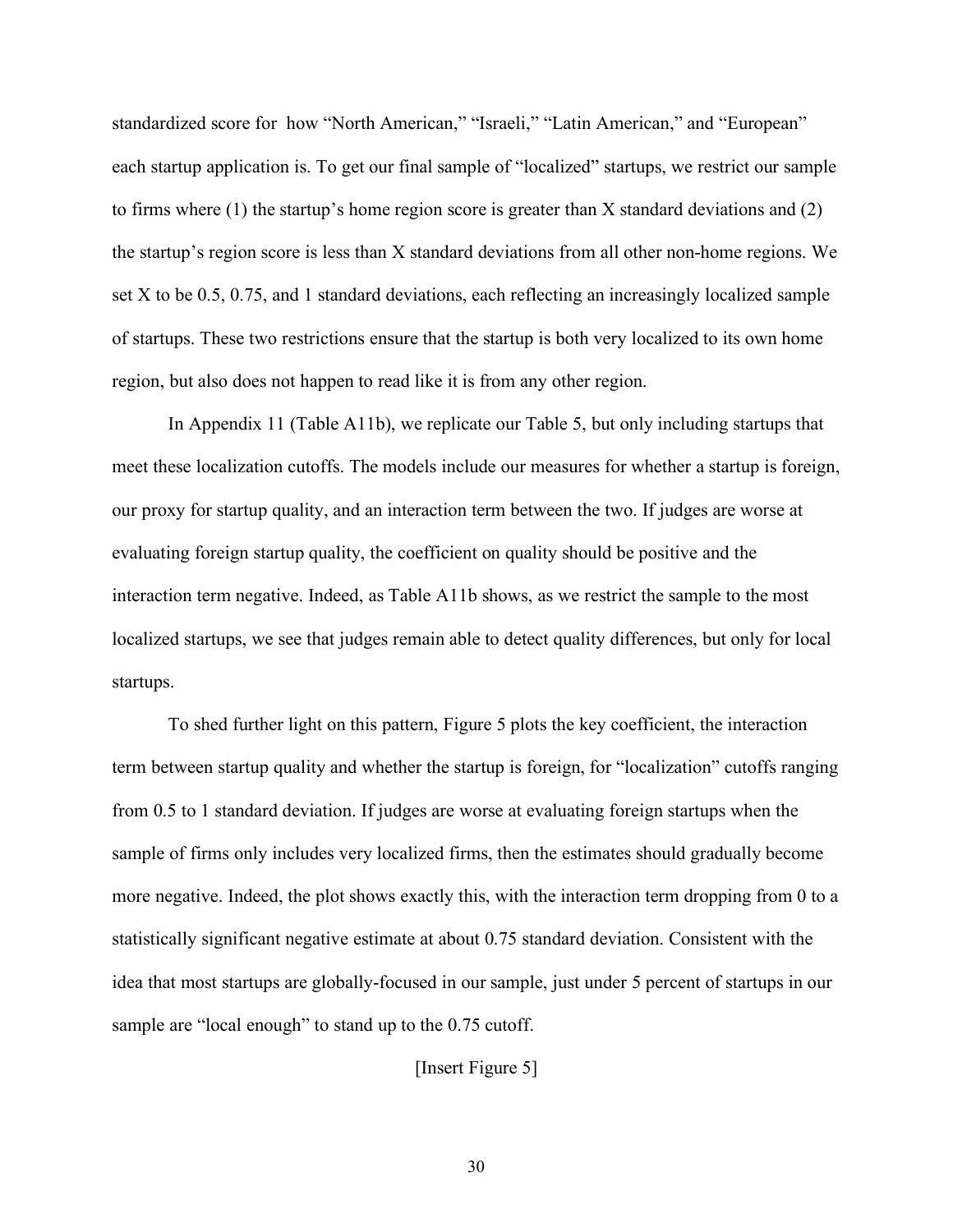#### *Does foreign discounting cause judges to pass on promising foreign startups?*

Our results above show that across the quality distribution, judges give lower scores to foreign startups. However, it is possible that this discounting has little impact on which startups judges select for the next round. For example, perhaps judges discount high quality foreign startups who, though rated lower, are still selected for the next round. Conversely, judges may discount low quality foreign startups who would not make it to the next round regardless. In these extreme cases, foreign discounting would not impact the marginal decision. However, for startups in the middle of the quality distribution, this foreign discounting may have a substantial impact.

To estimate the number of "missed foreign startups," for whom foreign discounting does make a marginal difference, we estimate what judge decisions would be if they only relied on quality-dependent measures and not on the startup's foreign status. To isolate the qualitydependent portion of the judges' scores, we regressed judge decisions on our startup quality measures. While crude, this model allows us to recover the judges' weights on different measures of startup quality – both pre-accelerator and post-accelerator – and so construct counterfactual rankings as if judges are unbiased but still selected the same number of startups. 13 We then compare this ranking to two alternatives. The first is the *actual* recommendation of the judge. The second is "biased" counterfactual rankings that use the quality measures and whether the startup is foreign to generate deliberately foreign-biased recommendations. The first alternative tells us how much relying only on quality measures would increase the number of foreign startups. The second reveals how many foreign startups are missed when we introduce foreign bias on top of "unbiased" quality-based evaluations.

<sup>&</sup>lt;sup>13</sup> If foreign startups are lower quality, then judge could still discount them. However, our argument is that judges have a direct bias against foreign startups that is not mediated by quality.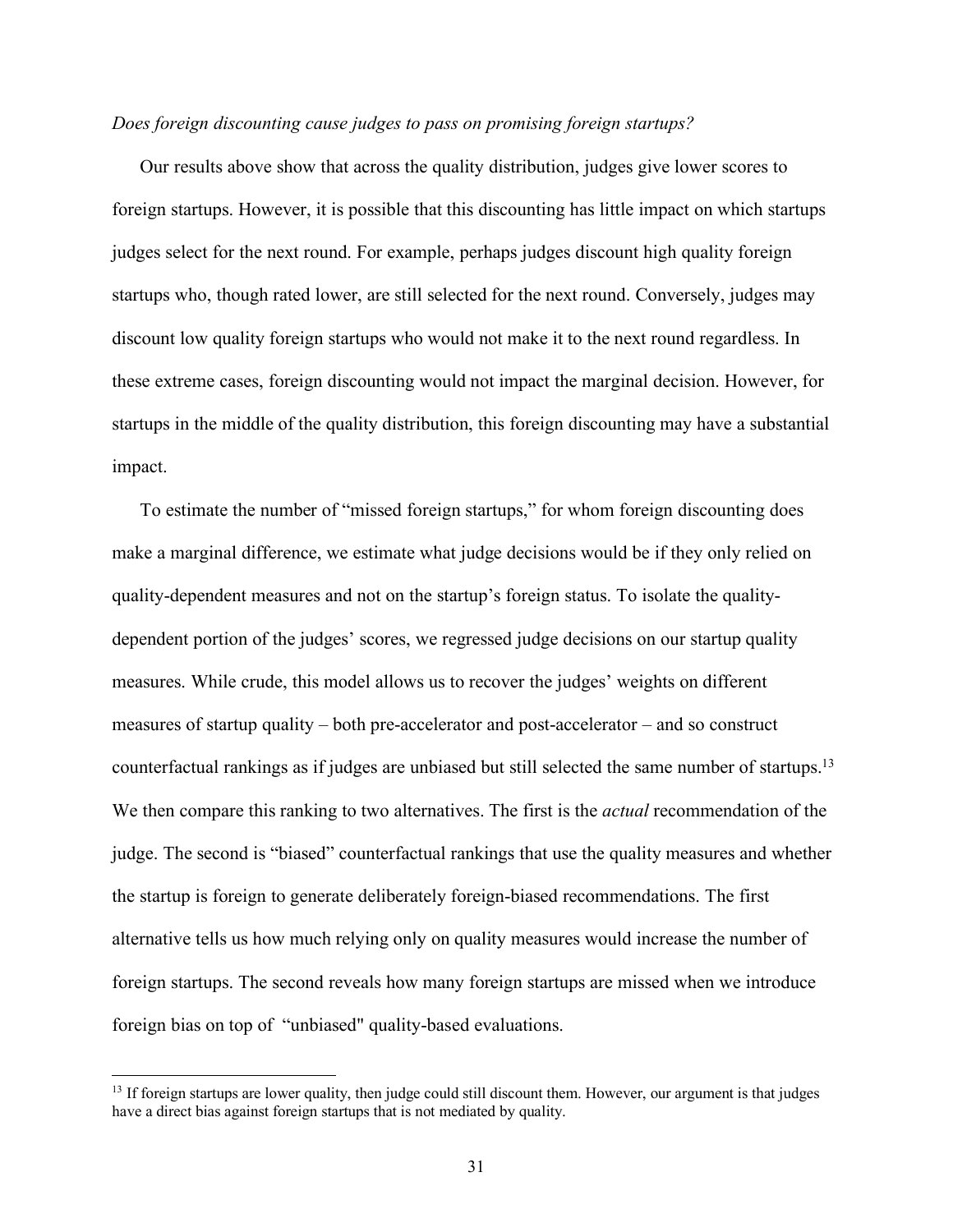In these back-of-the-envelope counterfactuals, we find that foreign bias impacts the number of foreign startups that are recommended to the next round of the competition. We find that moving to evaluations only based on quality leads to 512 more foreign startups being recommended, accounting for 14 percent of the startups in our sample. When we introduce foreign bias onto the quality-based recommendations, 324 fewer foreign startups are recommended. These differences suggest that foreign bias leads judges to overlook 9-to-14 percent of startups that, at least based on our quality measures, should have been recommended to the next round.

#### **VII. Conclusion and Implications**

We find that judges can discern the quality of local and foreign startups with similar ability in the earliest stage of the evaluation process. However, they discount foreign startups no matter their potential. Judges are less likely to recommend foreign startups by 4 percentage points, equivalent to roughly one third of the effect of having some user traction or a tenth of the effect of going from no financing to some venture capital or angel financing. Back-of-theenvelope estimates suggest that this bias results in the potential exclusion of about 1 in 10 promising entrepreneurial ideas. These results reveal that judges are informed about the quality of both local and foreign startups, but they are biased against foreign firms.

However, these findings crucially depend on the context and pool of startups that are being assessed. Specifically, our results hold for the first stage of the startup evaluation process in which there is a wide distribution of quality among startups. Further, our sample is dominated by technology-driven startups adopting business models that are becoming standardized across the world (Chatterji, Delecourt, Hasan, and Koning, 2019; Haefliger, Von Krogh, and Spaeth, 2008). As accelerators and investors increasingly open up their evaluation processes to a wider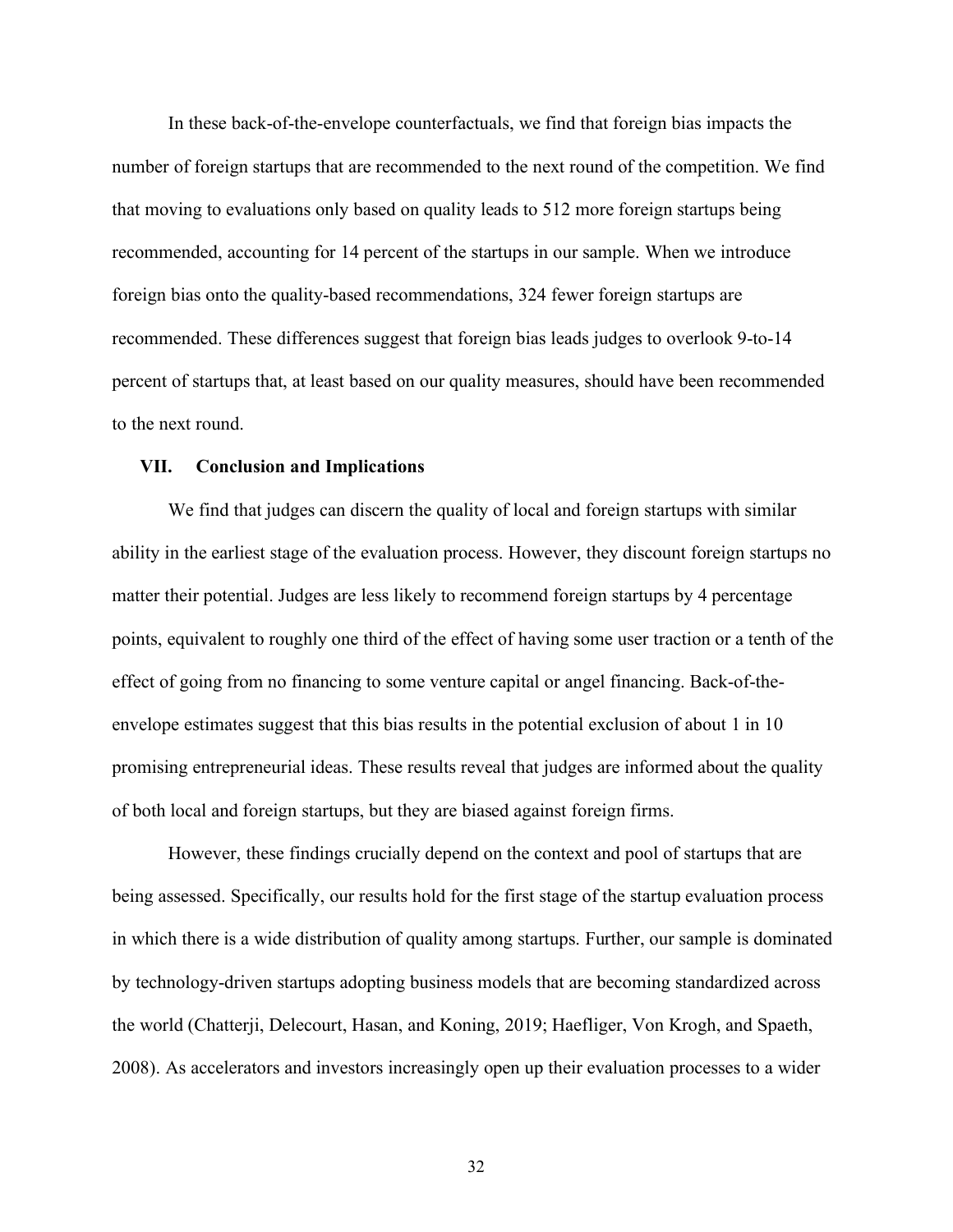pool of global startups, and firms continue to adopt standardized technology-driven business models, our findings suggest key gatekeepers like VCs and accelerators might actually have the capability to detect quality differences between early-stage startups, in contrast to past work showing such organizations struggle to screen promising ventures from bad ideas (Nanda, Samila, and Sorenson, 2020; Scott, Shu, and Lubynsky, 2020; Kerr, Lerner, and Schoar, 2014).

Further, our results suggest that startups from remote locations may fail when they try to move or scale to "hubs." Indeed, recent work reveals such home bias in online investment platforms (Lin and Viswanathan, 2016). The bias may contribute to explanations of why ventures tend to perform better when located in a founder's native region (Dahl and Sorenson, 2012).

Foreign bias also may impact the direction of innovation. If accelerators select out startups from remote regions, which are more likely to be foreign to accelerators or investors, they reduce the probability that innovations addressing the needs of those markets will survive and grow. Even if these companies employ globally standardized business models and practices, their innovations may still disproportionately benefit the home market. This distortion is similar to effects seen in studies of bias in gender and race contexts (e.g. Koning, Samila, and Ferguson, 2020).

In terms of practice, our results also suggest that accelerators and investors may benefit from opening their initial screening processes to startups more globally, given their ability to discern startup quality at the top-of-the-funnel, allowing them to perhaps find promising firms they might have not come across otherwise. That being said, later rounds of evaluation, where there is likely an opportunity to use local references, may still require localized capabilities. Crucially, however, this global approach depends on organizations revising their processes to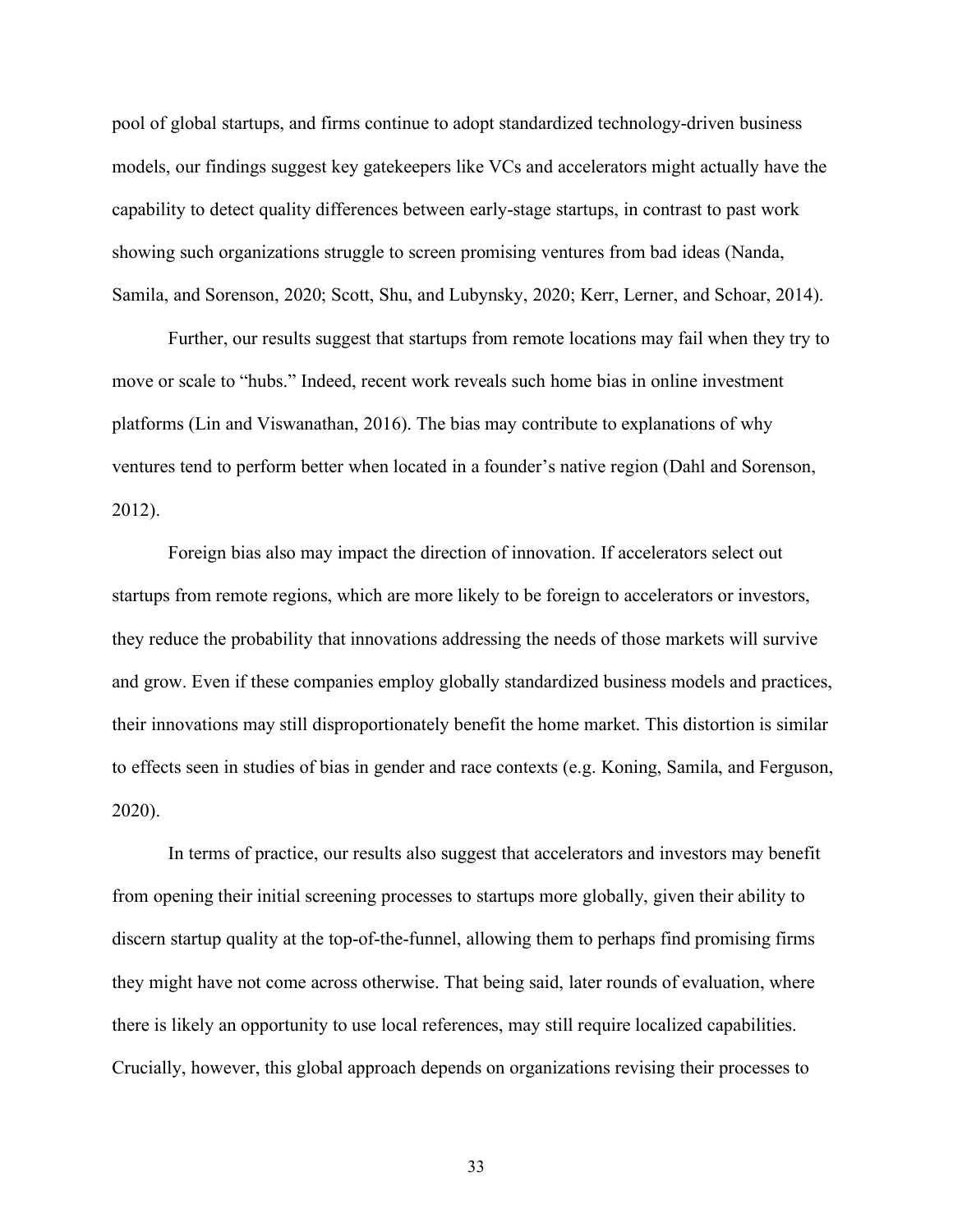reduce the impact of bias that all too often enters the evaluation of diverse and heterogenous samples (Cao, Koning, and Nanda, 2020; Brooks, et. al., 2014).

Overall, we find that startups face a "liability of foreignness" (Zaheer, 1995), with the across-the-board discount given by foreign judges. Notably, we do not find that judges face a disadvantage in evaluating foreign startups. Instead, we find that judges can discern quality of startups across regions in the early screening stage. This may be because startup practices in technology have standardized into a "playbook" that is comparable across countries, for example, with the proliferation of codified management (Bloom and Reenen, 2007; Chatterji, Delecourt, Hasan, and Koning, 2019) and technology practices (Haefliger, Von Krogh, and Spaeth, 2008). Further, the existence of such a playbook may reduce the need for private information (Malloy, 2005; Coval and Moskowitz, 2001) or contextual intelligence (Khanna, 2014) to evaluate foreign opportunities. Future work should continue to explore how the changing nature of startups and their strategies impact investors and other gatekeepers' ability to screen promising ventures from bad ideas.

#### **References**

- Aggarwal, Rohit, David Kryscynski, and Harpreet Singh. (2015). Evaluating venture technical competence in venture capitalist investment decisions. *Management Science*, *61*(11), 2685-2706.
- Alvarez-Garrido, Elisa, and Is in Guler. (2018). Status in a strange land? Context-dependent value Of status in cross-border venture capital. *Strategic Management Journal*, *39*( 7), 1887-1911.
- Arikan, I., & Shenkar, O. (2013). National animosity and cross-border alliances. *Academy of Management Journal*, *56*(6), 1516-1544.
- Arrow KJ. (1962). Economic welfare and the allocation of resources for invention. Nelson R, ed. *The Rate and Direction of Inventive Activity: Economic and Social Factors (pp. 609-626). Princeton, NJ:* Princeton University Press.
- Balachandran, S., & Hernandez, E. (2020). Mi Casa Es Tu Casa: immigrant entrepreneurs as pathways to foreign venture capital investments. Available at SSRN 3331264.
- Bell, R. G., Filatotchev, I., & Rasheed, A. A. (2012). The liability of foreignness in capital markets: Sources and remedies. *Journal of International Business Studies*, *43*(2), 107-122.
- Bernstein, Shai, Xavier Giroud, and Richard R. Townsend. (2016). The impact of venture capital monitoring. *The Journal of Finance*, *71*(4), 1591-1622.
- Bessemer Venture Partners. (2020). Anti-Portfolio. Retrieved at: https://www.bvp.com/anti-portfolio/.

Bloom, Nicholas, and John Van Reenen. (2007). Measuring and Explaining Management Practices across Firms and Countries. *Quarterly Journal of Economics, 122*(4), 1341-1408.

Boudreau, Kevin J., Eva C. Guinan, Karim R. Lakhani, and Christoph Riedl. (2016). Looking across and looking beyond the knowledge frontier: Intellectual distance, novelty, and resource allocation in science. *Management Science, 62*(10), 2765-2783.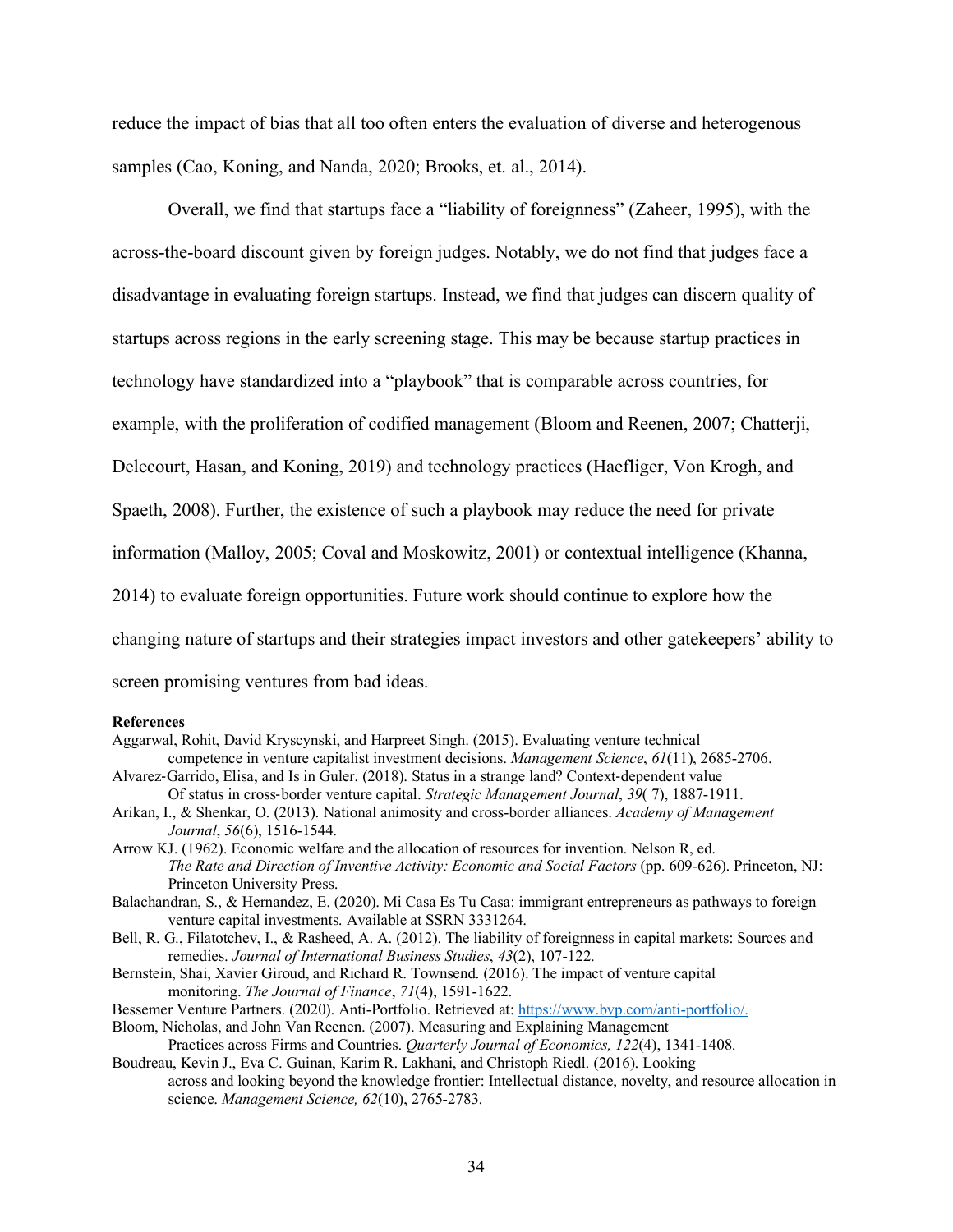- Brooks, A. W., Huang, L., Kearney, S. W., & Murray, F. E. (2014). Investors prefer entrepreneurial ventures pitched by attractive men. *Proceedings of the National Academy of Sciences*, *111*(12), 4427-4431.
- Brynjolfsson, Erik, Xiang Hui, and Meng Liu. (2019). Does machine translation affect international trade? Evidence from a large digital platform. *Management Science, 65*(12), 5449-5460.
- Cao, Ruiqing, Rembrand Koning, and Ramana Nanda. (2020). Biased Sampling of Early Users and the Direction of Startup Innovation. Harvard Business School working paper 21-059, Harvard Business School, Boston, MA. Available at: https://www.hbs.edu/ris/Publication%20Files/21- 059\_0ec587e4-4b74-4f21-9f8c-3f8920649ab9.pdf.
- Catalini, C., Guzman, J., & Stern, S. (2019). *Hidden in plain sight: venture growth with or without venture capital* (No. w26521). National Bureau of Economic Research.
- Chatterji, Aaron, Solène M. Delecourt, Sharique Hasan, and Rembrand Koning. (2019). When does advice impact new venture performance?. *Strategic Management Journal, 40*(3), 331-356.
- Cohen, S. L., Bingham, C. B., & Hallen, B. L. (2019). The role of accelerator designs in mitigating bounded rationality in new ventures. *Administrative Science Quarterly*, *64*(4), 810-854.
- Cohen, S., Fehder, D. C., Hochberg, Y. V., & Murray, F. (2019). The design of startup accelerators. Research Policy, 48(7), 1781-1797.
- Conti, Annamaria, Jorge Guzman, and Ron Rabi. (2020). Information Frictions in the Market for Startup Acquisitions. *Available at SSRN 3678676*.
- Coval, J. D., & Moskowitz, T. J. (1999). Home bias at home: Local equity preference in domestic portfolios. *The Journal of Finance*, *54*(6), 2045-2073.
- Coval, J. D., & Moskowitz, T. J. (2001). The geography of investment: Informed trading and asset prices. *Journal of political Economy*, *109*(4), 811-841.
- Dahl, M. S., & Sorenson, O. (2012). Home sweet home: Entrepreneurs' location choices and the performance of their ventures. *Management science*, *58*(6), 1059-1071.
- Damouni, Nadia and Bill Rigby. (2011). Microsoft to buy Skype for pricey \$8.5 billion." Retrieved from: https://www.reuters.com/article/us-skype-microsoft/microsoft-to-buy-skype-for-pricey-8-5-billionidUSTRE7490F020110510.
- Disdier, A. C., & Head, K. (2008). The puzzling persistence of the distance effect on bilateral trade. *The Review of Economics and statistics*, *90*(1), 37-48.
- Fehder, D. C., & Hochberg, Y. V. (2014). Accelerators and the regional supply of venture capital investment. *Available at SSRN 2518668*.
- Franke, N., Gruber, M., Harhoff, D., & Henkel, J. (2006). What you are is what you like—similarity biases in venture capitalists' evaluations of start-up teams. *Journal of Business Venturing*, *21*(6), 802-826.
- Gans, J. S., Hsu, D. H., & Stern, S. (2008). The impact of uncertain intellectual property rights on the market for ideas: Evidence from patent grant delays. *Management science*, *54*(5), 982-997.
- Ghemawat, P., & Altman, S. A. (2019). The state of globalization in 2019, and what it means for strategists. *Harvard Business Review*, 2-8.
- Gompers, P. A., Gornall, W., Kaplan, S. N., & Strebulaev, I. A. (2020). How do venture capitalists make decisions?. *Journal of Financial Economics*, *135*(1), 169-190.
- Gonzalez-Uribe, J., & Leatherbee, M. (2018). The effects of business accelerators on venture performance: Evidence from start-up chile. *The Review of Financial Studies*, *31*(4), 1566-1603.
- Haefliger, S., Von Krogh, G., & Spaeth, S. (2008). Code reuse in open source software. *Management science*, *54*(1), 180-193.
- Haley, Colin C. (2005). The ones that got away. Retrieved from: https://www.enterprisenetworkingplanet.com/unified\_communications/Skype-and-Vonage-The-Ones-That-Got-Away-3550606.htm.
- Hall, R. E., & Woodward, S. E. (2010). The burden of the nondiversifiable risk of entrepreneurship. *American Economic Review*, *100*(3), 1163-94.
- Hallen, B. L., Cohen, S. L., & Bingham, C. B. (2020). Do accelerators work? If so, how?. *Organization Science*, *31*(2), 378-414.
- Hegde, D., & Tumlinson, J. (2014). Does social proximity enhance business partnerships? Theory and evidence from ethnicity's role in US venture capital. *Management Science*, *60*(9), 2355-2380.
- Hoenig, D., & Henkel, J. (2015). Quality signals? The role of patents, alliances, and team experience in venture capital financing. *Research Policy*, *44*(5), 1049-1064.
- Howell, S. T. (2017). Financing innovation: Evidence from R&D grants. *American Economic Review*, *107*(4), 1136-64.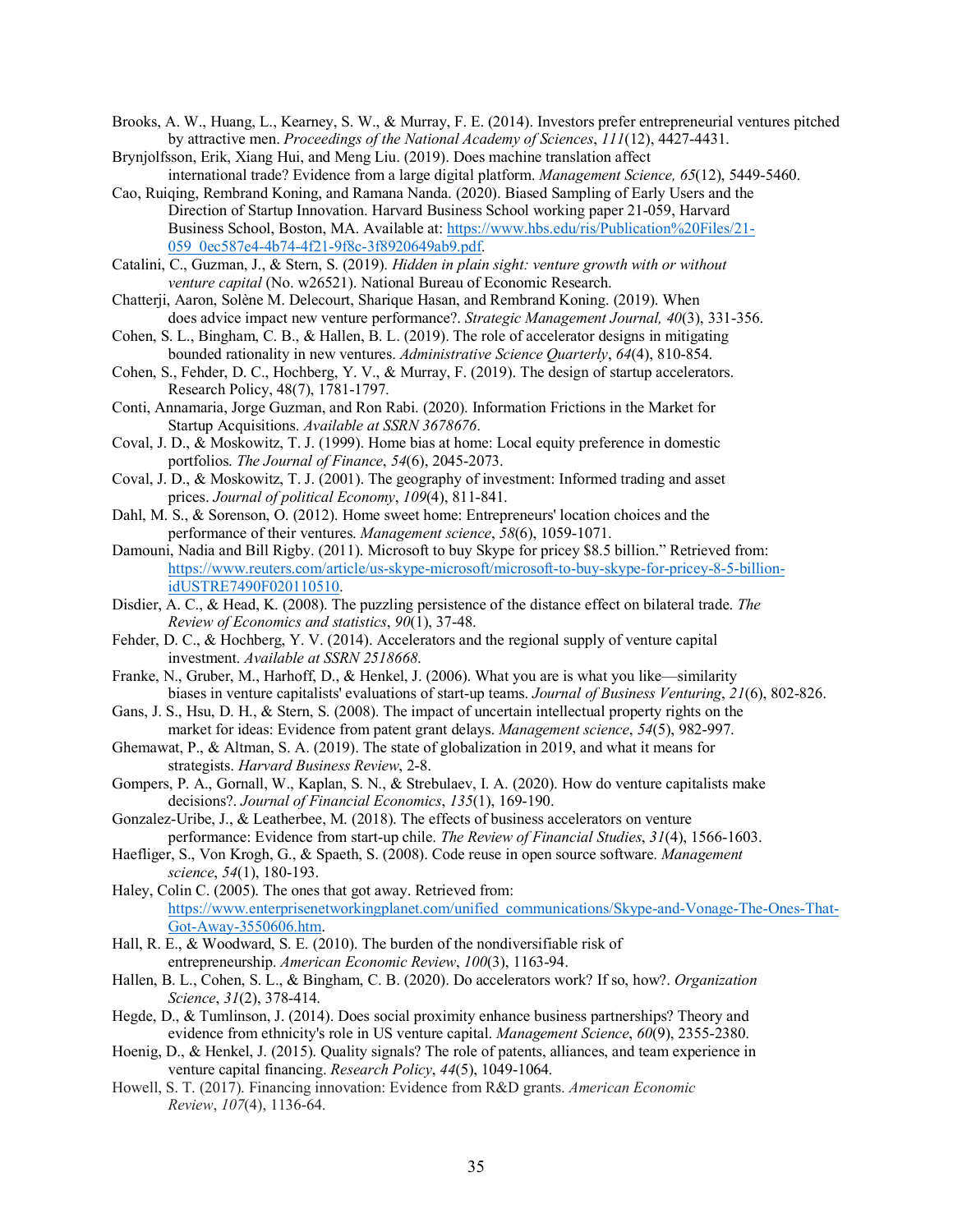Huang, L., & Pearce, J. L. (2015). Managing the unknowable: The effectiveness of early-stage investor gut feel in entrepreneurial investment decisions. *Administrative Science Quarterly*, *60*(4), 634-670.

Huberman, G. (2001). Familiarity breeds investment. *The Review of Financial Studies*, *14*(3), 659-680.

- Kaplan, S. N., Sensoy, B. A., & Strömberg, P. (2009). Should investors bet on the jockey or the horse? Evidence from the evolution of firms from early business plans to public companies. *The Journal of Finance*, *64*(1), 75-115.
- Kerr, W. R. (2016). Harnessing the best of globalization. *MIT Sloan Management Review*, *58*(1), 59.
- Kerr, W. R., Lerner, J., & Schoar, A. (2014). The consequences of entrepreneurial finance: Evidence from angel financings. *The Review of Financial Studies*, *27*(1), 20-55.
- Kerr, W. R., Nanda, R., & Rhodes-Kropf, M. (2014). Entrepreneurship as experimentation. *Journal of Economic Perspectives*, *28*(3), 25-48.
- Khanna, T. (2014). Contextual intelligence. *Harvard business review*, *92*(9), 58-68.

Koning, R., Samila, S., & Ferguson, J. P. (2020, May). Inventor Gender and the Direction of Invention. In *AEA Papers and Proceedings* (Vol. 110, pp. 250-54).

- Koning, Rembrand, Sharique Hasan, and Aaron Chatterji. (Forthcoming). Experimentation and Startup Performance: Evidence from A/B Testing. *Management Science*.
- Lee, M., & Huang, L. (2018). Gender bias, social impact framing, and evaluation of entrepreneurial ventures. *Organization Science*, *29*(1), 1-16.
- Lerner, J., Schoar, A., Sokolinski, S., & Wilson, K. (2018). The globalization of angel investments: Evidence across countries. *Journal of Financial Economics*, *127*(1), 1-20.
- Li, D. (2017). Expertise versus Bias in Evaluation: Evidence from the NIH. *American Economic Journal: Applied Economics*, *9*(2), 60-92.
- Lin, M., Prabhala, N. R., & Viswanathan, S. (2013). Judging borrowers by the company they keep: Friendship networks and information asymmetry in online peer-to-peer lending. *Management Science*, *59*(1), 17-35.
- Lin, M., & Viswanathan, S. (2016). Home bias in online investments: An empirical study of an online crowdfunding market. *Management Science*, *62*(5), 1393-1414.
- Lu, J. W., & Beamish, P. W. (2001). The internationalization and performance of SMEs. *Strategic management journal*, *22*(6-7), 565-586.
- Luo, H. (2014). When to sell your idea: Theory and evidence from the movie industry. *Management Science*, *60*(12), 3067-3086.
- Malloy, C. J. (2005). The geography of equity analysis. *The Journal of Finance*, *60*(2), 719-755.
- Monroe, B. L., Colaresi, M. P., & Quinn, K. M. (2008). Fightin'words: Lexical feature selection and evaluation for identifying the content of political conflict. *Political Analysis*, *16*(4), 372-403.
- Nanda, R., Samila, S., & Sorenson, O. (2020). The persistent effect of initial success: Evidence from venture capital. *Journal of Financial Economics*, *137*(1), 231-248.
- Niessen-Ruenzi, A., & Ruenzi, S. (2019). Sex matters: Gender bias in the mutual fund industry. *Management Science*, *65*(7), 3001-3025.
- Oviatt, B. M., & McDougall, P. P. (2005). Toward a theory of international new ventures. *Journal of international business studies*, *36*(1), 29-41.
- Scott, E. L., Shu, P., & Lubynsky, R. M. (2020). Entrepreneurial uncertainty and expert evaluation: An empirical analysis. *Management Science*, *66*(3), 1278-1299.
- Sørensen, M. (2007). How smart is smart money? A two-sided matching model of venture capital. *The Journal of Finance*, *62*(6), 2725-2762.
- Sorenson, O., & Stuart, T. E. (2001). Syndication networks and the spatial distribution of venture capital investments. *American journal of sociology*, *106*(6), 1546-1588.
- Startup Genome Project. (2021). Rankings 2021: Top 30 + Runners-up. Retrieved from https://startupgenome.com/article/rankings-2021-top-30-plus-runners-up.
- TechCrunch. (2020). US seed-stage investing flourished during pandemic. Retrieved from https://techcrunch.com/2020/12/24/us-seed-stage-investing-flourished-during-pandemic/.
- X1 Group. (2018). 16 Unicorn Startups with R&D Offices in Ukraine. *Medium*. Retrieved from: https://medium.com/x1group/16-unicorn-startups-with-r-d-offices-in-ukraine-6243cd0ddd6.
- Y Combinator. (2020). Top Companies. Retrieved from https://www.ycombinator.com/topcompanies/.
- Y Combinator. (2021). Startup Directory. Retrieved from https://www.ycombinator.com/companies/.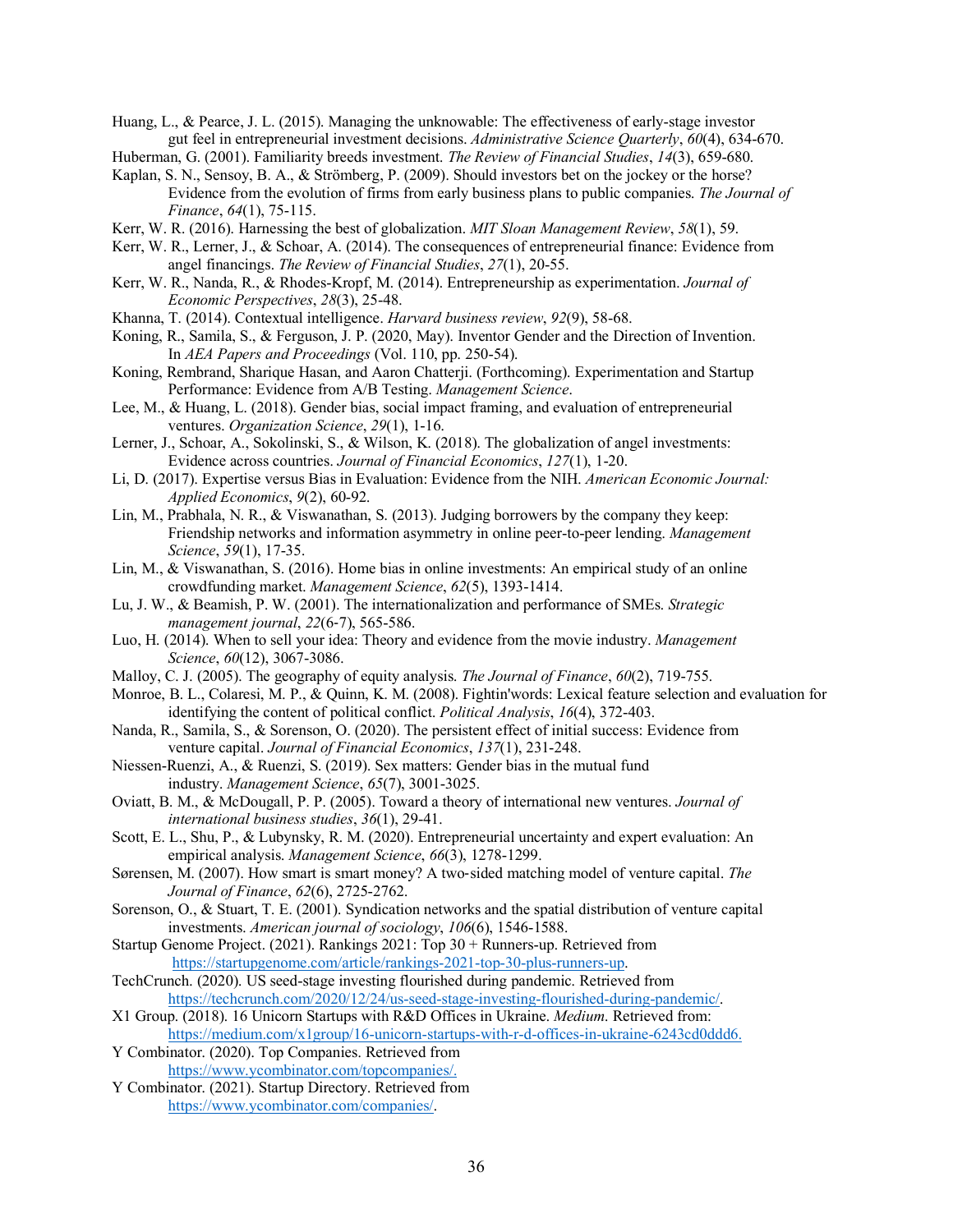- Yin, B., & Luo, J. (2018). How do accelerators select startups? Shifting decision criteria across stages. *IEEE Transactions on Engineering Management*, *65*(4), 574-589.
- Yu, S. (2020). How do accelerators impact the performance of high-technology ventures?. *Management Science*, *66*(2), 530-552.
- Zaheer, S. (1995). Overcoming the liability of foreignness. *Academy of Management journal*, *38*(2), 341 363.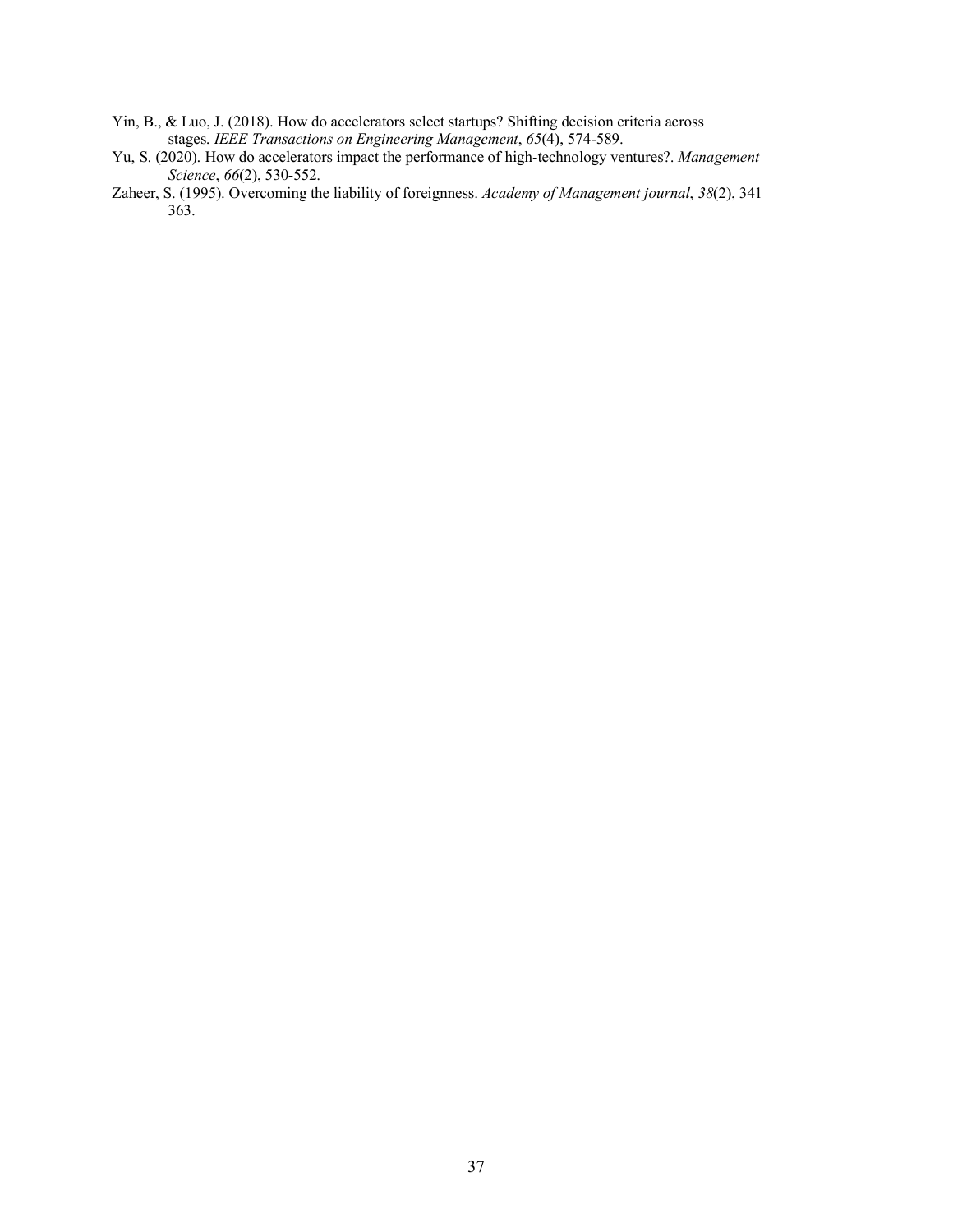# **Tables**

# **Table 1: Summary Statistics at the Evaluation Level**

|                                          | <b>Local Startup</b><br>Judge-Startup from the Same Region |      |           |         | <b>Foreign Startup</b><br><b>Judge-Startup from Different Region</b> |          |         |           | Local-<br>Foreign |       |                   |
|------------------------------------------|------------------------------------------------------------|------|-----------|---------|----------------------------------------------------------------------|----------|---------|-----------|-------------------|-------|-------------------|
|                                          |                                                            |      |           |         |                                                                      |          |         |           |                   |       |                   |
|                                          | No. Obs.                                                   | Mean | <b>SD</b> | Min     | Max                                                                  | No. Obs. | Mean    | <b>SD</b> | Min               | Max   | Diff. in<br>Means |
| <b>Judge Score Measures</b>              |                                                            |      |           |         |                                                                      |          |         |           |                   |       |                   |
| Composite Score                          | 7232                                                       | 0.01 | 1.01      | $-3.31$ | 2.36                                                                 | 9107     | $-0.12$ | 1.05      | $-3.31$           | 2.36  | 0.13              |
| <b>Overall Raw Score</b>                 | 7706                                                       | 2.92 | 1.16      | 0.00    | 5.00                                                                 | 9902     | 2.75    | 1.13      | 0.00              | 5.00  | 0.16              |
| Recommend                                | 7706                                                       | 0.61 | 0.49      | 0.00    | 1.00                                                                 | 9902     | 0.56    | 0.50      | 0.00              | 1.00  | 0.05              |
| Subscore: Customer Needs and Acquisition | 7692                                                       | 6.25 | 1.85      | 1.00    | 10.00                                                                | 9833     | 6.06    | 1.92      | 1.00              | 10.00 | 0.18              |
| Subscore: Customer Pain and Solution     | 7694                                                       | 6.82 | 1.84      | 1.00    | 10.00                                                                | 9840     | 6.63    | 1.95      | 1.00              | 10.00 | 0.18              |
| Subscore: Financial Business Model       | 7675                                                       | 5.72 | 1.98      | 1.00    | 10.00                                                                | 9787     | 5.53    | 2.07      | 1.00              | 10.00 | 0.19              |
| Subscore: Industry and Competitor        | 7690                                                       | 6.11 | 1.85      | 1.00    | 10.00                                                                | 9827     | 5.93    | 1.94      | 1.00              | 10.00 | 0.17              |
| Subscore: Overall Impact                 | 7686                                                       | 6.21 | 1.93      | 1.00    | 10.00                                                                | 9820     | 6.03    | 2.00      | 1.00              | 10.00 | 0.18              |
| Subscore: Regulation and IP              | 7261                                                       | 5.91 | 2.15      | 1.00    | 10.00                                                                | 9175     | 5.65    | 2.25      | 1.00              | 10.00 | 0.27              |
| Subscore: Team and Advisors Investors    | 7678                                                       | 6.51 | 2.01      | 1.00    | 10.00                                                                | 9805     | 6.31    | 2.09      | 1.00              | 10.00 | 0.20              |
| <b>Startup Quality Measures</b>          |                                                            |      |           |         |                                                                      |          |         |           |                   |       |                   |
| Log Pre-Accelerator Total Page Visits    | 3917                                                       | 1.37 | 2.77      | 0.00    | 12.50                                                                | 5816     | 1.46    | 2.88      | 0.00              | 12.50 | $-0.09$           |
| Log Pre-Accelerator Financing            | 7706                                                       | 0.45 | 1.41      | 0.00    | 6.03                                                                 | 9902     | 0.41    | 1.33      | 0.00              | 6.03  | 0.04              |
| Log Post-Accelerator Total Page Visits   | 7706                                                       | 2.87 | 3.52      | 0.00    | 12.82                                                                | 9902     | 2.93    | 3.61      | 0.00              | 12.82 | $-0.06$           |
| Log Post-Accelerator Financing           | 7706                                                       | 0.30 | 1.10      | 0.00    | 5.95                                                                 | 9902     | 0.25    | 0.98      | 0.00              | 5.92  | 0.05              |
| Has User Traction                        | 7706                                                       | 0.59 | 0.49      | 0.00    | 1.00                                                                 | 9902     | 0.53    | 0.50      | 0.00              | 1.00  | 0.06              |
| Has Financing                            | 7706                                                       | 0.12 | 0.33      | 0.00    | 1.00                                                                 | 9902     | 0.11    | 0.32      | 0.00              | 1.00  | 0.01              |

Notes: The table reports descriptive statistics for the sample of 17,608 startup-judge pairings from the 2017 and 2018 global rounds.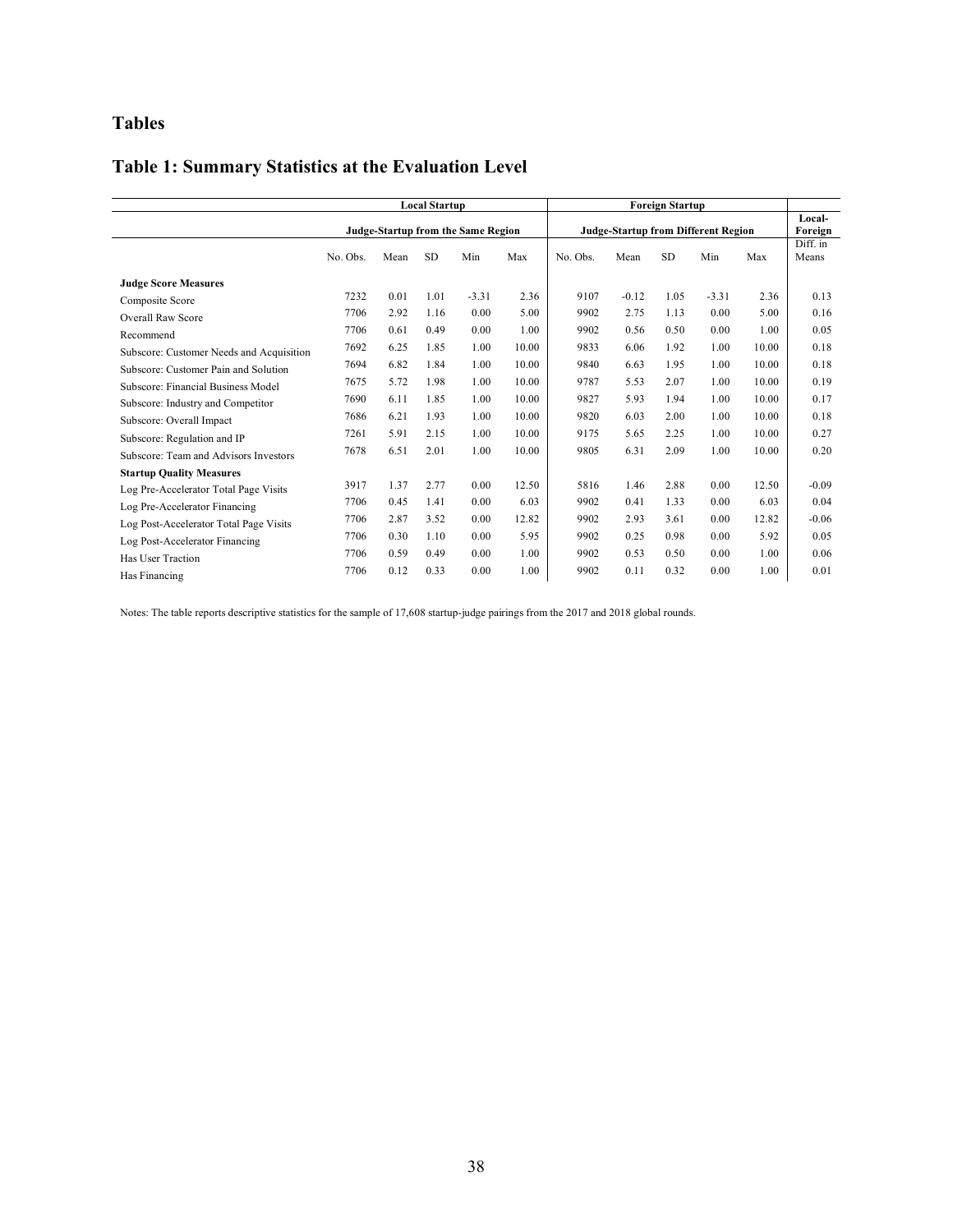| Pearson chi2(4) = $1.5988$ Pr = 0.809                                           |          |             |        |       |  |  |  |  |
|---------------------------------------------------------------------------------|----------|-------------|--------|-------|--|--|--|--|
| <b>Judge Subregion</b>                                                          |          |             |        |       |  |  |  |  |
| <b>Startup</b>                                                                  |          |             |        |       |  |  |  |  |
| <b>Subregion</b>                                                                | Europe   | US & Canada | Israel | Total |  |  |  |  |
| Europe                                                                          | 229      | 791         | 206    | 1,226 |  |  |  |  |
|                                                                                 | 239.3    | 783.7       | 203    |       |  |  |  |  |
| $US \&$                                                                         |          |             |        |       |  |  |  |  |
| Canada                                                                          | 1,008    | 3,322       | 860    | 5,190 |  |  |  |  |
|                                                                                 | 1,013.00 | 3,317.60    | 859.4  |       |  |  |  |  |
| Israel                                                                          | 300      | 921         | 238    | 1,459 |  |  |  |  |
|                                                                                 | 284.8    | 932.6       | 241.6  |       |  |  |  |  |
| Total                                                                           | 1,537    | 5,034       | 1,304  | 7,875 |  |  |  |  |
| Non-italicized numbers indicate observed frequency. Italicized numbers indicate |          |             |        |       |  |  |  |  |

|  | Table 2a: Chi-squared Table for the 2017 global round showing distribution of judges to |  |  |
|--|-----------------------------------------------------------------------------------------|--|--|
|  | startups is no different than what we would expect from random chance                   |  |  |

the expected frequency of the cell counts if they were randomly assigned based on the marginal distributions.

**Table 2b: Chi-squared table for the 2018 global round showing distribution of judges to startups is no different than what we would expect from random chance when excluding outliers**

| With Israeli Judges: Pearson chi $2(9) = 22.9832$ Pr = 0.006    |                                                                                     |               |             |        |  |  |  |  |  |
|-----------------------------------------------------------------|-------------------------------------------------------------------------------------|---------------|-------------|--------|--|--|--|--|--|
| Without Israeli Judges = Pearson chi $2(6)$ = 7.7603 Pr = 0.256 |                                                                                     |               |             |        |  |  |  |  |  |
| <b>Judge Subregion</b>                                          |                                                                                     |               |             |        |  |  |  |  |  |
| <b>Startup</b>                                                  |                                                                                     |               |             |        |  |  |  |  |  |
| <b>Subregion</b>                                                | Europe                                                                              | Latin America | US & Canada | Israel |  |  |  |  |  |
| Europe                                                          | 568                                                                                 | 153           | 1,389       | 25     |  |  |  |  |  |
|                                                                 | 595.8                                                                               | 177.7         | 1,348.20    | 13.4   |  |  |  |  |  |
| Latin America                                                   | 705                                                                                 | 213           | 1,539       | 11     |  |  |  |  |  |
|                                                                 | 688.7                                                                               | 205.4         | 1,558.40    | 15.5   |  |  |  |  |  |
| US & Canada                                                     | 1,406                                                                               | 432           | 3,134       | 23     |  |  |  |  |  |
|                                                                 | 1,393.90                                                                            | 415.7         | 3,154.10    | 31.3   |  |  |  |  |  |
| Israel                                                          | 37                                                                                  | 12            | 84          | 2      |  |  |  |  |  |
|                                                                 | 37.7                                                                                | 11.2          | 85.2        | 0.8    |  |  |  |  |  |
| Total                                                           | 2,716                                                                               | 810           | 6,146       | 61     |  |  |  |  |  |
|                                                                 | Non-italicized numbers indicate observed frequency. Italicized numbers indicate the |               |             |        |  |  |  |  |  |

expected frequency of the cell counts if they were randomly assigned based on the marginal distributions.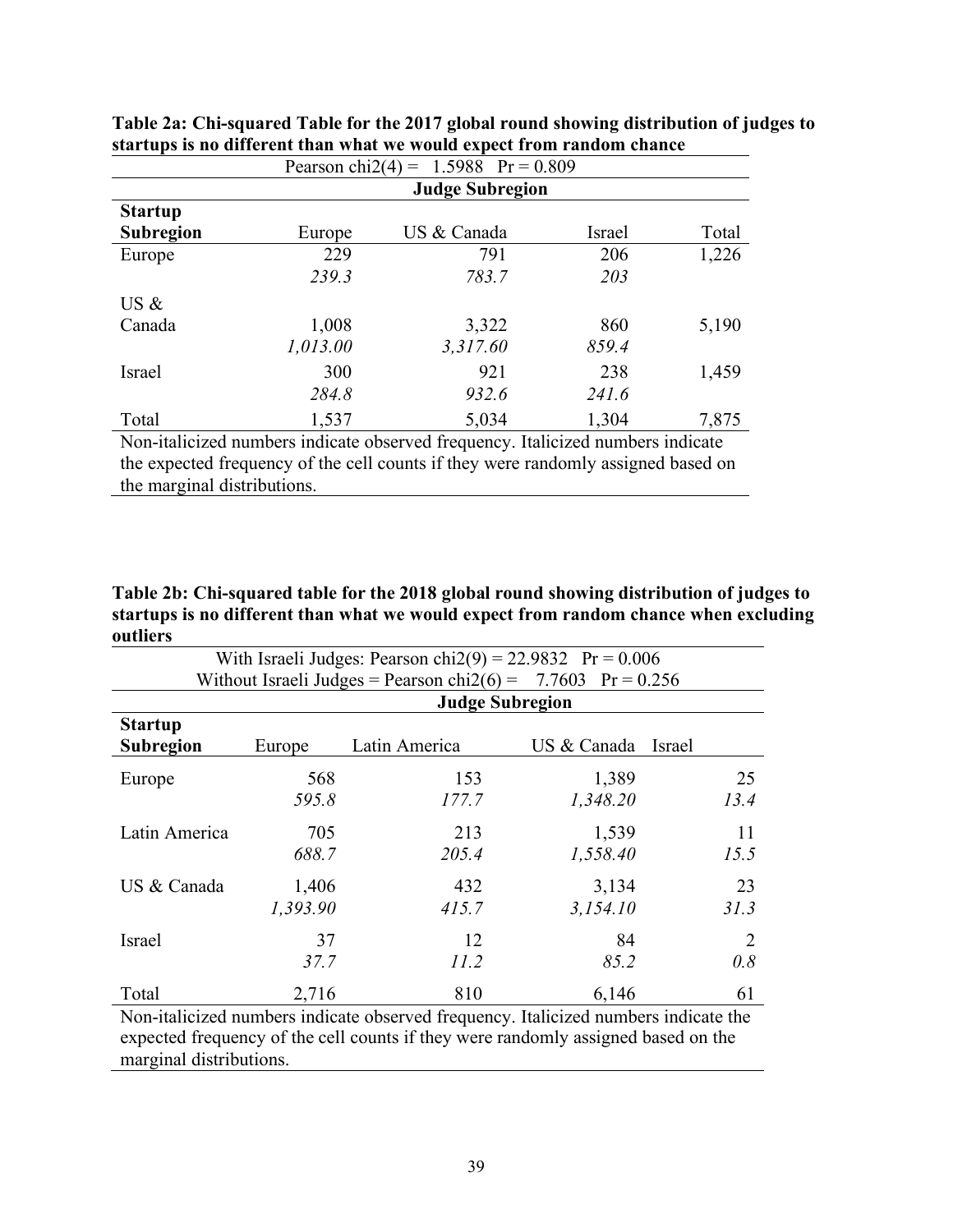|                        | (1)                 | (2)                 | (3)                 | $\left(4\right)$    | (5)                 |  |  |  |
|------------------------|---------------------|---------------------|---------------------|---------------------|---------------------|--|--|--|
|                        |                     | Judge's Total Score |                     |                     |                     |  |  |  |
| Foreign Startup        | $-0.204$<br>(0.021) | $-0.061$<br>(0.020) | $-0.061$<br>(0.020) | $-0.061$<br>(0.016) | $-0.058$<br>(0.018) |  |  |  |
| Has Traction           |                     |                     |                     |                     | 0.201               |  |  |  |
|                        |                     |                     |                     |                     | (0.029)             |  |  |  |
| Has Financing          |                     |                     |                     |                     | 0.712<br>(0.023)    |  |  |  |
| Observations           | 16,320              | 16,320              | 16,320              | 16,264              | 16,320              |  |  |  |
| Judge x Year           | Yes                 | Yes                 | Yes                 | Yes                 | Yes                 |  |  |  |
| Startup Region x Year  | N <sub>0</sub>      | Yes                 | N <sub>o</sub>      | N <sub>o</sub>      | N <sub>o</sub>      |  |  |  |
| Startup Country x Year | N <sub>o</sub>      | N <sub>0</sub>      | Yes                 | N <sub>0</sub>      | Yes                 |  |  |  |
| Startup x Year         | No                  | N <sub>0</sub>      | N <sub>0</sub>      | Yes                 | N <sub>0</sub>      |  |  |  |

# **Table 3: Regressions showing that judges give lower scores to startups from outside their home region even when we control for judge and startup fixed effects**

Of the 17,608 recommendation evaluations in our data, for 16,339 (93 percent) we have complete subscore information. Standard errors (shown in parentheses) are clustered at the judge and startup levels. Fixed effects shown below observations.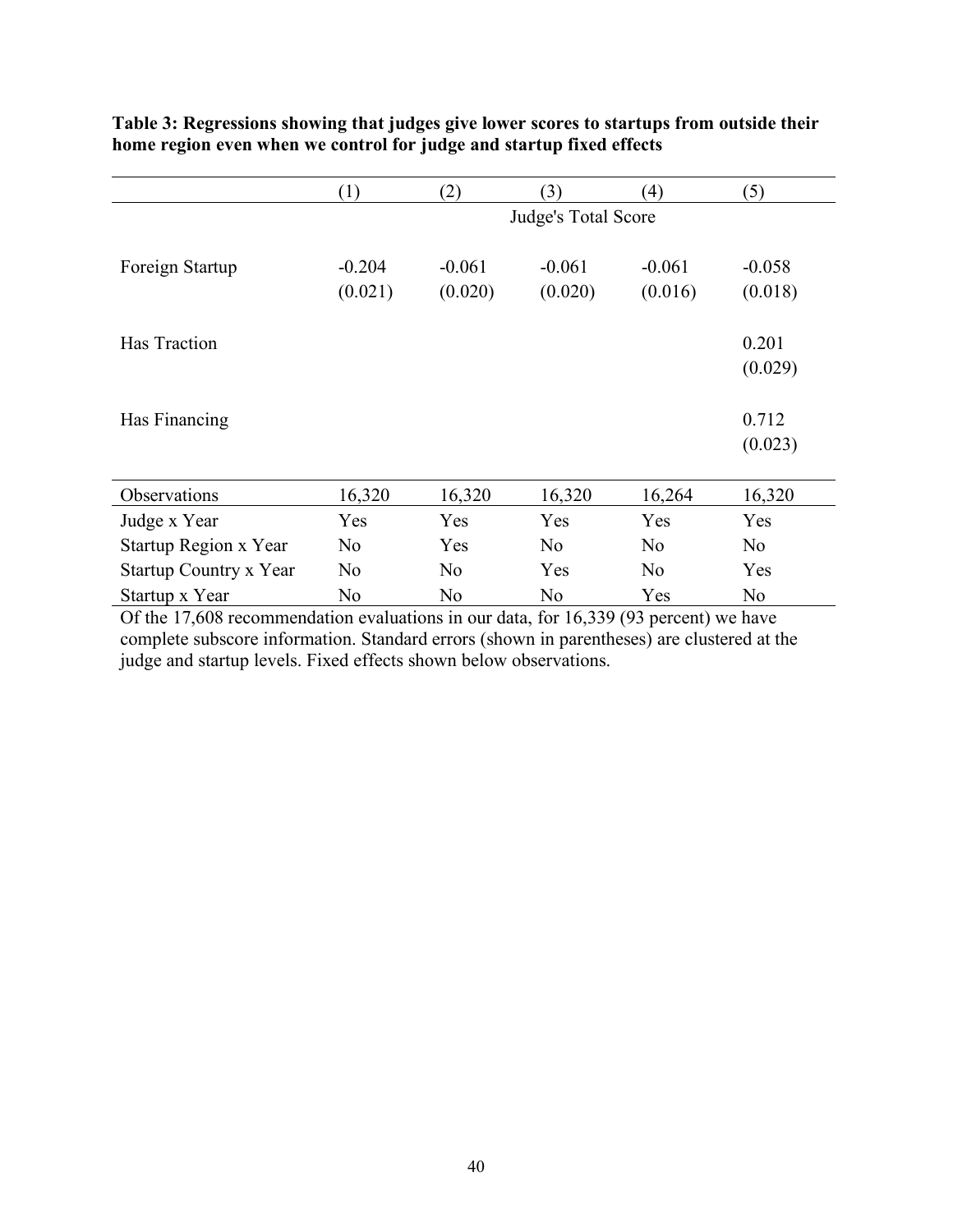|                        | (1)                 | (2)                       | (3)                 | (4)                 | (5)                 |  |  |
|------------------------|---------------------|---------------------------|---------------------|---------------------|---------------------|--|--|
|                        |                     | Judge Recommends Startup? |                     |                     |                     |  |  |
| Foreign Startup        | $-0.091$<br>(0.009) | $-0.036$<br>(0.009)       | $-0.038$<br>(0.009) | $-0.039$<br>(0.009) | $-0.037$<br>(0.009) |  |  |
| Has User Traction      |                     |                           |                     |                     | 0.088<br>(0.015)    |  |  |
| Has Financing          |                     |                           |                     |                     | 0.345<br>(0.010)    |  |  |
| Observations           | 17,593              | 17,593                    | 17,593              | 17,590              | 17,593              |  |  |
| Judge x Year           | Yes                 | Yes                       | Yes                 | Yes                 | Yes                 |  |  |
| Startup Region x Year  | N <sub>0</sub>      | Yes                       | N <sub>o</sub>      | N <sub>0</sub>      | N <sub>o</sub>      |  |  |
| Startup Country x Year | N <sub>o</sub>      | N <sub>0</sub>            | Yes                 | N <sub>0</sub>      | Yes                 |  |  |
| Startup x Year         | N <sub>0</sub>      | N <sub>0</sub>            | N <sub>0</sub>      | Yes                 | N <sub>0</sub>      |  |  |

# **Table 4: Regressions showing that judges are less likely to recommend startups from outside their home region even when we control for judge and startup fixed effects**

Standard errors (in parentheses) are clustered at the judge and startup levels. Fixed effects shown below observations.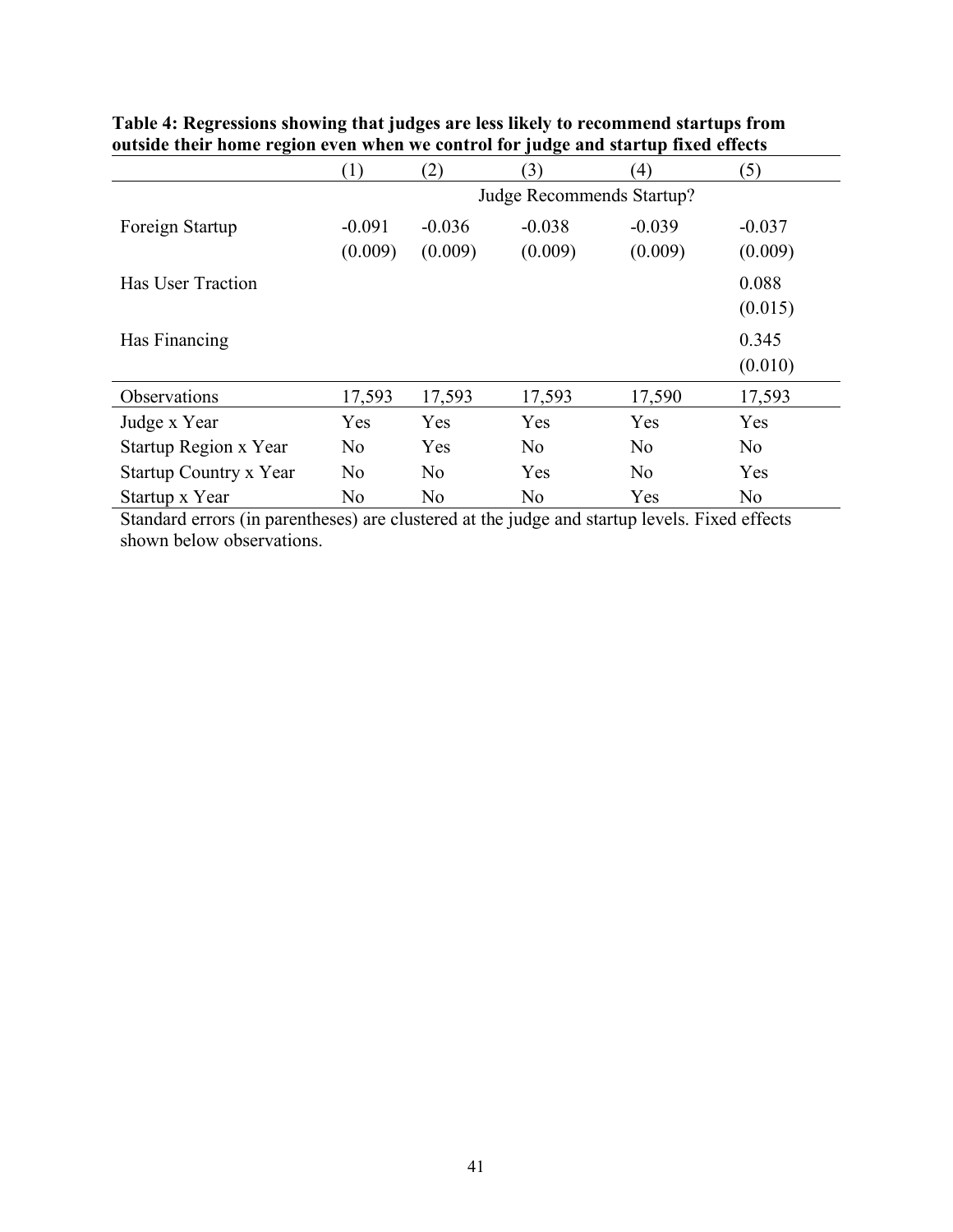|                                             | (1)            | (2)            | (3)                 | (4)            | (5)            | (6)            |
|---------------------------------------------|----------------|----------------|---------------------|----------------|----------------|----------------|
|                                             |                |                | Judge's Total Score |                |                |                |
|                                             |                |                |                     |                |                |                |
| Foreign Startup                             | $-0.065$       | $-0.056$       | $-0.039$            | $-0.053$       | $-0.047$       | $-0.040$       |
|                                             | (0.025)        | (0.024)        | (0.025)             | (0.019)        | (0.020)        | (0.020)        |
|                                             |                |                |                     |                |                |                |
| Log Post-Accelerator<br>Page Visits         | 0.050          | 0.036          | 0.043               |                |                |                |
|                                             | (0.004)        | (0.004)        | (0.004)             |                |                |                |
|                                             |                |                |                     |                |                |                |
| Foreign Startup * Log                       |                |                |                     |                |                |                |
| Post-Accelerator Page                       |                |                |                     |                |                |                |
| <b>Visits</b>                               | 0.000          | 0.003          | $-0.001$            |                |                |                |
|                                             | (0.005)        | (0.005)        | (0.005)             |                |                |                |
|                                             |                |                |                     |                |                |                |
| Log Post-Accelerator                        |                |                |                     |                |                |                |
| Financing                                   |                |                |                     | 0.170          | 0.027          | 0.178          |
|                                             |                |                |                     | (0.008)        | (0.012)        | (0.040)        |
|                                             |                |                |                     |                |                |                |
| Foreign Startup *Log<br>Post-Accelerator    |                |                |                     |                |                |                |
| Financing                                   |                |                |                     | $-0.010$       | 0.009          | $-0.026$       |
|                                             |                |                |                     | (0.011)        | (0.015)        | (0.055)        |
|                                             |                |                |                     |                |                |                |
| Accelerator                                 |                |                |                     |                |                |                |
| Participation                               |                | 0.682          |                     |                | 0.701          |                |
|                                             |                | (0.032)        |                     |                | (0.042)        |                |
|                                             |                |                |                     |                |                |                |
| Foreign Startup <sup>*</sup><br>Accelerator |                |                |                     |                |                |                |
| Participation                               |                | $-0.109$       |                     |                | $-0.109$       |                |
|                                             |                | (0.041)        |                     |                | (0.055)        |                |
| Observations                                | 16,320         | 16,320         | 14,475              | 16,320         | 16,320         | 14,475         |
| Judge x Year                                | Yes            | Yes            | Yes                 | Yes            | Yes            | Yes            |
| <b>Startup Country x</b>                    |                |                |                     |                |                |                |
| Year                                        | Yes            | Yes            | Yes                 | Yes            | Yes            | Yes            |
| Startup x Year                              | N <sub>0</sub> | N <sub>0</sub> | N <sub>0</sub>      | N <sub>0</sub> | N <sub>0</sub> | N <sub>0</sub> |
| Accelerator                                 |                |                |                     |                |                |                |
| Participation                               | Yes            | Yes            | No                  | Yes            | Yes            | N <sub>0</sub> |
|                                             |                |                |                     |                |                |                |

**Table 5: Regressions showing judges (1) give higher scores to more successful startups, (2) are equally good at evaluating success for local and foreign startups alike, and (3) still discount foreign startups**

Standard errors (in parentheses) are clustered at the judge and startup level. Fixed effects shown below observations.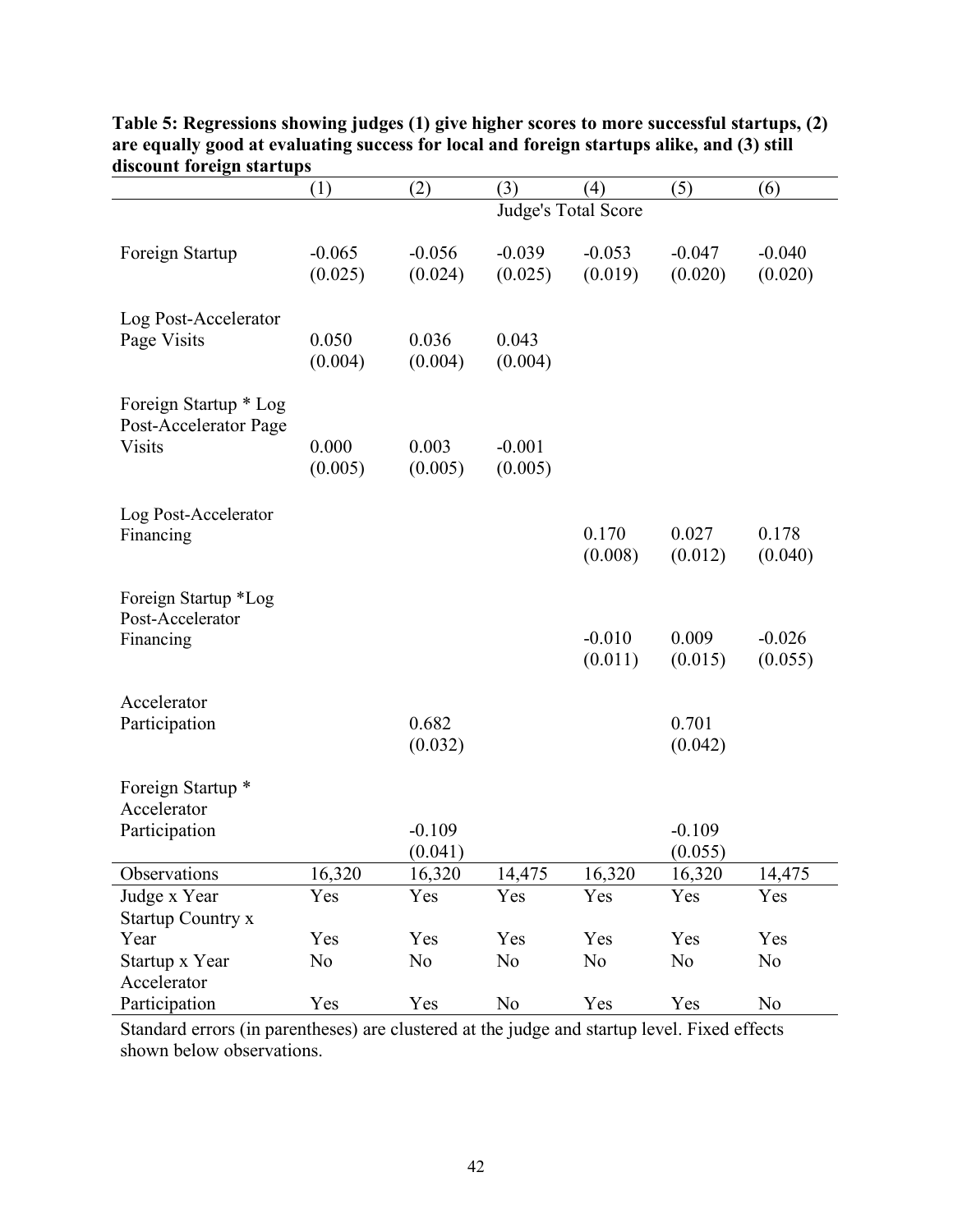# Figures



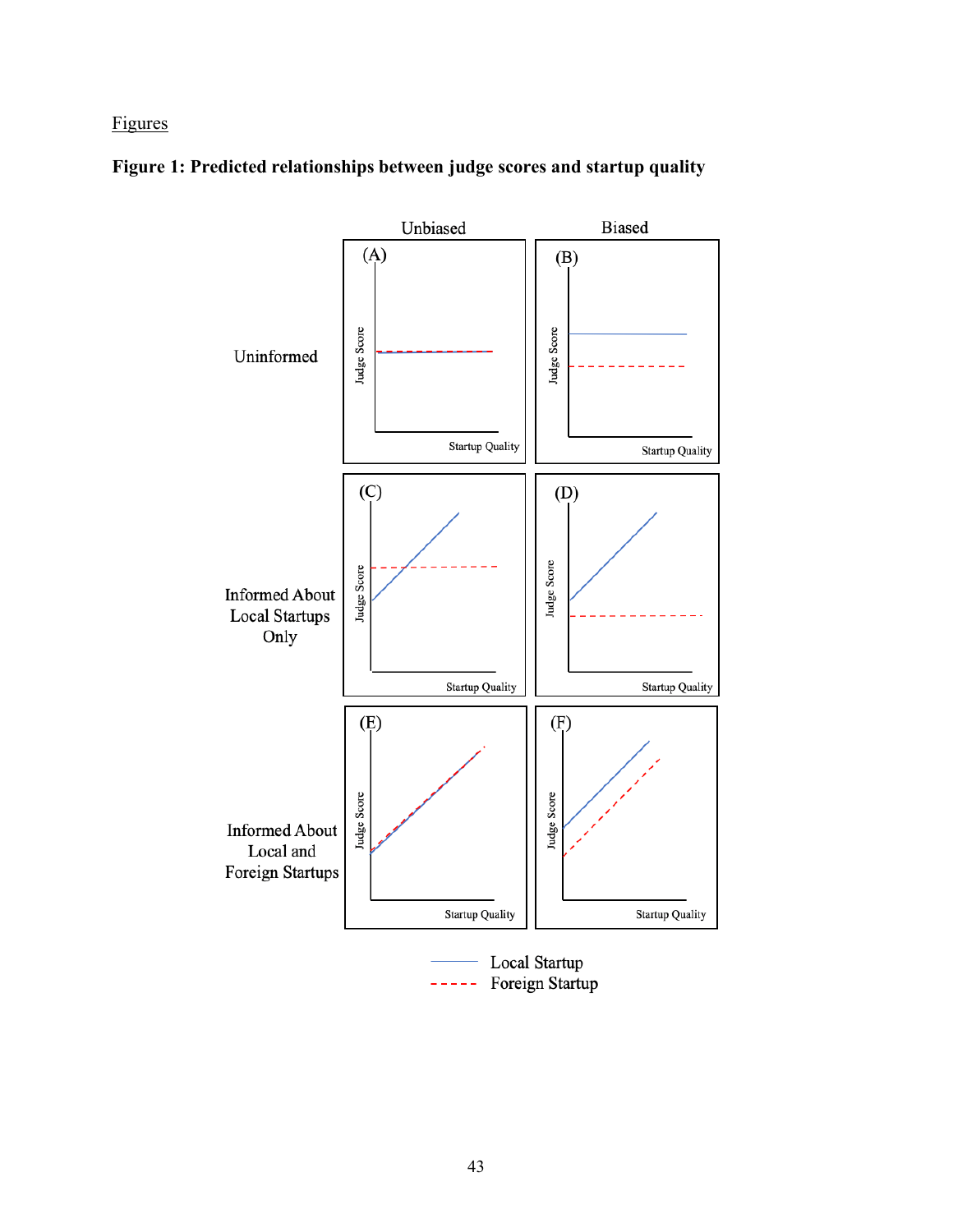

**Figure 2: Binscatter showing that judges give higher scores to startups with more growth one- to- two- years after the accelerator program**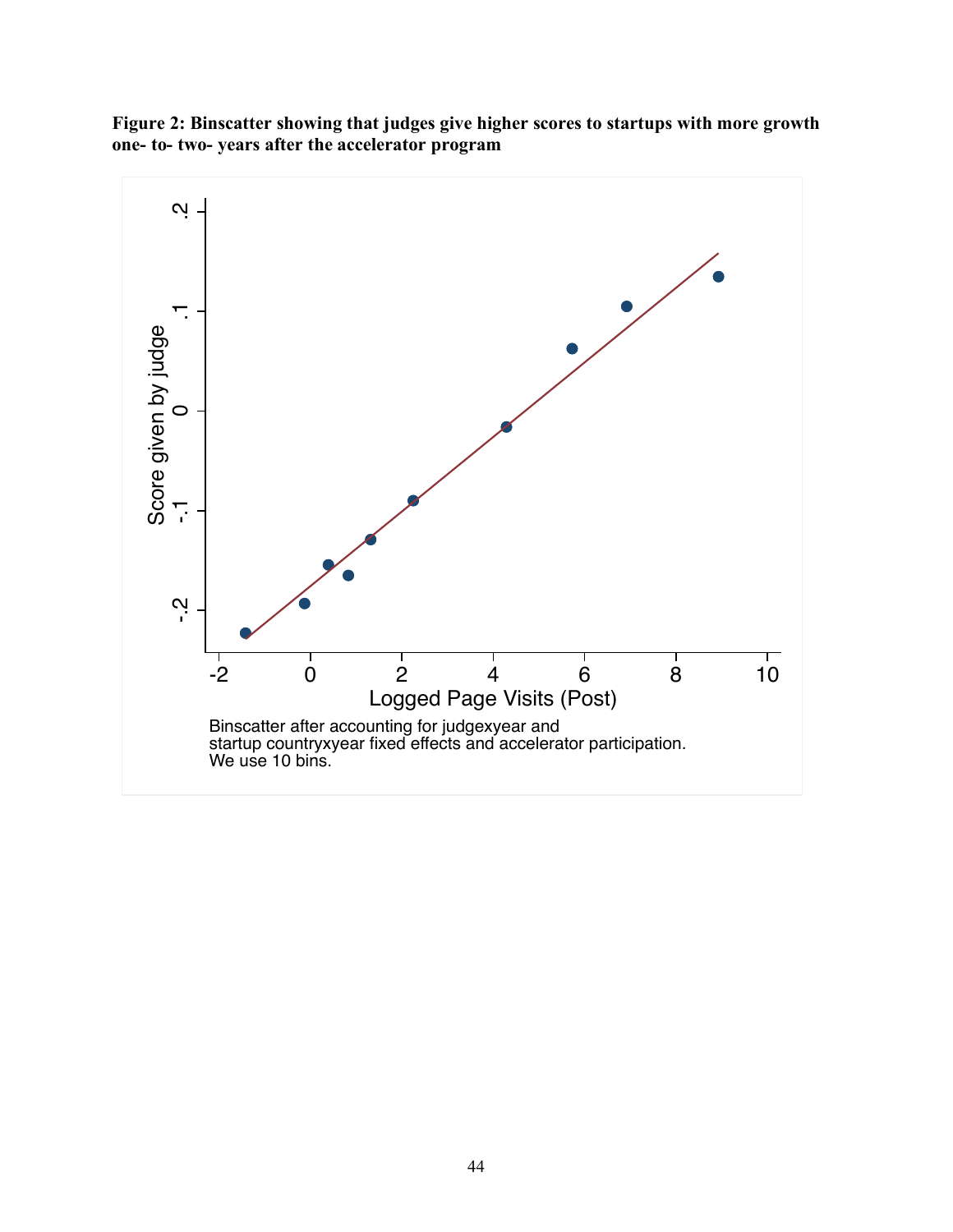**Figure 3: Binscatter showing that judges give higher scores to startups with more growth one- to- two- years after the program, but they consistently discount foreign startups no matter their eventual success**

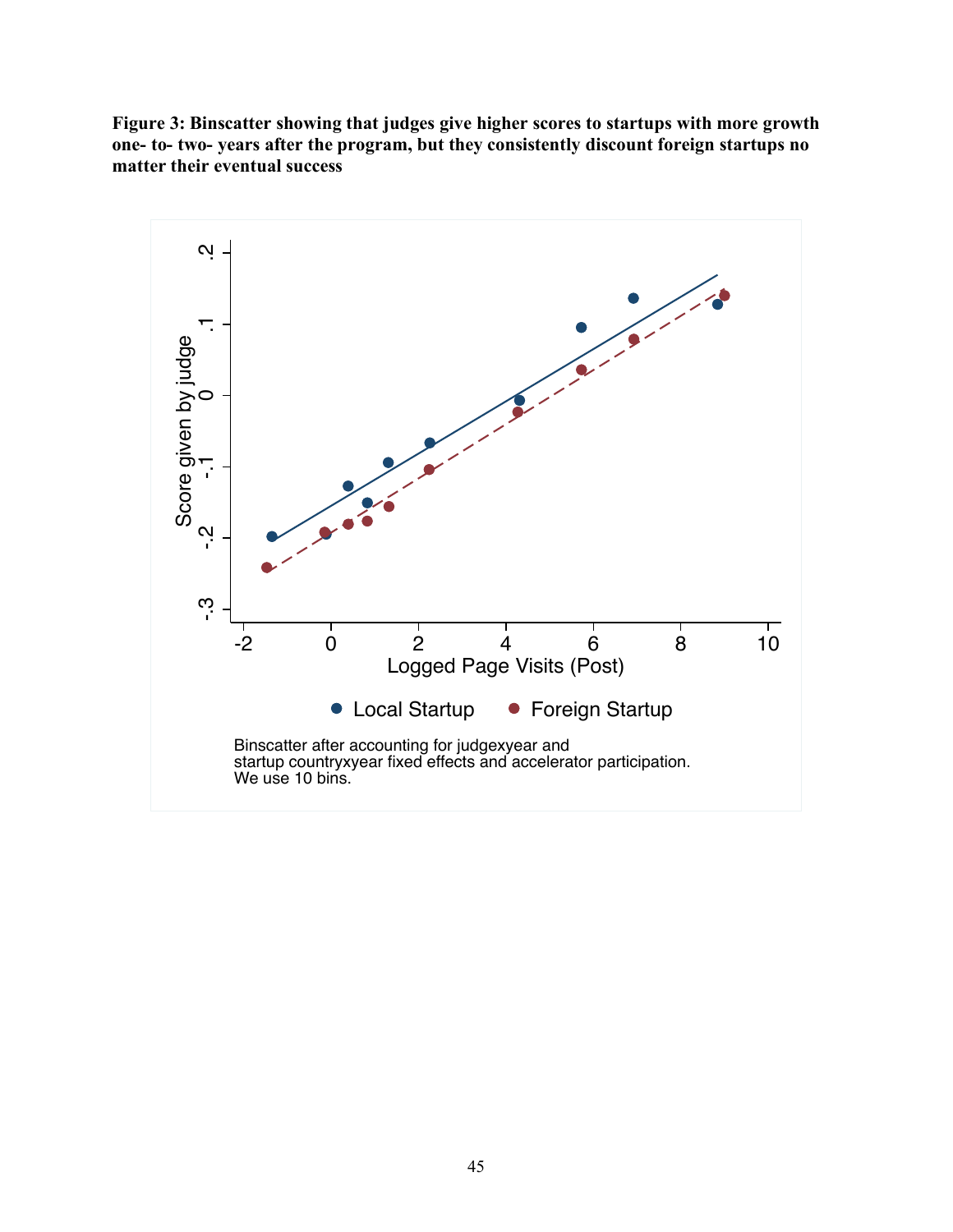

**Figure 4. Coefficient plot of judge sensitivity to quality of startups across sub-samples of startups. The bars show 90 percent and 95 percent confidence intervals.**